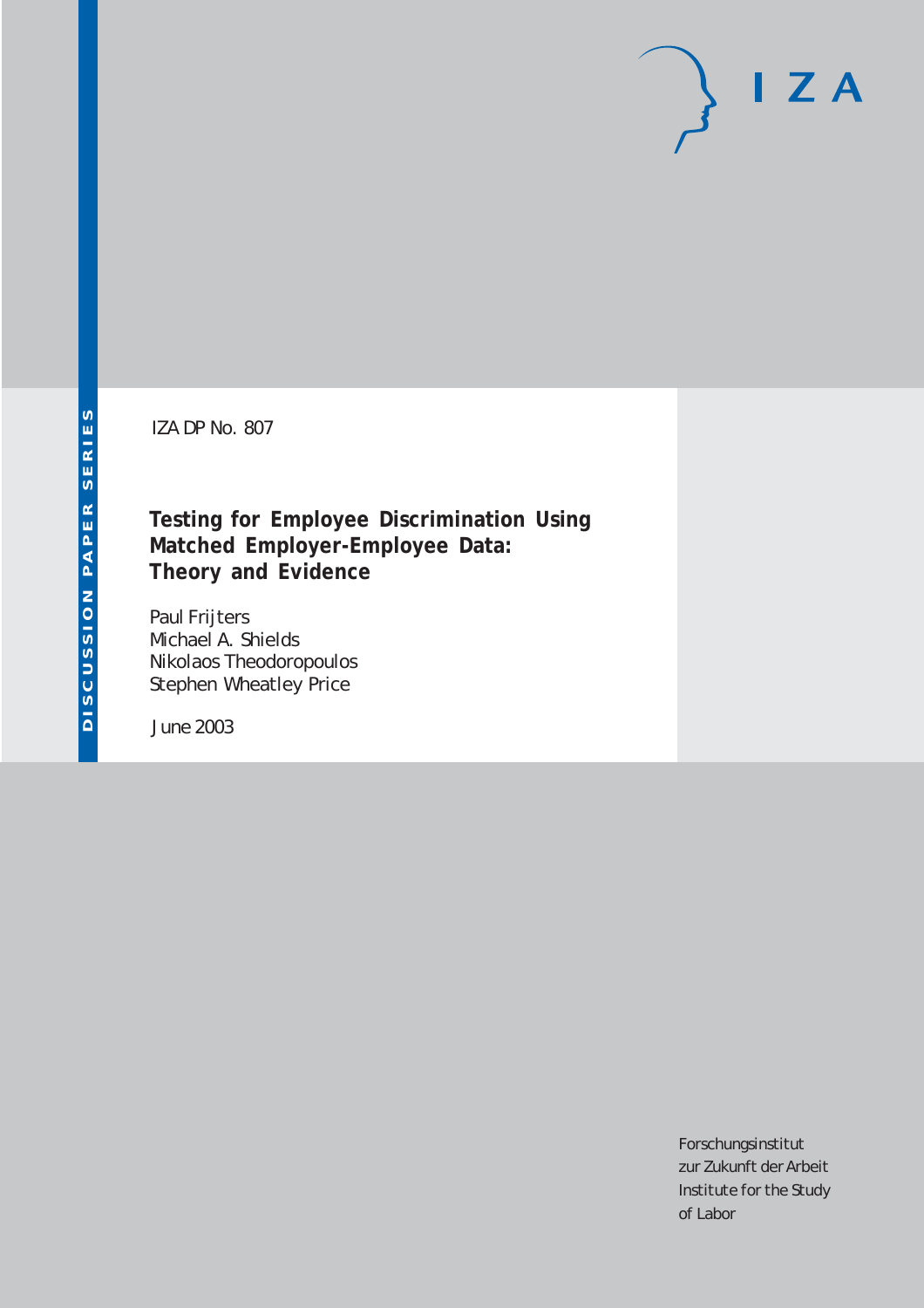# **Testing for Employee Discrimination Using Matched Employer-Employee Data: Theory and Evidence**

## **Paul Frijters**

*RSSS, Australian National University* 

## **Michael A. Shields**

*University of Melbourne and IZA Bonn*

### **Nikolaos Theodoropoulos**

*University of Leicester*

## **Stephen Wheatley Price**

*University of Leicester and IZA Bonn*

Discussion Paper No. 807 June 2003

IZA

P.O. Box 7240 D-53072 Bonn Germany

Tel.: +49-228-3894-0 Fax: +49-228-3894-210 Email: [iza@iza.org](mailto:iza@iza.org)

This Discussion Paper is issued within the framework of IZA's research area *The Future of Labor.* Any opinions expressed here are those of the author(s) and not those of the institute. Research disseminated by IZA may include views on policy, but the institute itself takes no institutional policy positions.

The Institute for the Study of Labor (IZA) in Bonn is a local and virtual international research center and a place of communication between science, politics and business. IZA is an independent, nonprofit limited liability company (Gesellschaft mit beschränkter Haftung) supported by Deutsche Post World Net. The center is associated with the University of Bonn and offers a stimulating research environment through its research networks, research support, and visitors and doctoral programs. IZA engages in (i) original and internationally competitive research in all fields of labor economics, (ii) development of policy concepts, and (iii) dissemination of research results and concepts to the interested public. The current research program deals with (1) mobility and flexibility of labor, (2) internationalization of labor markets, (3) welfare state and labor market, (4) labor markets in transition countries, (5) the future of labor, (6) evaluation of labor market policies and projects and (7) general labor economics.

IZA Discussion Papers often represent preliminary work and are circulated to encourage discussion. Citation of such a paper should account for its provisional character. A revised version may be available on the IZA website ([www.iza.org](http://www.iza.org/)) or directly from the author.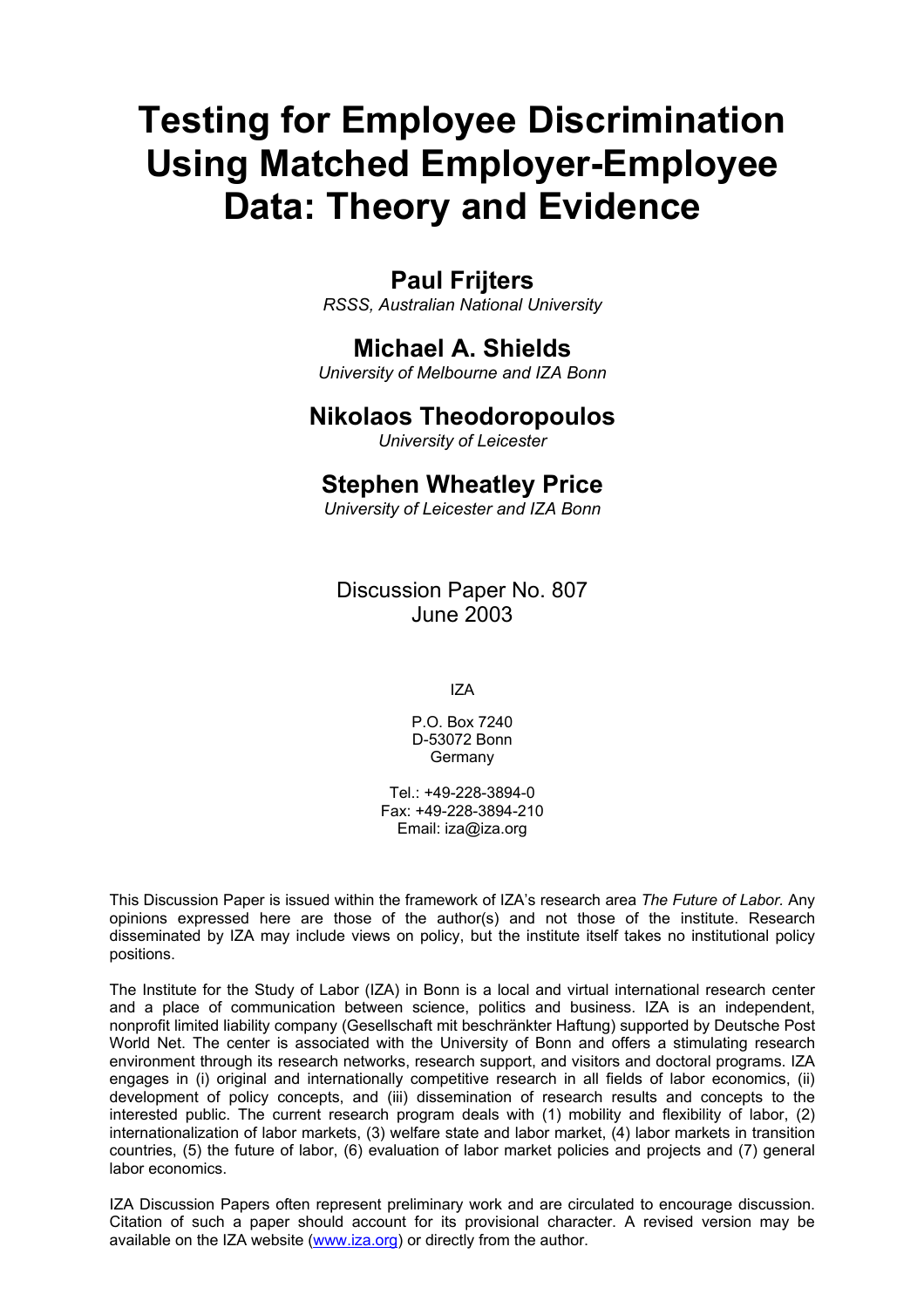IZA Discussion Paper No. 807 June 2003

## **ABSTRACT**

## **Testing for Employee Discrimination Using Matched Employer-Employee Data: Theory and Evidence**[∗](#page-2-0)

In this paper, we directly test Becker's theory of employee discrimination using matched worker-workplace data from Britain. Based on a structural model with individual and firm heterogeneity, we develop and test two predictions. Firstly, if white employees have a taste for discrimination they should report lower levels of job satisfaction the larger the proportion of ethnic minorities at their workplace. Secondly, white employees' wages should also increase with the concentration of ethnic minority co-workers. Both hypotheses are strongly supported for white males in our data, after controlling for human capital and job amenity variables, though not for females. The white male wage premium for working amongst only ethnic minority co-workers, as compared to working only with whites, is about 12%. Neither of these effects operate via realised racial prejudice at the workplace or employees' feelings concerning job security.

JEL Classification: J3, J7

Keywords: employee discrimination, compensating differentials, structural estimation, wages, job satisfaction

Corresponding author:

 $\overline{a}$ 

Michael Shields Department of Economics University of Melbourne Parkville Melbourne 3010 Australia Tel.: +61 3 8344 3417 Fax: +61 3 8344 6899 Email: [mshields@unimelb.edu.au](mailto:mshields@unimelb.edu.au) 

<span id="page-2-0"></span><sup>∗</sup> The financial support received from the RSSS is gratefully acknowledged. The 1998 Workplace Employee Relations Survey used in this paper, was jointly sponsored by the Department of Trade and Industry (DTI), the Advisory, Conciliation and Arbitration Service (ACAS), the Economic and Social Research Council (ESRC) and the Policy Studies Institute (PSI) in the United Kingdom. The survey fieldwork was conducted by the National Centre for Social Research (NCSR) and the resulting data deposited at the Data Archive at the University of Essex. We are also grateful to Tim Hatton for valuable suggestions. The usual disclaimer applies.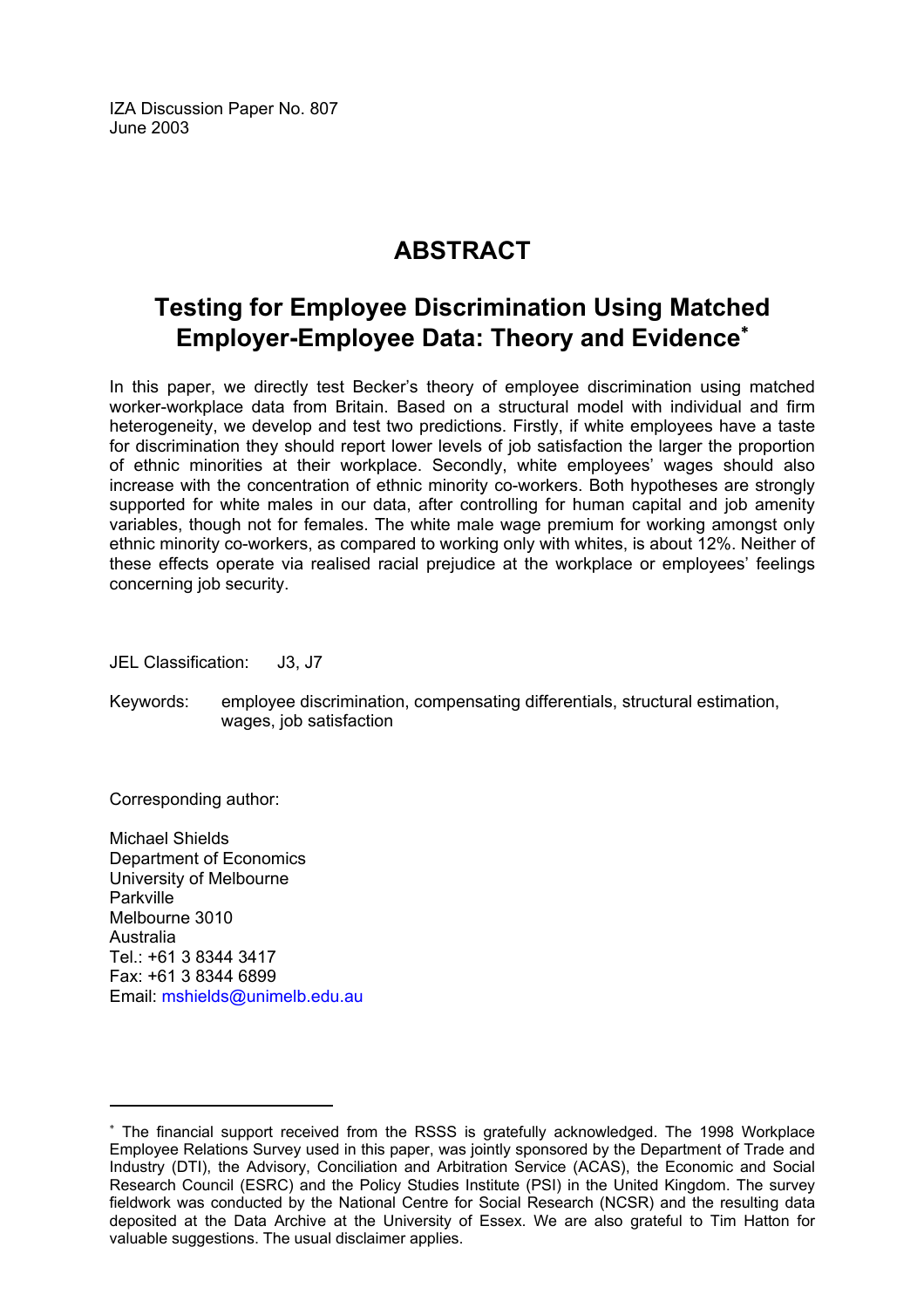#### 1 Introduction

Becker (1957, 1991) introduced the notion that differential pay between groups can be explained by some employees having a 'taste for discrimination'. So far, this issue has been investigated almost solely by looking at aggregate differences between white and ethnic minority workers. In this paper we want to look at much more direct evidence from workplaces where these two groups of workers are employed.

We argue that if white employees truly have a taste for discrimination, then we should observe lower job satisfaction for whites when there is a higher concentration of ethnic minority co-workers. Furthermore, if there is a taste for discrimination, we should observe higher pay for white employees, working with higher concentrations of ethnic minority co-workers, by means of a compensating differential. We will attempt to verify these two predictions using matched employee-employer data from the Workplace Employee Relations Survey (WERS98) collected in Britain in 1998. This data is ideally suited to addressing these questions since it combines information given by managers, about the composition of the workforce and working environment, with self-reported information on the job satisfaction and wages of employees at that workplace. We are therefore able to take into account a wide range of individual and firm level characteristics which are likely to be important predictors of job satisfaction and wages. The detailed workplace level information contained in WERS98 also enables us to delve further into the mechanisms of race relations in Britain. In particular, since managers report whether there have been racial tensions at the workplace, we can address the question of whether it is merely the presence of ethnic minority co-workers that bothers white employees, or whether it is racial tension that results in a unhappy working environment for white employees. Similarly, by using self-reported questions on job-insecurity, we can explore the hypothesis that it is mainly the impact of ethnic minority co-workers on white workers' perceptions of job (in)security that gives rise to a taste for racial discrimination.

The outline of this paper is as follows. In Section 2 we provide an overview of the literatures on discrimination and job satisfaction. We present formal theories of discrimination, via which we can structurally estimate the presence of employee tastes for racial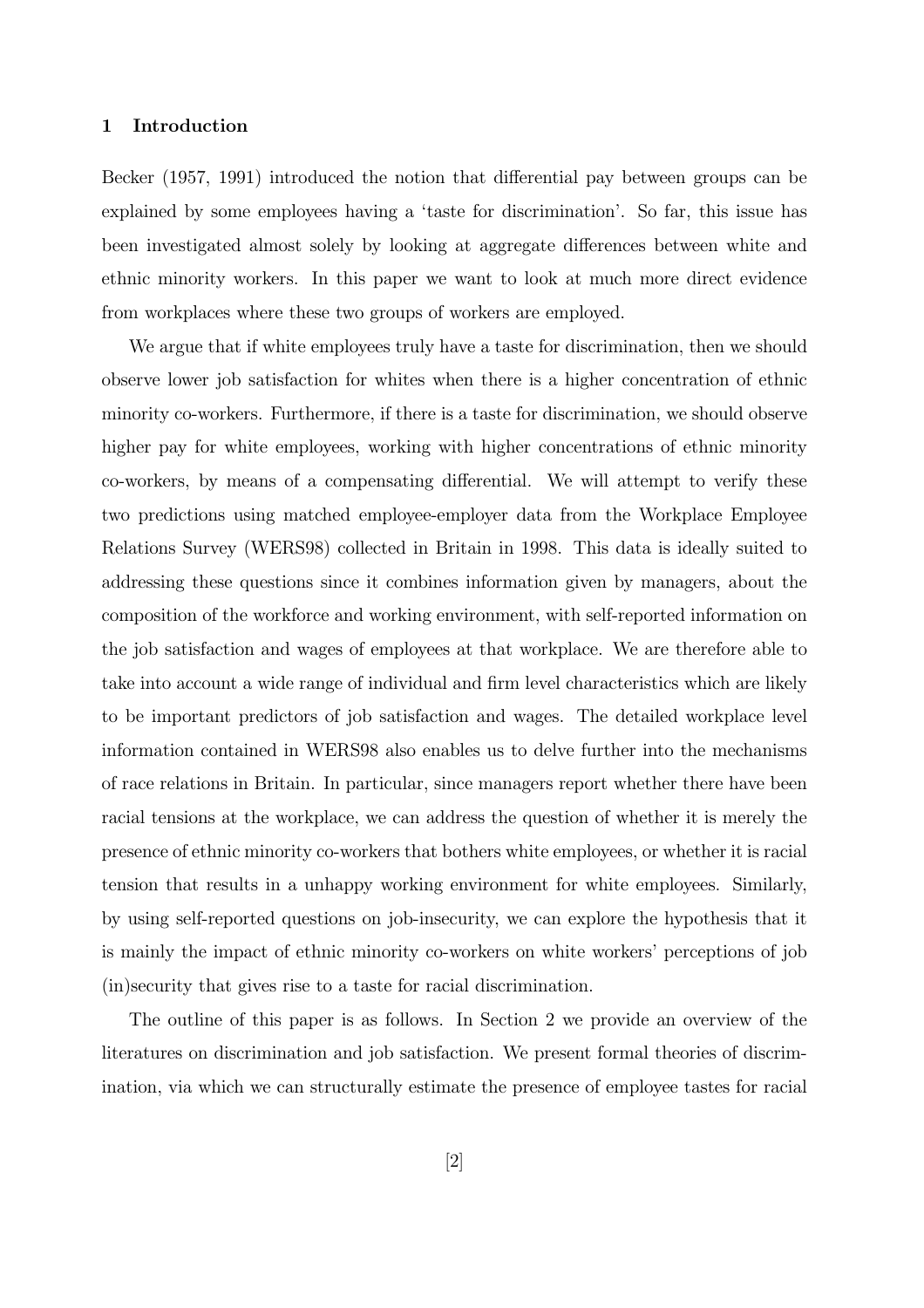discrimination, in Section 3. The data we use is presented in Section 4. In Section 5, we present our empirical findings as a set of specifications. The main issue here is whether the effect of the concentration of ethnic minorities in the workplace on the job satisfaction and wages of white workers is robust to the inclusion of individual human capital variables and job characteristics. In addition, we also explore the possible mechanisms via which a taste for discrimination may work. We conclude the paper in Section 6.

#### 2 Literature Review

#### 2.1 Discrimination

Recent decades have seen a great deal of theoretical work concerned with the possible mechanisms via which individuals from different ethnic minority backgrounds can earn different amounts, even at the same actual productivity level. One of the key theoretical advancements in this literature is Becker's (1957, 1991) "taste for discrimination" model, which is essentially a preference based explanation for racial discrimination. In contrast, virtually all other explanations for observed ethnic minority differentials are non-preference based (see, for a review Frijters, 1999).

A large group of current theories explain observed discrimination in wages and jobs as the outcome of differences in expected productivity (Phelps, 1973). One class of these "statistical discrimination" models assumes there is something wrong with the discriminated group, such as a higher probability of women leaving the labour market (Polachek, 1995), greater difficulty in observing the quality of the workers, or a comparative advantage in a different field of activity (e.g. Becker, 1991; Lazear and Rosen, 1990). A second class of statistical discrimination models explains discrimination as a self-fulfilling prophesy (e.g. Arrow, 1973; Coate and Loury, 1993; Kremer, 1993; Lang, 1986), whereby low expectations of the average productivity of a group lead individuals to undertake actions which make the expectation come true, such as making lower investments in human capital (Kremer, 1993), or applying for jobs for which one is not suited (Rosén, 1997). Weaker versions of the self-fulfilling prophecy argument suggest that persistence in expectations of differential productivity lead groups to segregate into different occupations or human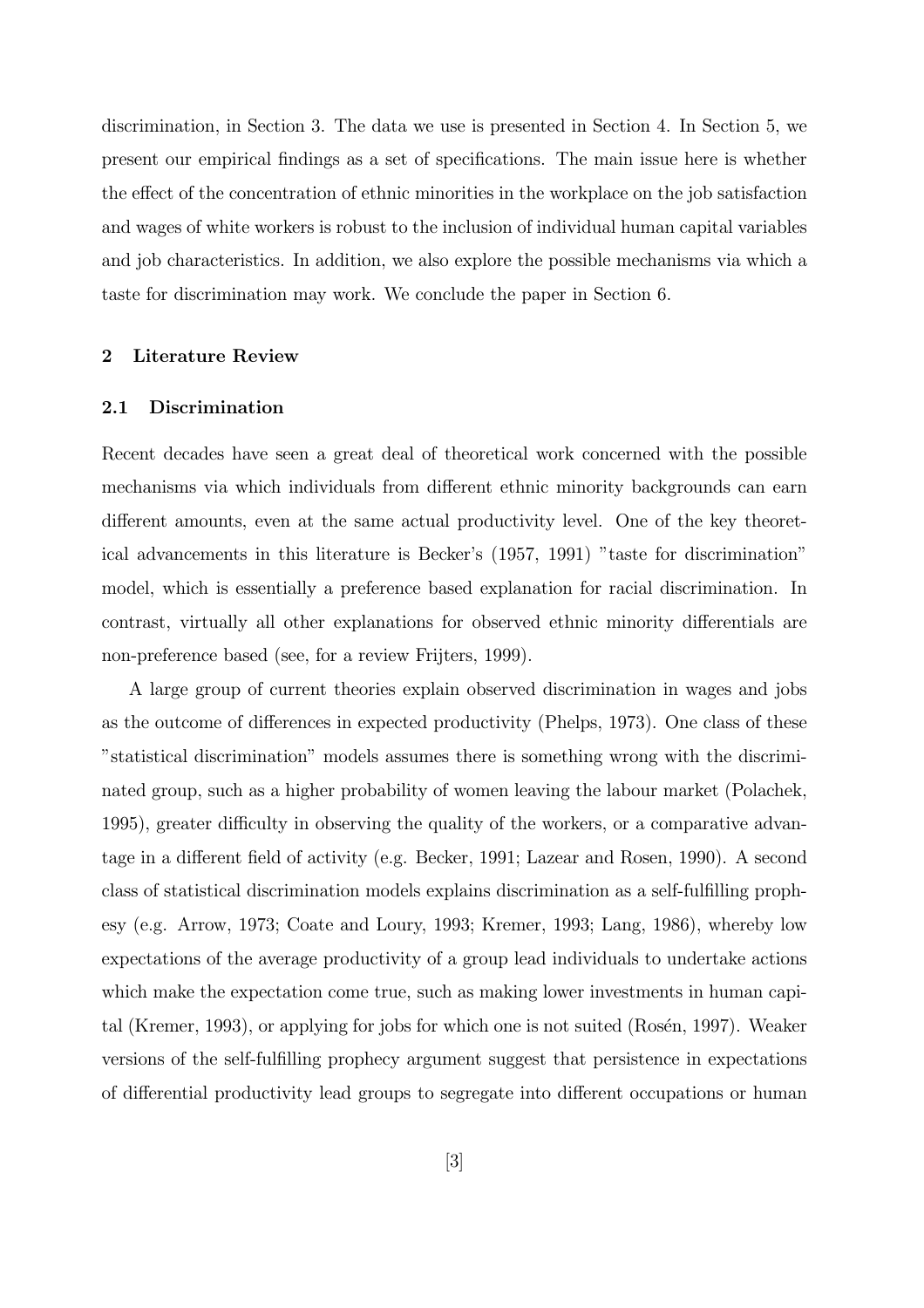capital levels, thereby perpetuating initial disadvantages (e.g. Breen and Garcia, 2002).

In recent years, there have also been some papers that have attempted to explain discrimination as a result of group solidarity. Akerlof and Kranton (2000) directly put identity into the utility function, whereby identity then leads individuals to be prepared to suffer loss of income in order to discriminate against other groups. Frijters (1998) models the emergence of group identity itself as the outcome of rational individuals attempting to monopolise rents. Group identity then ex post implies discrimination of the group that lost the competition over scarce rents. As far as we know, these group identity explanations have never been tested by economists, though the literature on social exclusion can be seen as supporting their predictions (see Akerlof and Kranton, 2000 for a survey).

Apart from these general explanations, there are theories which can explain discrimination in cases of severe market failures, such as monopsonists taking advantage of different labour-supply elasticities of different groups by offering one group a lower wage rate than the other group, higher transaction costs occurring for one group or the existence of segmented labour markets.

The main theoretical problem with nearly all these theories of discrimination is that they rely heavily on market imperfections: nearly all models become invalid in the absence of labour market rents and/or if individuals could costlessly set up their own firm and become self-employed. Then, those individuals who would earn less than their due in existing firms would simply become self-employed, circumventing any asymmetric information problem or issue of initial expectations. The same criticism has another implication: even in the presence of discriminatory preferences, there must be some productivity advantage to different groups working together nevertheless. Becker's basic argument that groups have complementary skills that force them together is the one we will also adopt in this paper.

Empirically, it has proven difficult to confirm or reject each of these theories. There have been a few studies that have suggested that statistical discrimination occurs. For example, Knowles and Persico (2001) show that the fact that police in Maryland are more likely to search the motor vehicles of African-Americans rather than whites, can be fully explained by the higher ex ante probability of the former to give cause for arrest.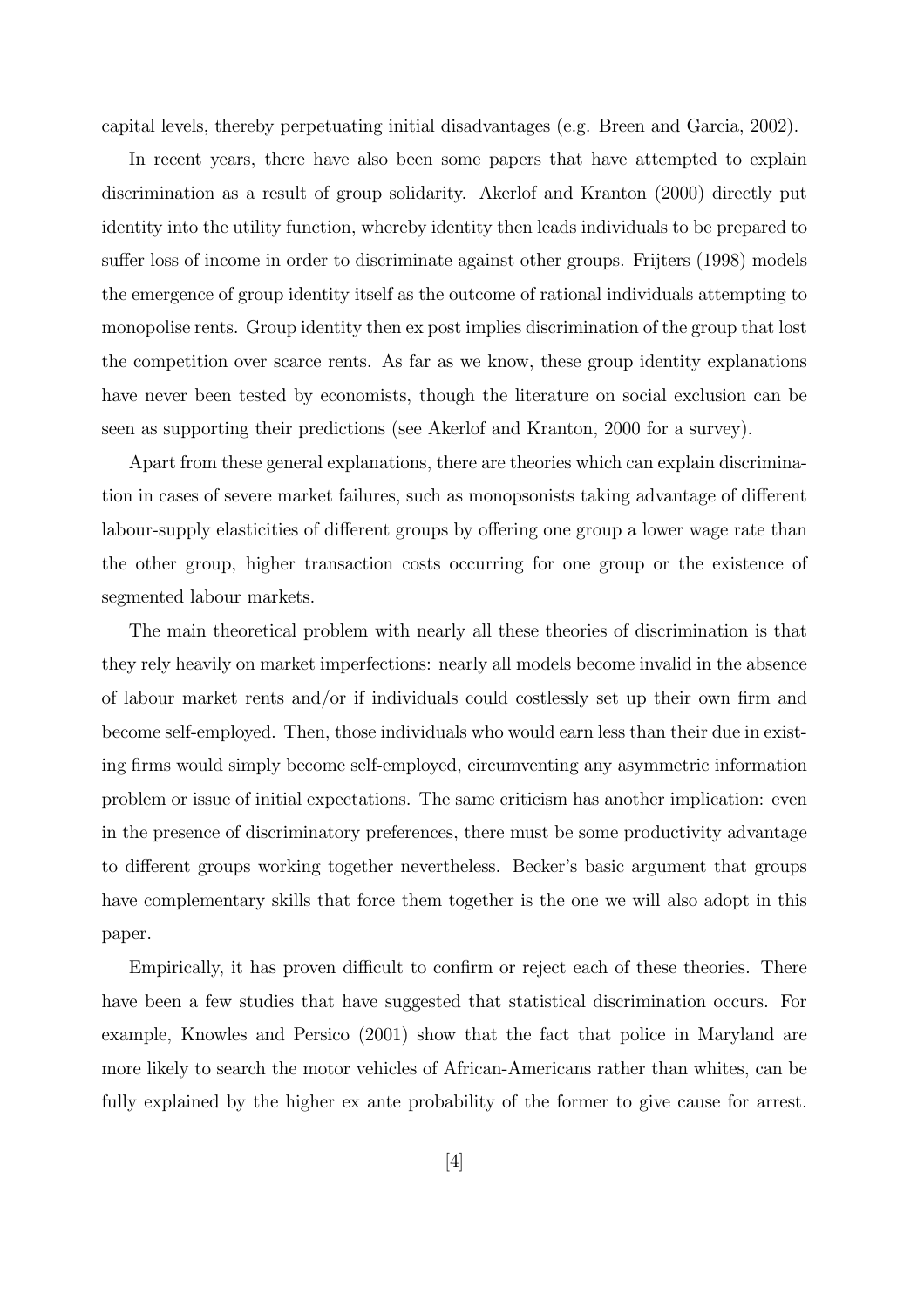Frijters (1999) shows that the propensity of a particular South African clothing firm to hire Indian females rather than African females can be explained by the former's higher expected productivity in that particular plant. Altonji and Pierret (2001) find evidence of statistical discrimination which decreases over time, as employers learn more about individuals' actual productivity. Such studies are rare because they make use of detailed 'productivity' information that is usually missing in large surveys. Indeed, the statistical discrimination models are almost by definition difficult to empirically verify, because one is supposing that discrimination occurs because of information that an employer does not have. It is only in very rare circumstances that economists are more likely to get hold of this missing information than the employer, which generally precludes the direct verification of statistical discrimination arguments.

The taste for discrimination model would appear easier to verify, because one can interpret wage gaps as evidence for such a taste.<sup>1</sup> The perennial difficulty, as for instance noted in the review by Darity and Myers (1998) for the US literature on race, is to adequately control for the possibility of missing quality or human capital variables. A related difficulty is that any differential reward to observed human capital variables (such as education) can be interpreted as either discrimination or as picking up unobserved differences in the content of these variables.<sup>2</sup> Indeed, Neal and Johnson (1996) argue that controlling for pre-market skill levels largely accounts for the US Black-white wage gap. Furthermore, detailed information on those employees who work in firms with ethnic minority co-workers is usually missing, precluding the approach we take in this paper. Chiswick (1973), by contrast, provided an empirical test of the employee racial discrimination hy-

<sup>&</sup>lt;sup>1</sup>More direct evidence of employer racial discrimination, at the point of hiring, is available from field experiments, (see Riach and Rich 2002, for a review) whereas a market-based test of discrimination in wage-setting is provided by Szymanski (2000). For evidence concerning the impact on self-employment outcomes, from racial discrimination amongst consumers, see Borjas and Bronars (1989).

<sup>&</sup>lt;sup>2</sup>See Altonji and Blank (1999) for a review of this methodology and recent US evidence on racial wage differentials. Recent UK studies find a male white / ethnic minority wage gap of approximately 11% in the 1990s (Blackaby et al. 1998, 2002), using a standard decomposition approach. Pudney and Theodoropoulos (2003), using the same data source as in this paper, find an hourly racial pay differential of 13% for males and 6% for females, after controlling for observable and unobservable workplace characteristics.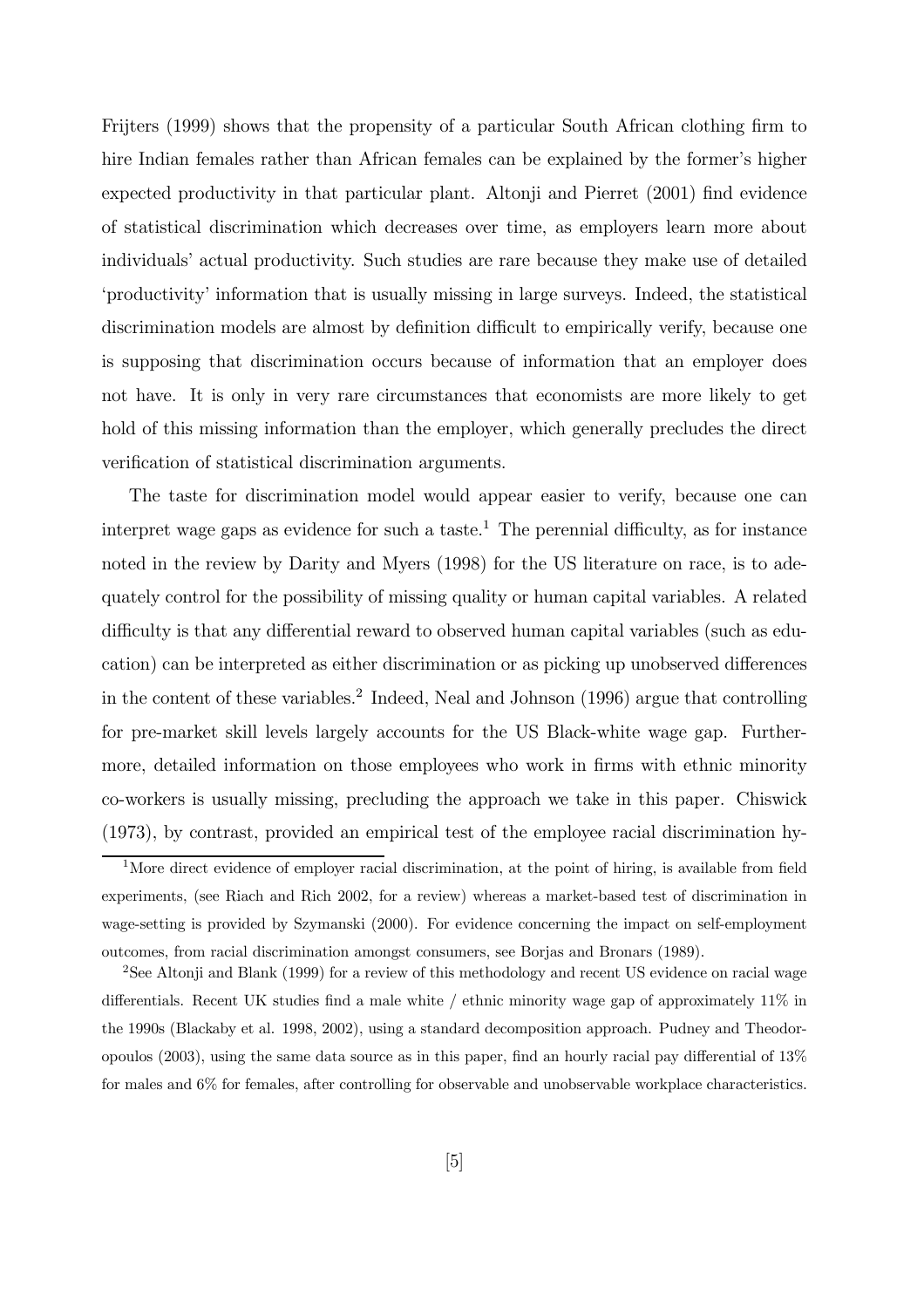pothesis using state-level data on ethnic minority density. He shows, both theoretically and empirically, that within skill level wage inequality is higher the greater the proportion of ethnic minorities in the state and interprets this indirect test as supportive evidence.<sup>3</sup>

Experimental approaches to examining the racial discrimination in the US were used by Fershtman and Gneezy (2001). By pairing white and ethnic minority individuals in various strategic games, they were able to ascertain that white male players, in particular, believed people of Eastern origin to be untrustworthy, which the researchers attribute to 'incorrect stereotyping'. Such an irrationality explanation of racial discrimination is hard to square with economic theory or the extremely long periods for which wage differences persist. It is hence arguable that 'incorrect stereotyping' actually reflects a taste for discrimination.

More direct evidence of racial prejudice in the UK population has been reported by Dustmann and Preston (2001). Using the British Social Attitudes Survey they find that 20% of the individuals' would mind if their boss was from an ethnic minority, 38% reported being at least a little prejudiced against people of other races and 53% would mind if a close relative married someone from an ethnic minority. Interestingly, the strength of these racial hostility indicators increased with the concentration of ethnic minorities in the neighbourhood. Furthermore, racial prejudice dominates economic concerns with regard to negative attitudes concerning ethnic minority immigration to the UK (Dustmann and Preston, 2002). In particular, the perceived adverse effect of further immigration on job security is only significant for highly educated skilled workers, whereas racial factors are important at all educational levels.

#### 2.2 The determinants of Job satisfaction

Following the seminal work of Hamermesh (1977) and Freeman (1978) economic studies of job satisfaction have considered the workforce as a whole (e.g. Clark, 1996; Hamermesh, 2001), and analysed professional groups such as lawyers (e.g. Laband and Lentz, 1998) and nurses (e.g. Shields and Ward, 2001; Shields and Wheatley Price, 2002b). Perhaps

<sup>3</sup>Interestingly, neither the extensive literature reviews by Cain (1986) nor by Altonji and Blank (1999) cite any other papers providing direct or indirect evidence on the employee discrimination hypothesis.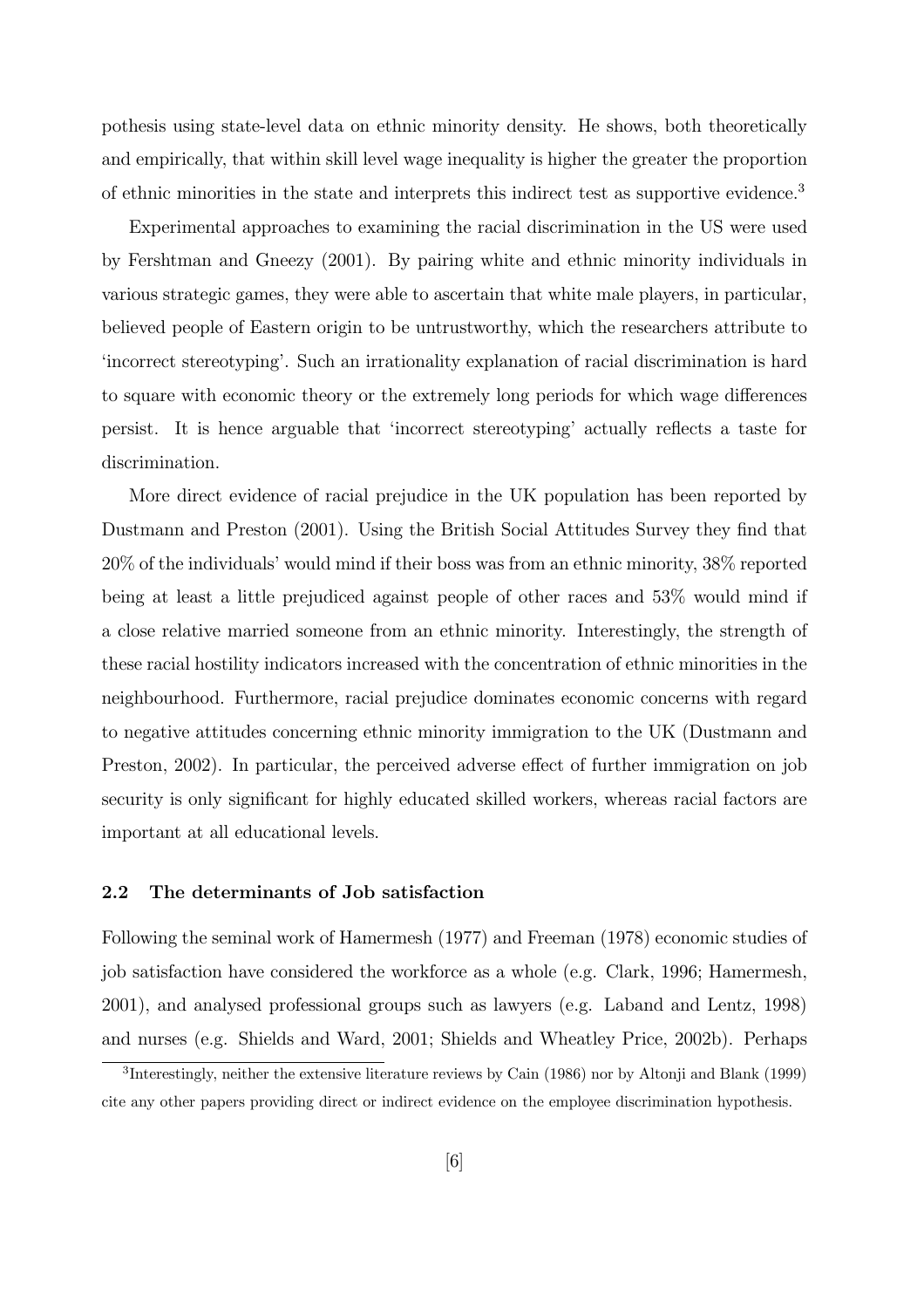the main focus of attention has been the influence of pay on job satisfaction.Typically, such studies find that it is not only the absolute level of income that matters, but the relative pay with respect to an expected level or comparison group (e.g. Clark and Oswald, 1996). More generally expectations of the satisfaction from work have been found to vary by workers's age, educational levels and occupation (e.g Clark 1996; Clark and Oswald 1996).

A variety of personal characteristics have been also found to have significant effects on reported job satisfaction levels. For example, Clark and Oswald (1996) find that job satisfaction follows a U-shaped pattern through life, due to shifts in expectations. Clark (1997) finds that females report higher job satisfaction levels than males, which, it is argued, may arise from their lower labour market expectations. Most studies also report job satisfaction levels decrease with higher educational attainment. An exception is Gordon and Denisi (1995).

Workplace-related characteristics have also been shown to be related to individual job satisfaction. For instance, Idson (1990) finds that employees are less satisfied with their job, the larger the workplace, despite the fact that such workers generally receive higher wages. A number of papers have found a negative correlation between trade union membership and job satisfaction levels (e.g. Borjas, 1979; Freeman, 1978; Gordon and Denisi, 1995; Heywood et al., 2002). However, the causality of such an association is contentious. Non-pecuniary aspects of work have also been shown to be important (e.g. Acemoglu and Pischke, 1998).

Interestingly, particularly in the context of this paper, Shields and Wheatley Price (2002a) have shown that, amongst ethnic minority nurses, perceptions of racial harassment from fellow employees, and from patients, are more likely to occur frequently the higher the concentration of ethnic minorities at the workplace, and in the locality, respectively. Moreover, Shields and Wheatley Price (2002b) find that such experiences significantly reduce the job satisfaction of ethnic minority nurses, and increase their intentions to quit their present employment. This form of employee discrimination reduces the likelihood of reporting job satisfaction to a much greater extent than does racial harassment emating from patients.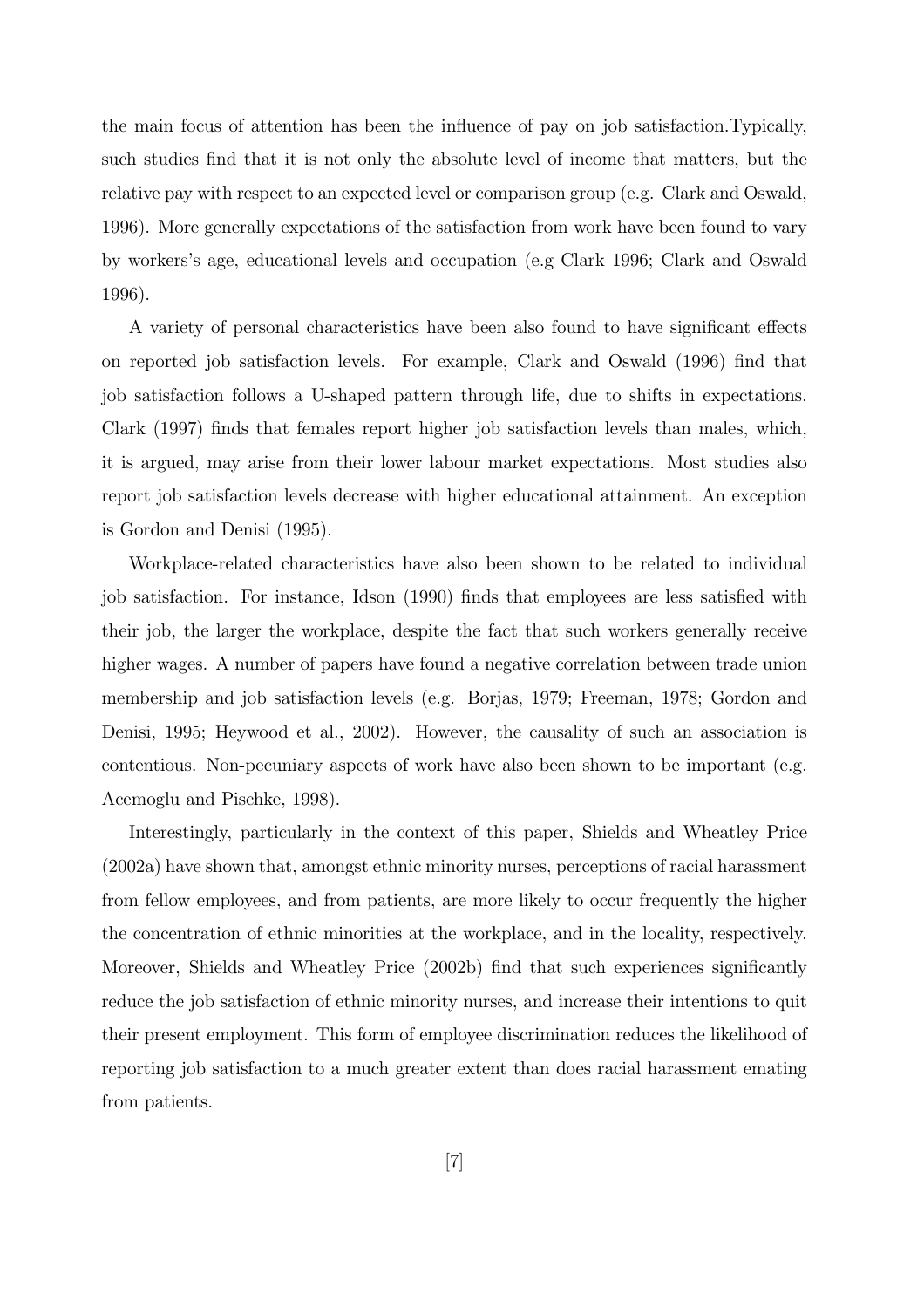However, none of the studies cited above have used matched employee-employer data to examine the determinants of job satisfaction levels. In this paper, the use of such data to examine the influence of ethnic minority co-workers on the job satisfaction and wage levels of white employees, allows us to control for a number of observable workplace characteristics which might otherwise be thought to cause a spurious association.

#### 3 Theoretical Framework

We present 3 related models. Firstly, we present a basic standard compensating differentials model where we do not model firm behaviour. This model clearly generates our two main predictions. In order to see whether those predictions would also apply to a situation with endogenous firm behaviour, we then set up an extended version of the Becker (1957, 1991) model of taste for discrimination. In this extension we allow for heterogeneous workers and firms, because we aim to use data on different individuals and firms with different ethnic minority densities. Finally, in Section 4, we present the empirical equations that we estimate and discuss the circumstances under which we can interpret them as fully structural estimation equations.

#### 3.1 The partial-equilibrium compensating differential model

We write the indirect utility function of an ethnic minority worker  $i$  at job (or workplace)  $k$  as being a function of job satisfaction, individual characteristics, and wages:

$$
u_{ik} = U(JS_{ik}, w_{ik}, x_i)
$$
  
\n
$$
JS_{ik} = JS(w_{ik}, eth_k, x_i, z_k)
$$
\n(3.1)

where  $JS_{ik}$  is the job satisfaction of individual i at job k;  $w_{ik}$  is the total amount of wages of individual *i* at job k;  $eth_k$  is the density of ethnic minority workers at job k;  $x_i$  is a set of individual characteristics, and  $z_k$  is a set of characteristics of job k. We assume that both  $U(.)$  and  $JS(.)$  are differentiable, increasing in  $w_{ik}$ , and continuous. By definition, a taste for discrimination on the part of white workers implies  $\frac{\partial JS_{ik}}{\partial eth_k} < 0$ . Because we can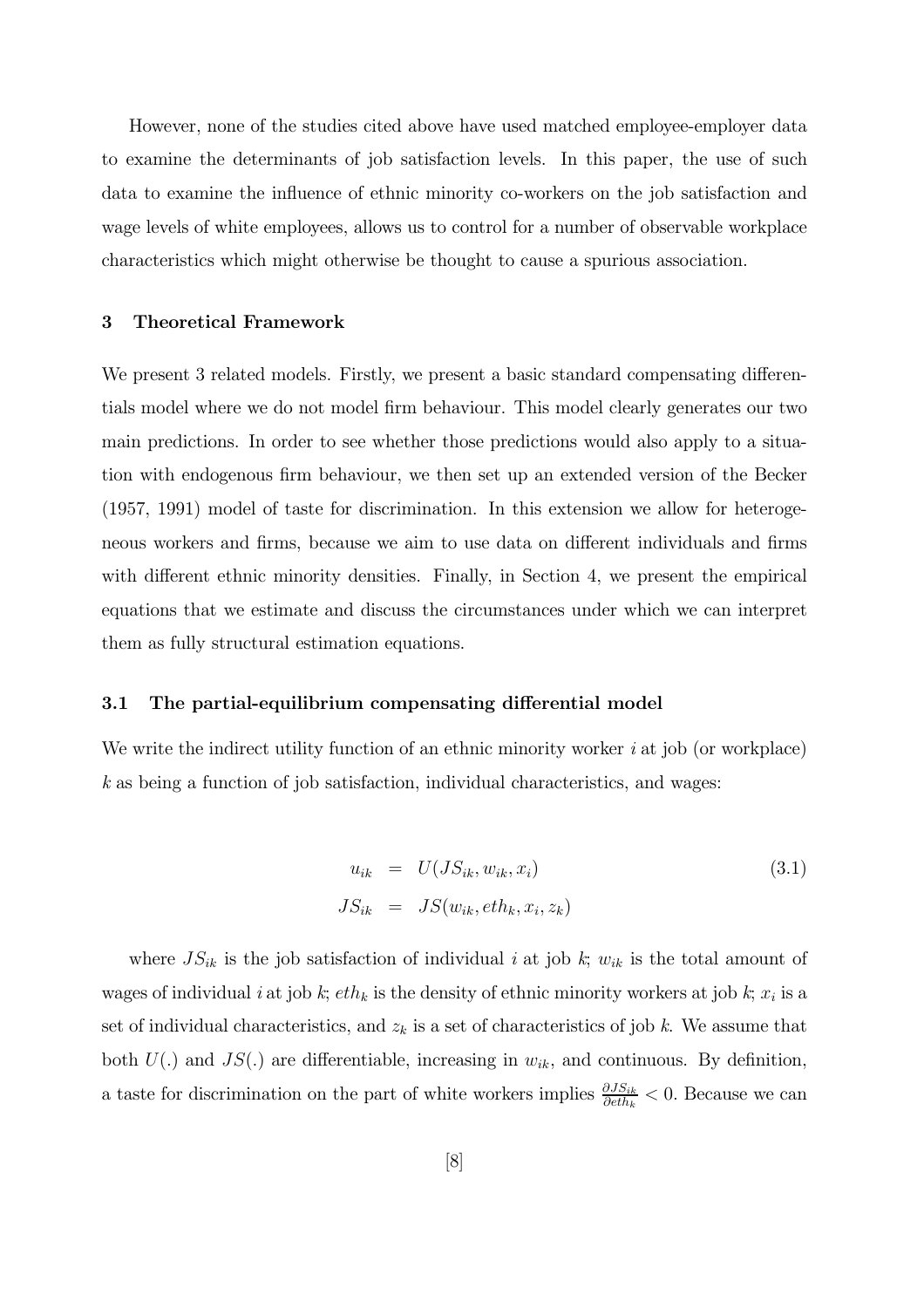observe job satisfaction directly, we can directly check this prediction if we could control for the other variables. Therefore, our first hypothesis is:

Hypothesis 1: given wages, firm, and individual characteristics, job satisfaction is lower for white workers when there is a higher density of ethnic minority co-workers at the workplace.

Now, in a free-mobility equilibrium where there is a distribution of  $eth_k$  for white workers with the same individual characteristics, it has to hold that these individuals are indifferent between working at their job and working at another job. This in turn means that at the margin there would have to hold:

$$
\frac{du_{ik}}{det h_k} = 0\tag{3.2}
$$

which implies:

$$
\frac{\partial U_{ik}}{\partial JS_{ik}} \left( \frac{\partial JS_{ik}}{\partial eth_k} + \frac{\partial JS_{ik}}{\partial w_{ik}} \frac{dw_{ik}}{deth_k} \right) + \frac{\partial U_{ik}}{\partial w_{ik}} \frac{dw_{ik}}{deth_k} = 0
$$

and hence:

$$
\frac{dw_{ik}}{det h_k} = \frac{-\frac{\partial U_{ik}}{\partial JS_{ik}} \frac{\partial JS_{ik}}{\partial eth_k}}{\frac{\partial U_{ik}}{\partial JS_{ik}} \frac{\partial JS_{ik}}{\partial w_{ik}} + \frac{\partial U_{ik}}{\partial w_{ik}}} > 0
$$
\n(3.3)

which shows that white workers have to be compensated for working with many ethnic minority co-workers. This feature of an equilibrium leads us to our second hypothesis:

Hypothesis 2: If employees have a taste for discrimination then, given firm and individual characteristics, wages should be higher for white workers when there are higher proportions of ethnic minority co-workers at the workplace.

This result crucially assumes that there are no market imperfections that would prevent white workers flowing from one firm to another. Given such free mobility though, it is clear that firms with many ethnic minority co-workers have to pay higher wages to whites in order to attract white workers.

Now, we can complicate this very simple model by hypothesising that there are intervening mechanisms via which a taste for discrimination may work. To be precise, we can postulate that: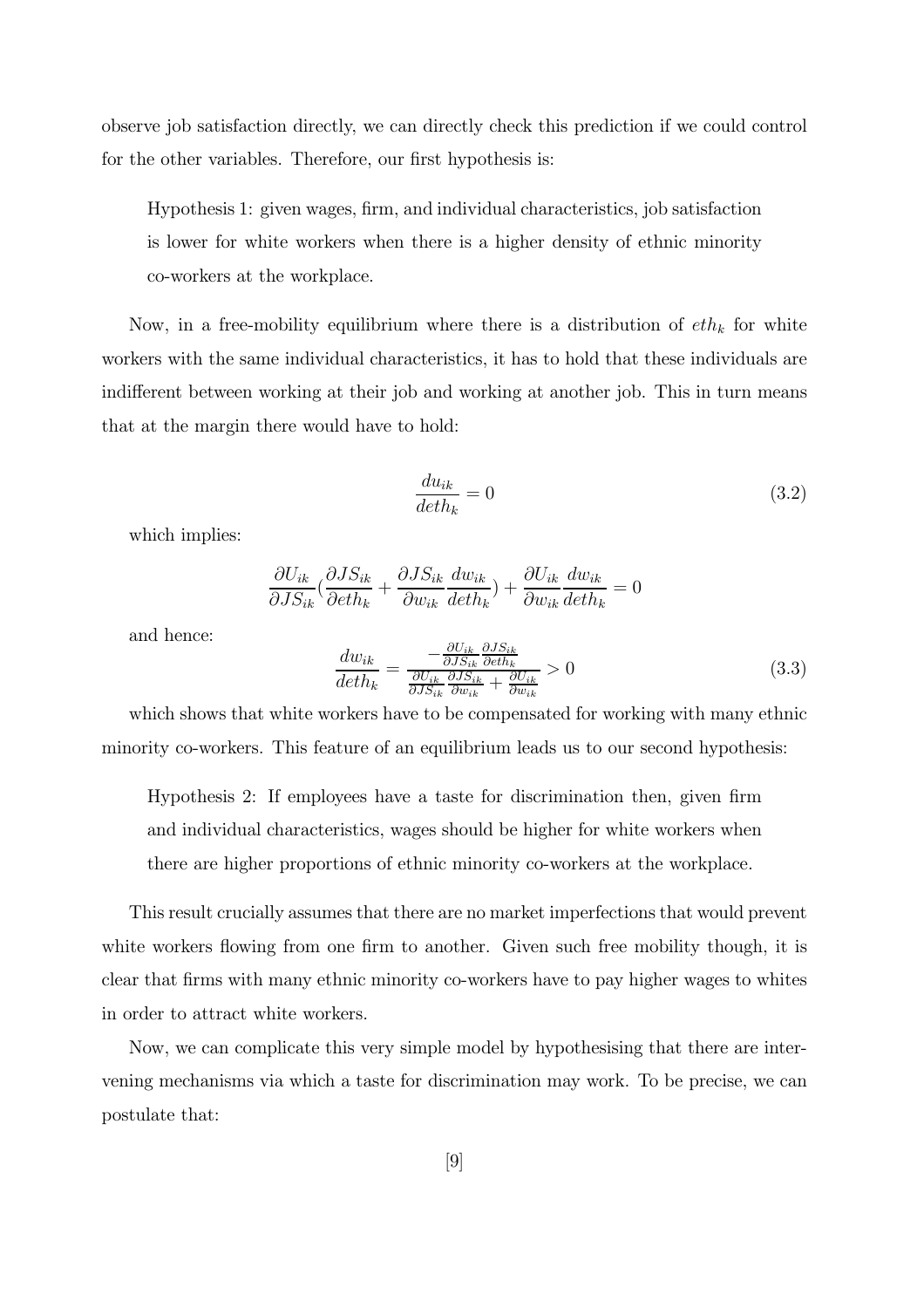$$
JS_{ik} = JS(w_{ik}, x_i, z_k, g_{ik})
$$
\n
$$
g_{ik} = g(eth_k)
$$
\n(3.4)

where  $g(.)$  can be a stochastic function.

In words, this would mean that  $eth_k$  works via another measurable variable  $g_{ik}$ . We should then find that  $g_{ik}$  is a factor in job satisfaction and in compensating wage differentials. What identifies g as the 'intervening' factor, apart from theoretical considerations, would be that the effect of  $eth_k$  on  $JS_{ik}$ , conditional on  $g_{ik}$ , becomes zero, and that the effect of  $e^{th_k}$  on  $w_{ik}$  conditional on  $g_{ik}$  becomes zero. In the empirical section we will look at two possible candidates for an intervening mechanism. The first is the level of racial tension, as reported by the manager of the workplace. This is a direct indicator of an uneasiness between white and ethnic minority workers. The second is the degree to which individuals feel insecure in their job, which has often been argued by sociologists to be important for explaining discrimination (e.g. Cassirer, 1996).

#### 3.2 A general equilibrium model of employee tastes for discrimination

In this Section we explore the competitive environment in which the predictions above would also hold. To this aim, we extend the Becker (1991) model of discrimination, to include both individual and firm heterogeneity, in order to allow for firms with different ethnic minority densities and for individuals with different skills.

We first simplify the indirect utility function for white workers:

$$
u_{ik} = JS_{ik} + \gamma_1 \ln w_{ik} + f_1(x_i)
$$
\n
$$
JS_{ik} = \gamma_2 \ln w_{ik} + \delta_1 eth_k + f_2(x_i)
$$
\n(3.5)

where  $f_1(.)$  and  $f_2(.)$  are arbitrary functions of individual characteristics. As normalisation we set  $\gamma_1 + \gamma_2 = 1$  This means the indirect decision-utility function reads:

$$
u_{ik} = \ln w_{ik} + \delta_1 eth_k + [f_1(x_i) + f_2(x_i)] \tag{3.6}
$$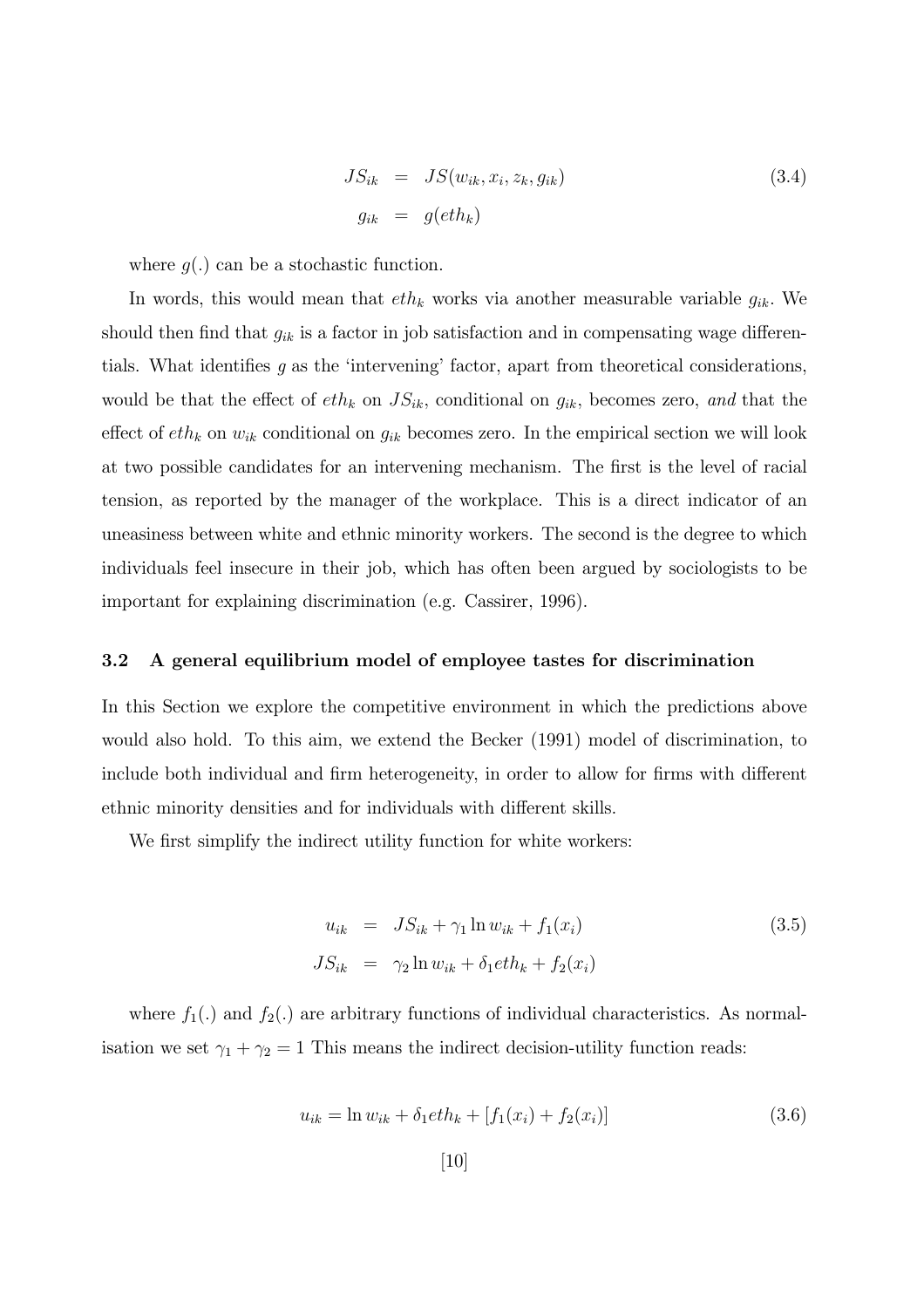where a taste for discrimination would imply that  $\delta_1 < 0$ . Now, we introduce individual heterogeneity by posing that each white individual *i* has an efficiency number  $q_i^{wh}$  of 'white skills'. The total measure of white individuals is 1, and the cumulative distribution of white efficiency numbers is denoted as  $Q^{wh}(q)$ . We assume that this distribution has finite mean and that  $Q^{wh}(0) = 0$ . This last assumption essentially means we assume every worker has a positive marginal product. Hence we can interpret the unemployed as having  $q^{wh}$ 0.

For ethnic minority workers, we take the same indirect utility framework and label them by  $\dot{y}$ :

$$
u_{jk} = \ln w_{jk} + \delta_2 eth_k + [f_3(x_j) + f_4(x_j)]
$$
\n(3.7)

Each ethnic minority worker j has an efficiency number  $q_j^{em}$  of 'ethnic minority skills'. The total measure of ethnic minority individuals is  $\eta$  and the cumulative distribution of ethnic minority efficiency numbers is denoted by  $Q^{em}(q)$ . Again, we assume that this distribution has finite mean and that  $Q^{em}(0) = 0$ .

There is a continuum of active firms in this economy. Following Becker (1991), we take a Cobb-Douglas production structure to explain why workers of different ethnicities work together in the first place. More precisely, workplace  $k$  is characterised by a production function:

$$
y_k = W H_k^{1-\alpha_k} E M_k^{\alpha_k}
$$

Here,  $WH_k$  denotes the number of efficiency units of white skill that is employed in workplace k. Also,  $EM_k$  denotes the number of efficiency units of ethnic minority skill employed in workplace k, and  $\alpha_k \in [0,1]$  is a production parameter specific to workplace k. The cumulative distribution of  $\alpha_k$  is denoted by  $A(\alpha_k)$  and we assume it is increasing and differentiable everywhere on  $\alpha_k \in \langle 0, 1 \rangle$ . There can be positive mass-points at  $\alpha_k = 0$ and  $\alpha_k = 1$ . This parameter allows for firms with only white workers (i.e. when  $\alpha_k$  equals 0), or only ethnic minority workers (when  $\alpha_k$  equals 1), or a mix (when  $0 < \alpha_k < 1$ ). By definition,  $eth_k = EM_k/(EM_k + WH_k)$ .

For each individual firm k, the price of output is a decreasing function  $p(y_k)$ . We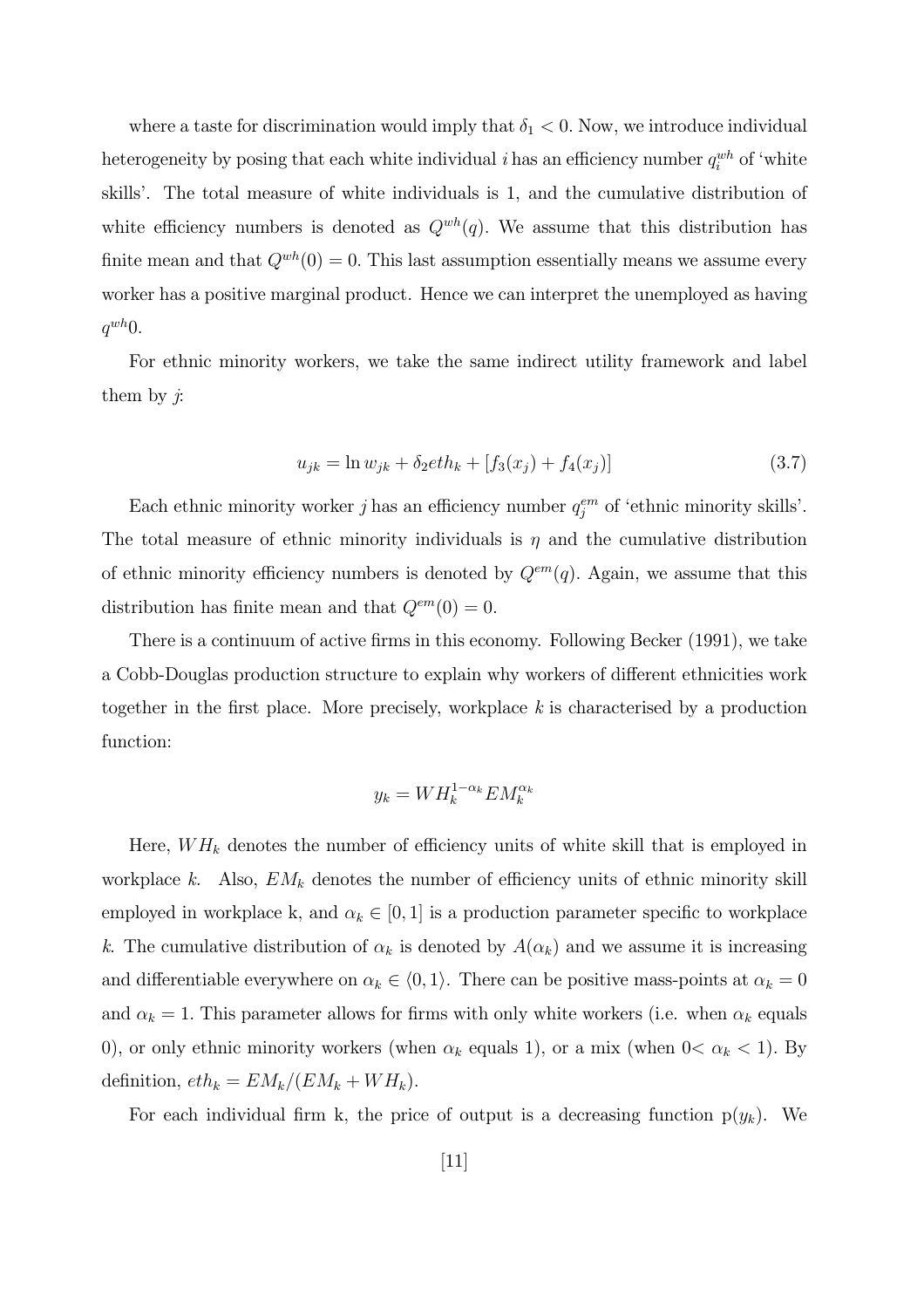assume that this function is continuous and differentiable for  $y_k > 0$ , that  $\frac{\partial^2 p(y_k)y_k}{\partial^2 y_k} < 0$ (i.e. decreasing marginal benefit), that  $\lim_{y_k \downarrow 0} p(y_k) \to +\infty$ , and that  $\lim_{y_k \to \infty} p(y_k) \to 0$ . These standard assumptions guarantee that firm size will always be non-zero and finite.

Solving this model, the main result is that utility maximisation leads to wage schedules satisfying  $w_{ik}^{wh} = e^{-\delta_1 e t h_k} w_0^{wh} q_i^{wh}$  and  $w_{jk}^{em} = e^{-\delta_2 e t h_k} w_0^{em} q_j^{em}$ . Here,  $w_0^{wh}$  denotes the wage for white workers in completely white workplaces. Its value, together with  $w_0^{em}$ , will be solved by firm behaviour. The term  $e^{-\delta_1 e t h_k} > 1$  equals the compensating differential that white workers have to be given to work in workplace k. Under these wage schedules, all workers are indifferent about where they will work and a distribution of ethnic minority densities can be observed.

The profit function of firm k reads:

$$
\pi_k = p_k(y_k)y_k - EM_k e^{-\delta_2 eth_k} w_0^{em} - WH_k e^{-\delta_1 eth_k} w_0^{wh}
$$

Now, because the cost function is homogeneous of degree one and the production function is constant-returns to scale, the cost-minimising ratio  $\frac{EM_k}{EM_k+WH_k}$  at relative wages  $\frac{w_0^{wh}}{w_0^{em}}$ is the same for each level of  $y_k$ . Denote the optimal ratio as  $eth_k^*(\frac{w_0^{wh}}{w_0^{em}})$ . Now, for most parameter values  $\{\delta_1, \delta_2, \alpha_k\}$ , it is the case that  $eth_k^*(\frac{w_0^{wh}}{w_0^{em}})$  is differentiable in  $w_0^{wh}$  and  $w_0^{em}$ everywhere. However, for some values of  $\{\delta_1, \delta_2, \alpha_k\}$  there are discontinuities in  $eth_k^*(\frac{w_0^{wh}}{w_0^{em}})$ 0 where  $\lim_{w_0^{em} \downarrow c}$  $e^{th}\frac{w_0^{wh}}{w_0^{em}} > e^{th}\frac{k}{k}(c)$  at any discontinuity point c.<sup>4</sup> There trivially holds:

$$
eth_k^*(\frac{w_0^{wh}}{w_0^{em}}) = 1 \text{ iff } \alpha_k = 1
$$
  

$$
eth_k^*(\frac{w_0^{wh}}{w_0^{em}}) = 0 \text{ iff } \alpha_k = 0
$$
  

$$
0 < eth_k^*(\frac{w_0^{wh}}{w_0^{em}}) < 1 \text{ iff } 0 < \alpha_k < 1
$$

<sup>4</sup>To give an example. Take  $\alpha_k = 0.8$ ,  $\delta_1 = -0.1$  and  $\delta_2 = 4$ . There is then a discontinuity in  $eth_k^*(\frac{w_0^{wh}}{w_0^{em}})$ at  $\frac{w_0^{em}}{w_0^{wh}} \approx 16.7$ . More generally, we can specify a region  $\delta_1 < \Delta^*(\alpha)$  for which  $WH_k e^{-\delta_1 eth_k} w_0^{wh}$ , the second part of the cost function, is no longer convex and discontinuities arise.  $\Delta^*(\alpha)$  is implicitly defined as  $\arg_{\delta_1} \{ \min_E \{ \frac{\partial^2 EM_k^{\frac{\alpha}{\alpha-1}} e}{\delta} \}$  $\frac{e^{-\delta_1} E M}{\sqrt{E M + E M_k^{\alpha-1}}}$  = 0}. This function is itself decreasing, though it's second derivative can be positive. For  $0 > \delta_1 > \Delta^*(\alpha)$  and  $\delta_2 < 0$ , the cost function is strictly convex and  $eth_k^*(\frac{w_0^{wh}}{w_0^{em}})$  is therefore differentiable everywhere.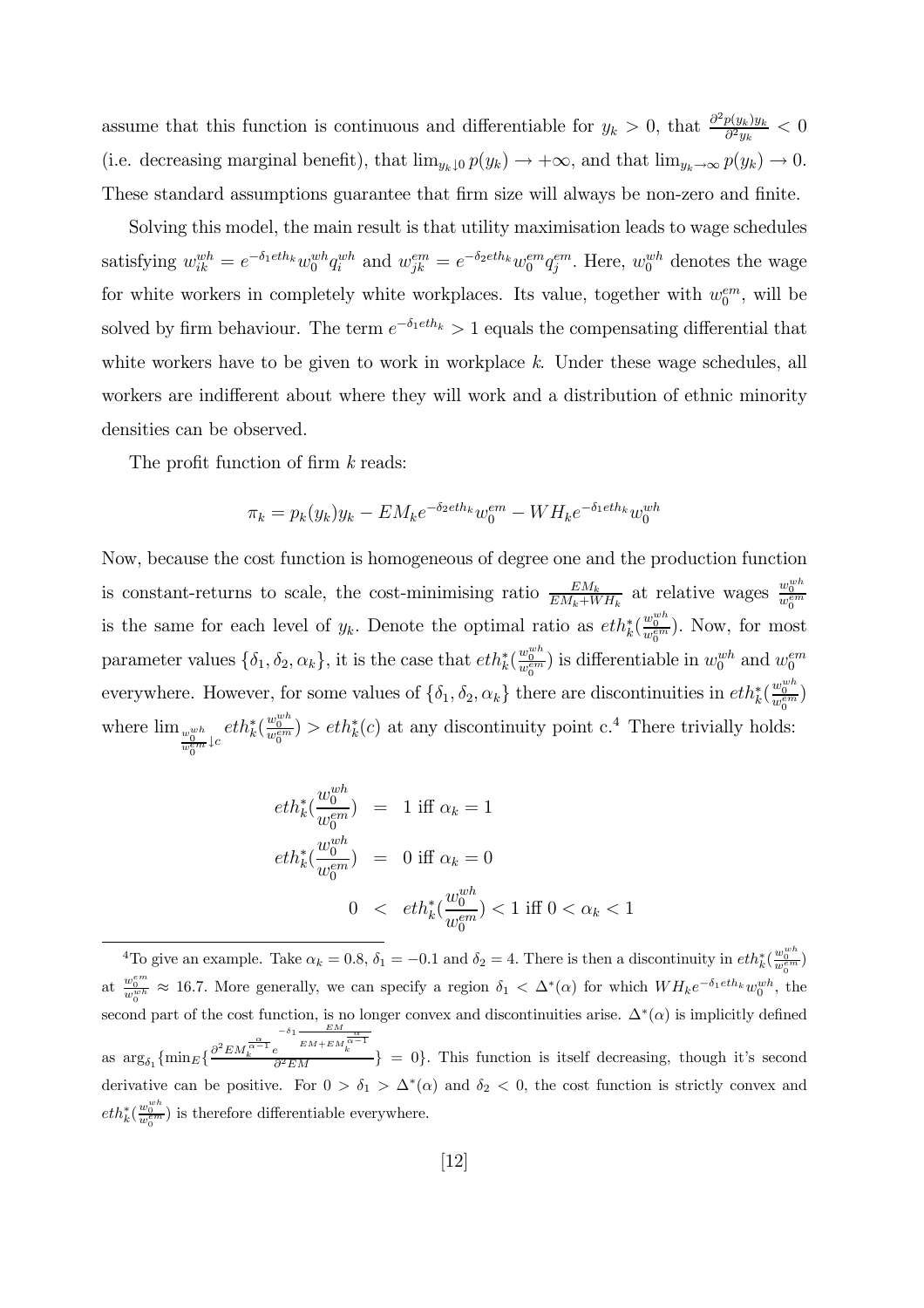and in the generic case  $\frac{\partial eth_k^*(\frac{w_0^{wh}}{w_0^{em}})}{\partial \alpha_k} > 0$ . Except at boundary values for  $\alpha_k$ , we can write  $EM_k = \left(\frac{eth_k^*}{1-eth_k^*}\right)^{1-\alpha} y_k$  and  $WH_k = \left(\frac{1-eth_k^*}{eth_k^*}\right)^{\alpha} y_k$ . Because the minimum of the cost function, given  $y_k$ , is differentiable in  $w_0^{wh}$  and  $w_0^{em}$ , there is a unique and differentiable implicit function  $y_k(w_0^{wh}, w_0^{em})$ .

What needs to be checked now is whether equilibrium actually exists and is unique. For this purpose, we can define total market demand functions  $D(.)$  for  $EM$  and  $WH$ :

$$
D^{EM}(w_0^{wh}, w_0^{em}) = \int_0^{1^-} y_k(w_0^{wh}, w_0^{em}) \left(\frac{eth_k^*(\frac{w_0^{wh}}{w_0^{em}})}{1 - eth_k^*(\frac{w_0^{wh}}{w_0^{em}})}\right)^{1-\alpha} dA(\alpha_k)
$$
  
+ 
$$
(1 - A(1^-))y_k(w_0^{wh}, w_0^{em})
$$
  

$$
D^{WH}(w_0^{wh}, w_0^{em}) = \int_{0^+}^1 y_k(w_0^{wh}, w_0^{em}) \left(\frac{1 - eth_k^*(\frac{w_0^{wh}}{w_0^{em}})}{eth_k^*(\frac{w_0^{wh}}{w_0^{em}})}\right)^{\alpha} dA(\alpha_k)
$$
  
+ 
$$
A(0)y_k(w_0^{wh}, w_0^{em})
$$

Market equilibrium now requires that there exist a set  $\{w_0^{wh}, w_0^{em}\}$  for which  $D^{EM}(w_0^{wh}, w_0^{em}) =$  $\eta \int q dQ^{em}(q)$  and  $D^{WH}(w_0^{wh}, w_0^{em}) = \int q dQ^{wh}(q)$ . The right-hand side of these constraints is simply a fixed number. For existence, we can appeal to the fixed-point theorem.<sup>5</sup> Uniqueness is not guaranteed<sup> $6$ </sup> because of the non-monotonicity of the demand functions of the individual firms. Under the specific assumptions of this model therefore, equilibria exist and will each yield a distribution of observed  $eth_k$  where the wage profiles will exhibit compensating differentials for a taste for discrimination. The crucial assumption is that

<sup>&</sup>lt;sup>5</sup>The conditions for the fixed point theorem apply:  $D^{EM}(w_0^{wh}, w_0^{em})$  and  $D^{WH}(w_0^{wh}, w_0^{em})$  are continuous because the contribution of each firm is discontinuous only in a finite number of points with mass zero for market demand. Furthermore,  $\lim_{w_0^{em}\downarrow 0} D^{EM}(w_0^{wh}, w_0^{em}) = \infty$ ,  $\lim_{w_0^{wh}\downarrow 0} D^{WH}(w_0^{wh}, w_0^{em}) = \infty$ ,  $\lim_{w_0^{em}\to\infty}D^{EM}(w_0^{wh},w_0^{em})=0$  and  $\lim_{w_0^{wh}\to\infty}D^{WH}(w_0^{wh},w_0^{em})=0$ . Hence there must be some finite point  $\{w_0^{*,wh}, w_0^{*,em}\}\)$  that satisfies both constraints.

<sup>&</sup>lt;sup>6</sup>The problem in proving uniqueness is that the non-convexity of the cost function allows for the possibility at the individual firm that  $\frac{\partial EM}{\partial w^{wh}} > -\frac{\partial EM}{\partial w^{em}} > 0$  and  $\frac{\partial WH}{\partial w^{em}} > -\frac{\partial WH}{\partial w^{wh}} > 0$  for some range (for examples, see a previous footnote). This means that at the aggregate also, we can have that  $\frac{\partial D^{EM}}{\partial w^{wh}}$  >  $-\frac{\partial D^{EM}}{\partial w^{em}} > 0$  and  $\frac{\partial D^{WH}}{\partial w^{em}} > -\frac{\partial D^{WH}}{\partial w^{wh}} > 0$ . This in turn implies the possibility of multiple equilibria. In each of these equilibria the relative wage schedules must still be the same though.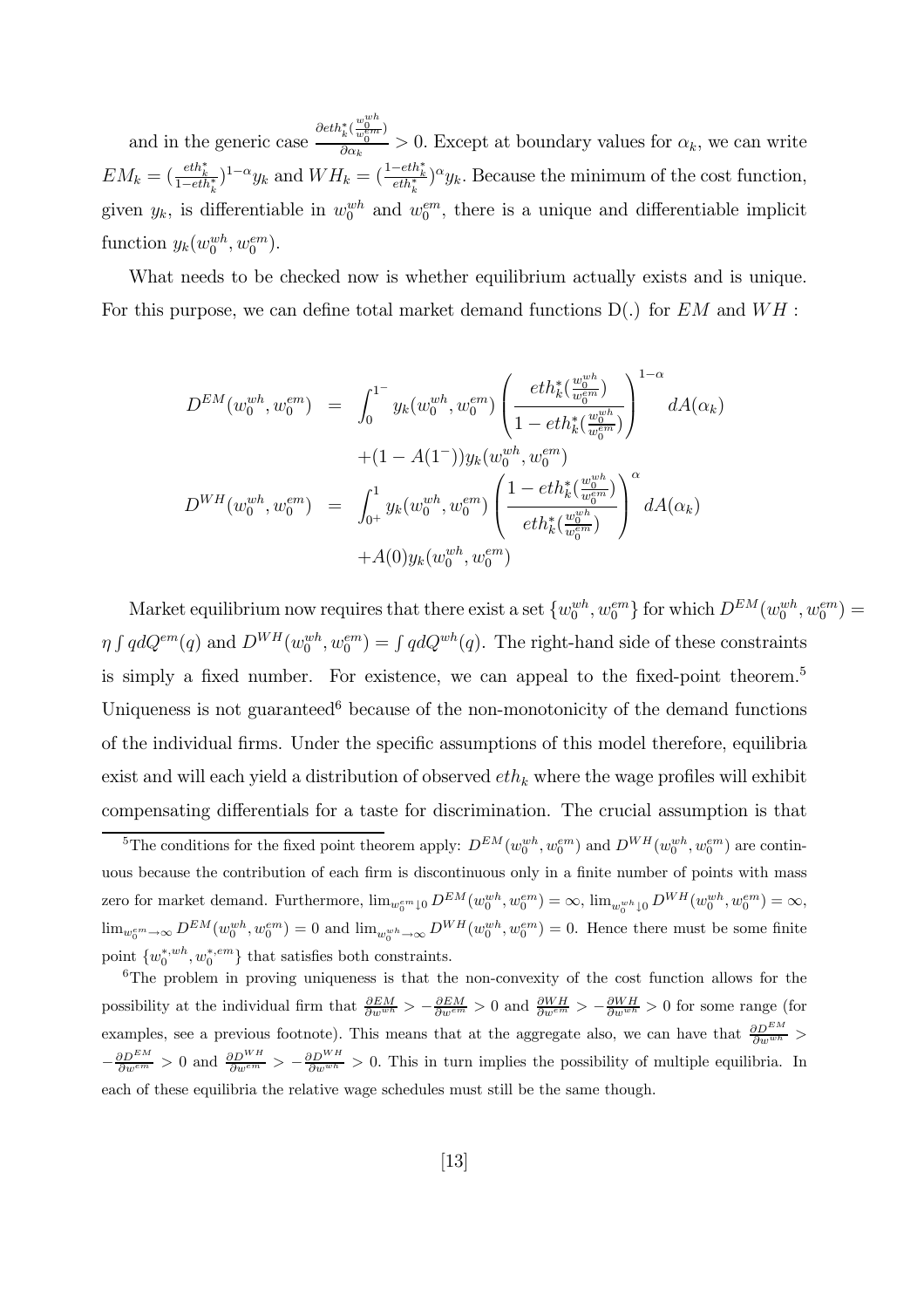of no (long run) mobility restrictions of workers between firms and that there is some skill complementarity between white and ethnic minority workers in some firms.

#### 4 Empirical Framework and Data Description

#### 4.1 Empirical models

We estimate the following job satisfaction equation, whereby  $JS_{ik}^*$  denotes the latent job satisfaction of white individual i in workplace k and  $JS_{ik}$  the categorical observed value

$$
JS_{ik}^{*} = x_{ik}\beta_1 + \delta_1^* \text{ } \epsilon \text{ } t h_k + \ln(w_{ik}) + v_k + \epsilon_i
$$
  

$$
JS_{ik} = n \Leftrightarrow \lambda_{n-1} < JS_{ik}^{*} \leq \lambda_n
$$

where  $x_{ik}$  is a set of variables including ethnic minority density,  $\ln(w_{ik})$  is log wages,  $\lambda_n$  are cut-off points increasing in n,  $v_k$  is a normally distributed random effect of the workplace, and  $\epsilon_i$  is an individual normally distributed random error. The categorical answers run from n=0 to n=4. As normalisations, we put  $\lambda_{-1} = 0$ ,  $\lambda_4 = \infty$ , and  $Var(\epsilon_i) =$ 1. Note that this normalisation is not trivial in the sense that an observationally equivalent model can be run with  $Var(\epsilon_i) = \sigma^2$  in which all the estimated coefficient would be a factor  $\sigma$  higher. Hence,  $\delta_1^*$  only identifies  $\frac{\delta_1}{\sigma}$ , which means a positive value for the estimated  $\delta_1^*$  only implies a positive  $\delta_1$ . This random effects ordered probit model is estimated using Gaussian quadrature.

Considering the structural interpretation of this equation, we must bare in mind that our extended theoretical model only allows for one endogenous workplace characteristic, namely ethnic minority density. This means that in order to interpret  $\beta$  as the structural estimates of the full model, we would have to interpret the coefficients of any other workplace specific variable as picking up some (otherwise unobserved) individual characteristic such as worker quality. This consideration does not hold for the partial equilibrium model: we can directly interpret the findings on  $\delta_1^*$  as giving direct evidence on a taste for discrimination under the assumptions of the partial equilibrium model.

We simultaneously estimate a wage model with latent log-wage  $\ln w_{ik}^*$  equal to :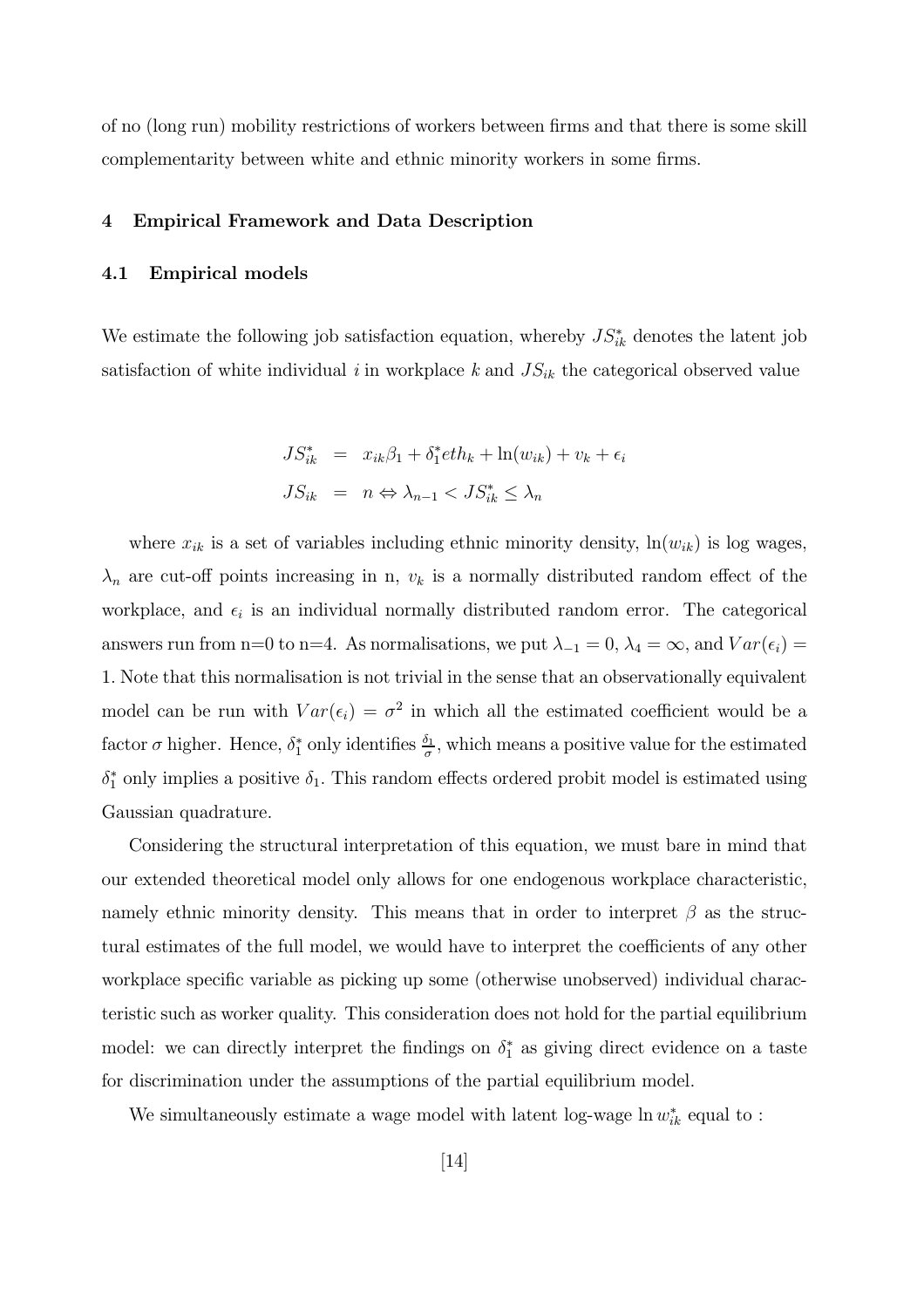$$
\ln w_{ik}^* = x_{ik}\beta_2 + \delta_1 e t h_k + \epsilon_k^w + \epsilon_i^w
$$

$$
w_{ik} = n \Leftrightarrow \kappa_{n-1} < w_{ik}^* \le \kappa_n
$$

where  $\delta_1$  refers to the full model and  $\epsilon_i^w$  and  $\epsilon_k^w$  are assumed to be independently normally distributed. This model is estimated with standard interval-regression techniques, whereby the only peculiarity is that the error term has two components instead of one. Again, this equation can be directly interpreted in the partial equilibrium framework. In order to interpret it as an estimation of the fully structural model, we would have to interpret the effect of each  $x_{ik}$  as due to the effect of fixed individual characteristics, such as worker quality.

#### 4.2 Data and Dependent Variables

Our data is taken from the Workplace Employee Relations Survey (WERS98) which was collected between October 1997 and July 1998. The survey covered all workplaces with 10 or more employees, located in Great Britain (England, Scotland and Wales) and engaged in activities within Sections D (Manufacturing) to O (Other Community, Social and Personal Services) of the 1992 Standard Industrial Classification.<sup>7</sup> The survey covered both the private and public sectors. The sample of workplaces was selected through a process of stratified random sampling, with over-representation of larger workplaces and some industries using the Inter Departmental Business Register (IDBR). The main objective of WERS98 was to provide a substantial bank of data on the nature of workplace employment relations in Britain at the end of the 1990s (see Forth and Kirby, 2000, for additional details). This was the first survey of its kind in Britain.

The Survey took place at workplace level and had three distinct components:

(i) Main management interview: A face-to-face interview with the senior person

<sup>7</sup>Workplaces whose main activity lied within the following Sections of the 1992 Standard Industrial Classification are not covered by WERS98: Agriculture, Hunting and Forestry (A), Fishing (B), Mining and Quarrying (C), Private households with employed persons (P) and Extra-territorial organizations and bodies (Q).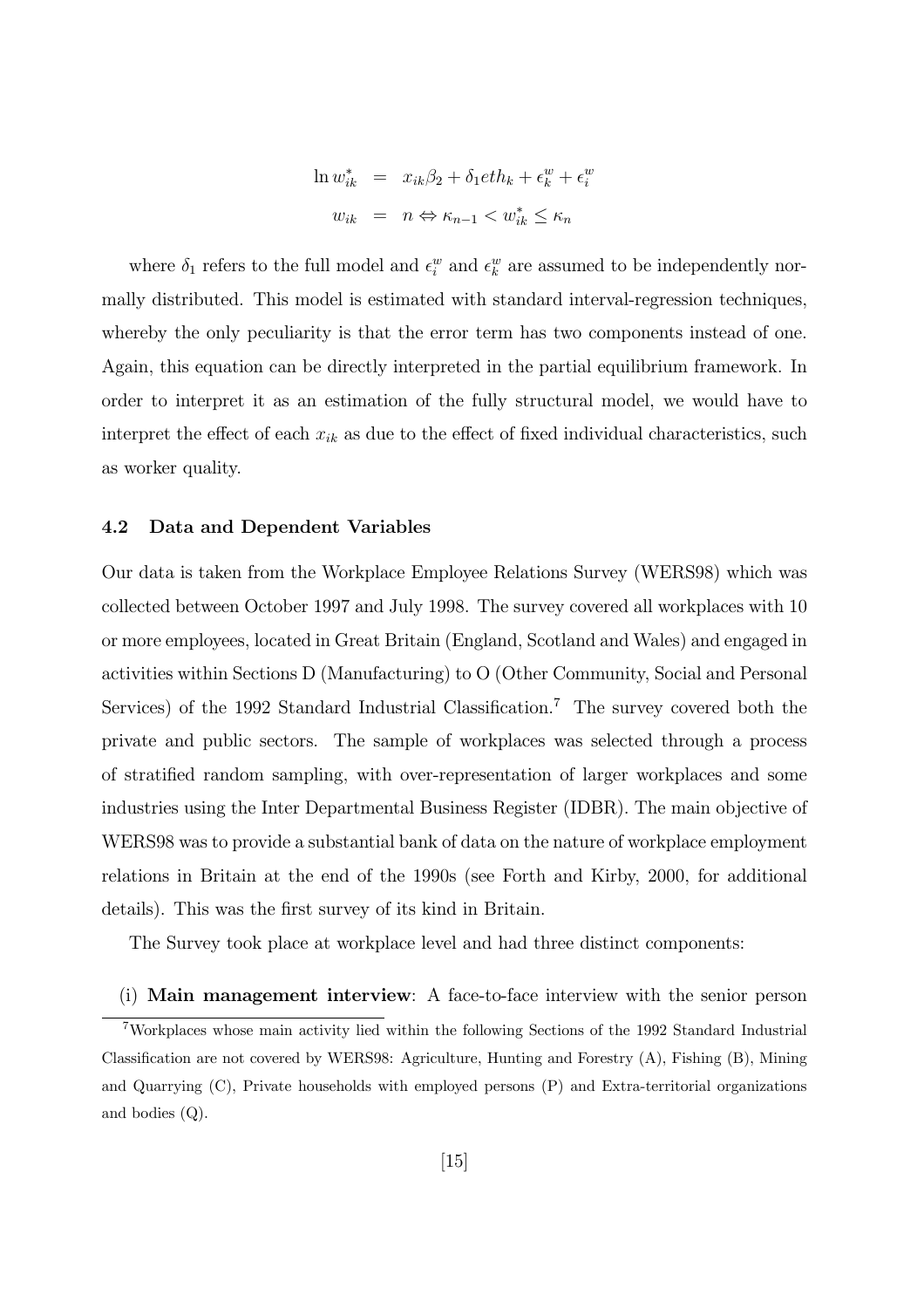at the workplace with day-to-day responsibility for industrial relations, employee relations or personnel matters - 2191 managers were interviewed, with a response rate of 80.4%;

- (ii) Survey of employees: A self-completion questionnaire distributed to a random selection of up to 25 employees in each workplace - the questionnaire was distributed at 1880 workplaces (manager permitting), with a response rate of around 64%;
- (iii) Worker representative interview (where present): A face-to-face interview with the most senior representative of the trade union with the largest number of members at the workplace, or with the most senior employee representative who sits on a workplace-level consultative committee - this occurred in 947 workplaces (manager permitting, and where relevant), with a response rate of 82%.

Each of the three survey components can be linked by means of a unique workplace identifier. In this paper we use data from both the manager interview and the survey of employees. Our sample comprises 1764 workplaces and just over 24,000 employees, and given the focus of the paper is restricted to white employees only.<sup>8</sup> A small number of observations (about 5%) were deleted due to either missing responses from managers about key workplace characteristics or missing responses from employees about job satisfaction or wages. A simple probit analysis suggests that these missing observations were reasonably random in observable characteristics. In this paper we use the employee as our unit of analysis, but match in important workplace characteristics.

The key variable of interest in this paper is the proportion of the workplace who are of ethnic minority origin, which we take as our measure for  $eth_k$ . This information is collected from the main manager interview.<sup>9</sup> In percentage terms, the responses range

<sup>8</sup>Although separate analyses investigating the effect of ethnic minority density at the workplace on the job satisfaction and wages of ethnic minority workers would be very interesting, the small sample of ethnic minority workers contained in the WERS (given that there was no over-sampling of ethnic minorities) prevents such a study.

<sup>&</sup>lt;sup>9</sup>One limitation of the data, however, is that we only know the proportion of all ethnic minority workers and not the detailed breakdown by particular ethnic groups. The main ethnic minority groups in Britain are South Asian (Indian, Pakistani and Bangladeshi), Black Caribbean, Black African and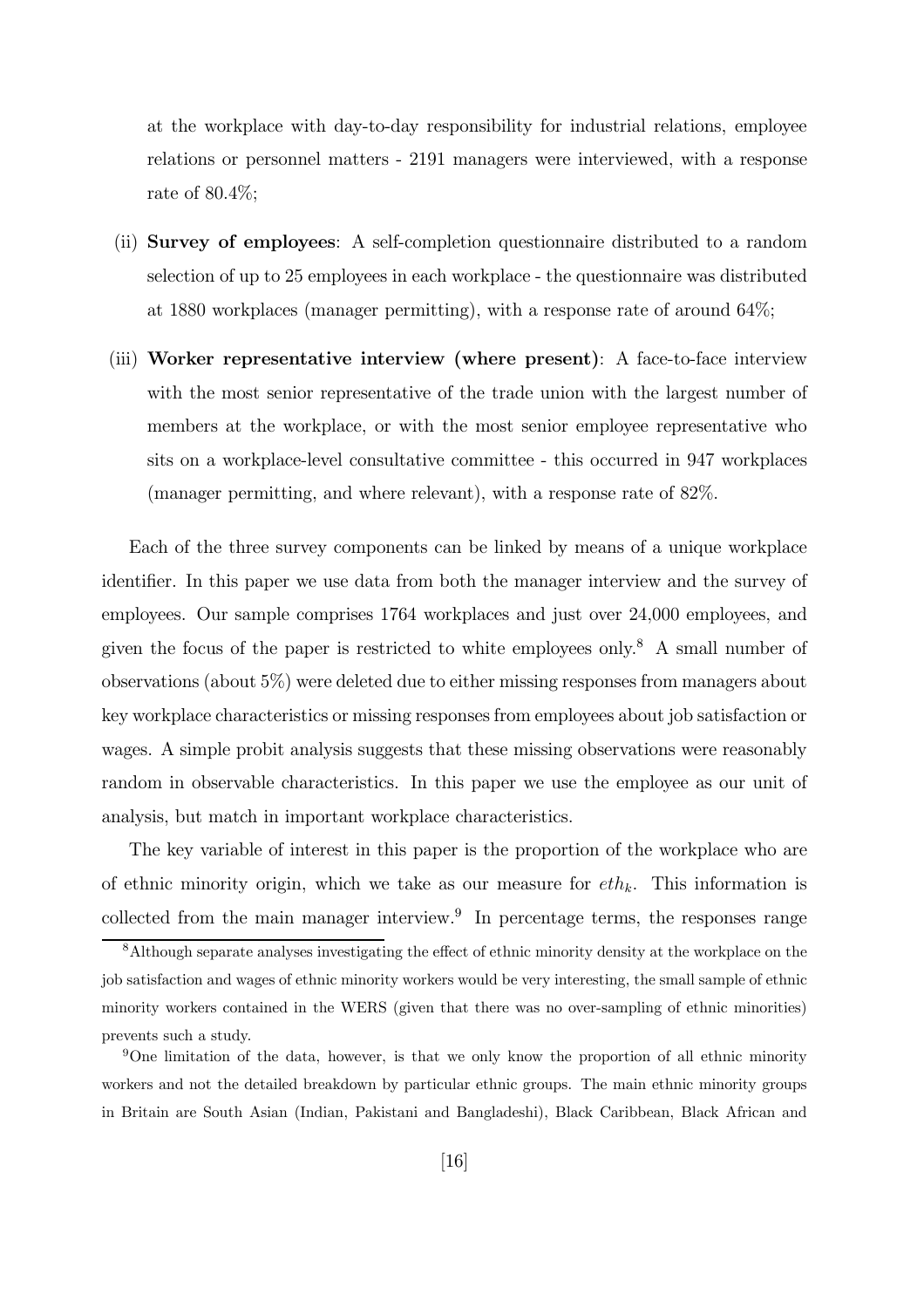from 0% to 88%, with the average workplace consisting of 4.7% (with a standard deviation of 9.1%) of workers from ethnic minorities. This reflects the 5.5% of the total population in Britain who are from ethnic minorities. Around 41.7% of workplaces have no ethnic minority workers, a further 37.7% have between 1-5% of their workforce from the ethnic minorities,  $9.1\%$  have between  $6-10\%$ ,  $6.8\%$  have between  $11-30\%$  and  $4.7\%$  have more than 30% of their workforce from the ethnic minorities.

The two dependent variables of interest are job satisfaction and wages, both of which are self-reported by employees in the employee questionnaire. The job satisfaction questions are:

How satisfied are you with the following aspects of your job?

- 1. The amount of influence you have over your job.
- 2. The amount of pay you receive.
- 3. The sense of achievement you get from your work.
- 4. The respect you get from supervisors/managers.

The responses to each of these questions was reported on a 5-point scale ranging from Very Satisfied (1), Satisfied (2), Neither Satisfied or Dissatisfied (3), Dissatisfied (4) and Very Dissatisfied (5). Unfortunately, employees were not asked directly to evaluate their overall job satisfaction. Consequently, the job satisfaction measure we use is constructed by creating four binary variables taking the value of unity of the worker reports to be either Very Satisfied or Satisfied with a particular aspect of his or her job and zero otherwise. We then sum over the four binary variables to get an overall job satisfaction score that ranges between 0 (not satisfied with any aspects of the job) to 4 (Very Satisfied or Satisfied with all four job aspects). We discuss the sensitivity of our main results to different definitions of overall job satisfaction at the end of the main results section.

Table 1 highlights the distributions of the job satisfaction by gender. It is clear that the majority of workers in Britain report satisfaction with the amount of influence they have over their job (57.9% of men, 60.2% of women), the sense of achievement they get from

Chinese. Therefore our estimates of the effect of ethnic minority density at the workplace on the job satisfaction and wages of white workers will be a weighted average since some white workers might prefer working with certain ethnic minority groups more than others.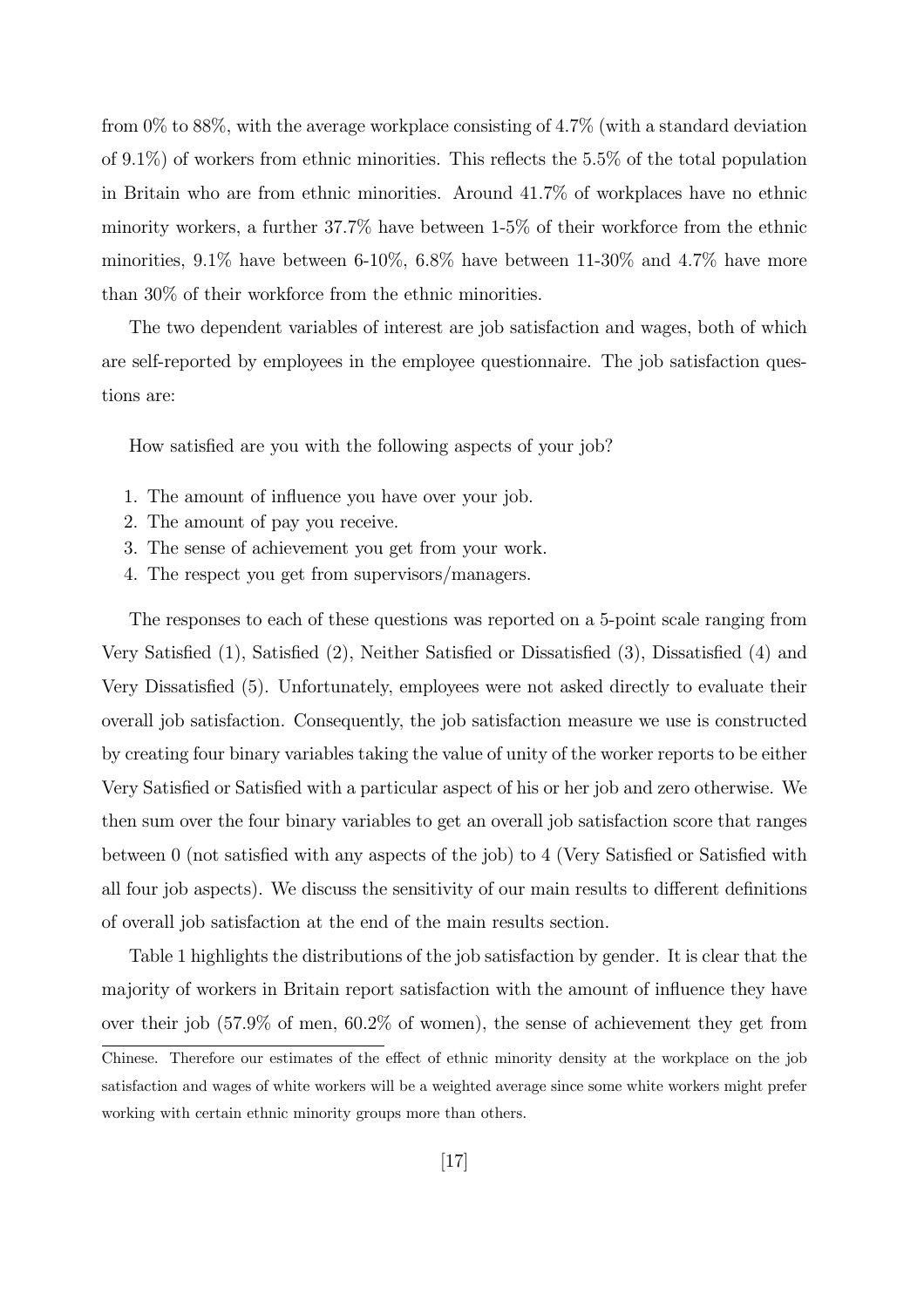their work (60.7%, 66.9%) and the respect they get from supervisors/managers (54.2%, 62.45). In contrast, only 33.1% of males and 38.8% of females report satisfaction with the amount they get paid. Interestingly, each of these figures is significantly higher for females than males, which concurs with a number of previous studies that find that women are happier at work than males (Clark, 1997). This gender differential is also clearly reflected in the average satisfaction score of 2.06 for males and 2.28 for females.

The wage information asked of respondents in the employee questionnaire relates to the following question:

How much do you get paid for your job here, before tax and other deductions are taken out? If your pay changes before tax from week to week because of overtime, or because you work different hours each week, think about what you earn on average.

Unfortunately, respondents were not free to report their wage exactly, but rather asked to report it within 12 bands. Figure 1 shows the distribution of wages by gender. As expected, the male wage distribution lies substantially to the right of the female distribution, which partly reflects the far greater percentage of females than males who are employed on a part-time basis. In the empirical wage models we specifically control for the number of working hours.

To get a first feel for the relationship between ethnic minority density at the workplace and job satisfaction and wages, Tables 2 and 3, respectively, provide some simple crosstabulations of these variables. To aid this we have split the proportion of ethnic minorities at the workplace into three categories - no ethnic minorities at the workplace, a proportion of 0.01 - 0.24 of workers from ethnic minorities and a greater than 0.24 proportion of ethnic minority workers, and we divide wages into four broad bands - Very Low, Low, Medium and High. For both males and females there is some suggestion that average job satisfaction for white workers is lower in workplaces that have a high ethnic minority density. However, the 'raw' relationship between ethnic minority density and wages is less clear. There is some evidence suggesting that the percentage of whites earning High wages (i.e.  $\geq$  £360 per week) is greater in workplaces which have a high density of ethnic minority workers. Similarly, very high ethnic minority density workplaces have significantly fewer workers earning less than £141 per week than workplaces with no ethnic minority workers.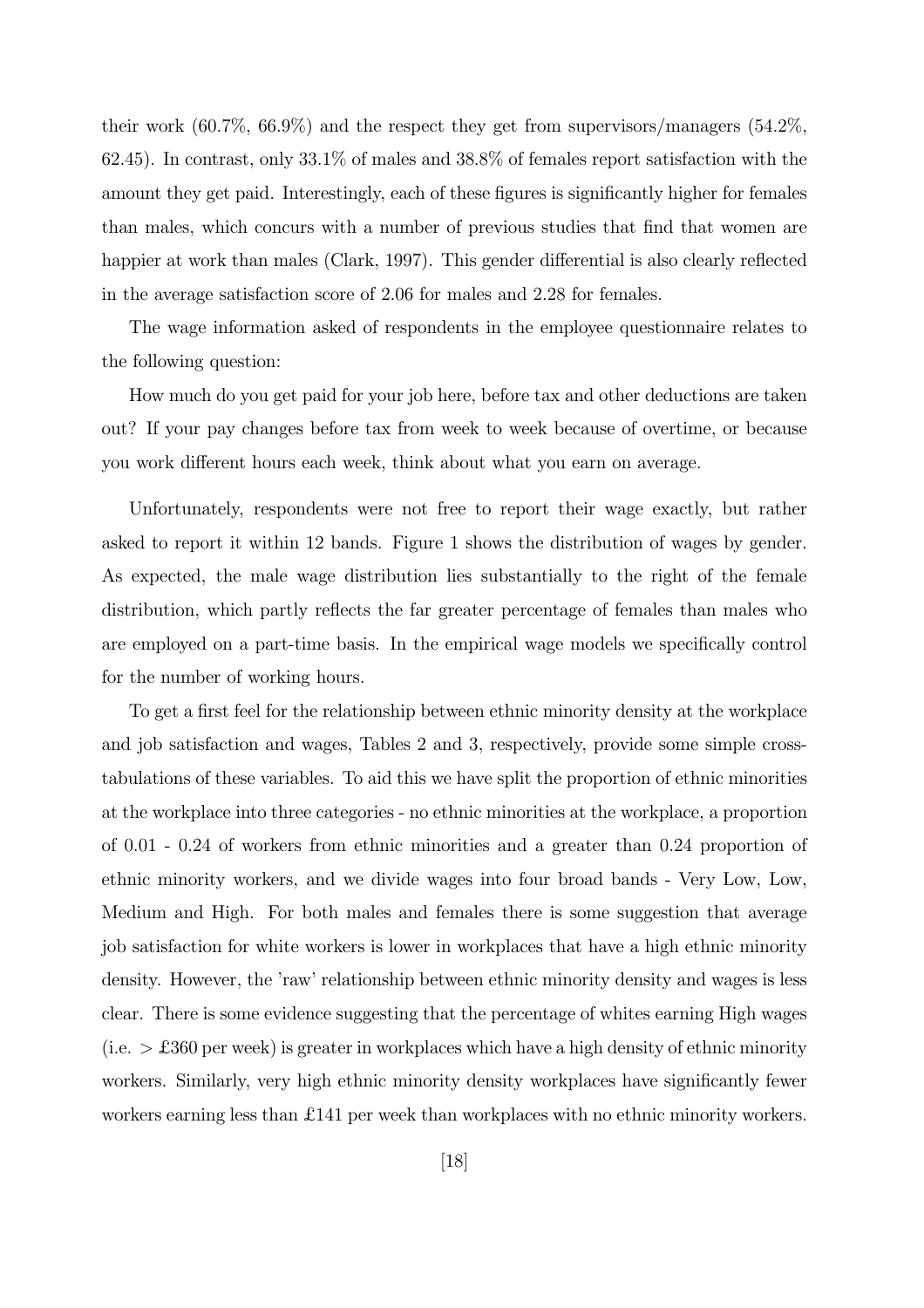Overall, these relationships tentatively appear to be consistent with white workers having a taste for discrimination which is compensated by higher wages in high ethnic minority density workplaces.

#### 4.3 Explanatory variables

For both the job satisfaction and wage empirical models presented in Section 4.1, we perform a four-step sensitivity analysis by successively increasing the number of variables in  $x_{ik}$ . Firstly, we fit the models including only direct personal characteristics and basic job characteristics as covariates (termed the Basic specification). These are: age, marital status, dependant children, health, highest qualification, broad occupation group, log weekly wages (calculated at the mid-points of the bands), log working hours, whether the employee works from home, temporary job, trade union membership and job tenure. Additionally, we control for the unemployment / vacancy rate (in the travel-to-work area) and regional house prices (which we have mapped in to the data). Secondly, we then test the robustness of our main results by adding a number of individual work-related characteristics to control for as much individual heterogeneity as possible (termed Extended 1). These variables, interpreted as proxies for worker quality, are whether or not the employee agrees that his or her job requires one to work very hard or does not have enough time to get their job done, how many days of off-the-job employer-funded training the worker has recieved in the last 12 months and whether the worker reports that he or she is often asked for advice about workplace practices by supervisors/managers. All of the variables identified so far are from information recorded during the employee interview.

Thirdly, we extend these models using the unique matched employee-employer feature of WERS98, by adding information at the workplace level to capture various job circumstances and to control for workplace quality (refered to as Extended 2). The variables, taken from the manager interview, include the percentage of employees working part-time or who are female; whether an equal opportunities policy is in force; trade union density; the number of employees and whether the workplace is part of a multi-plant firm; broad industrial classification and whether the owner-manager is present. In addition, we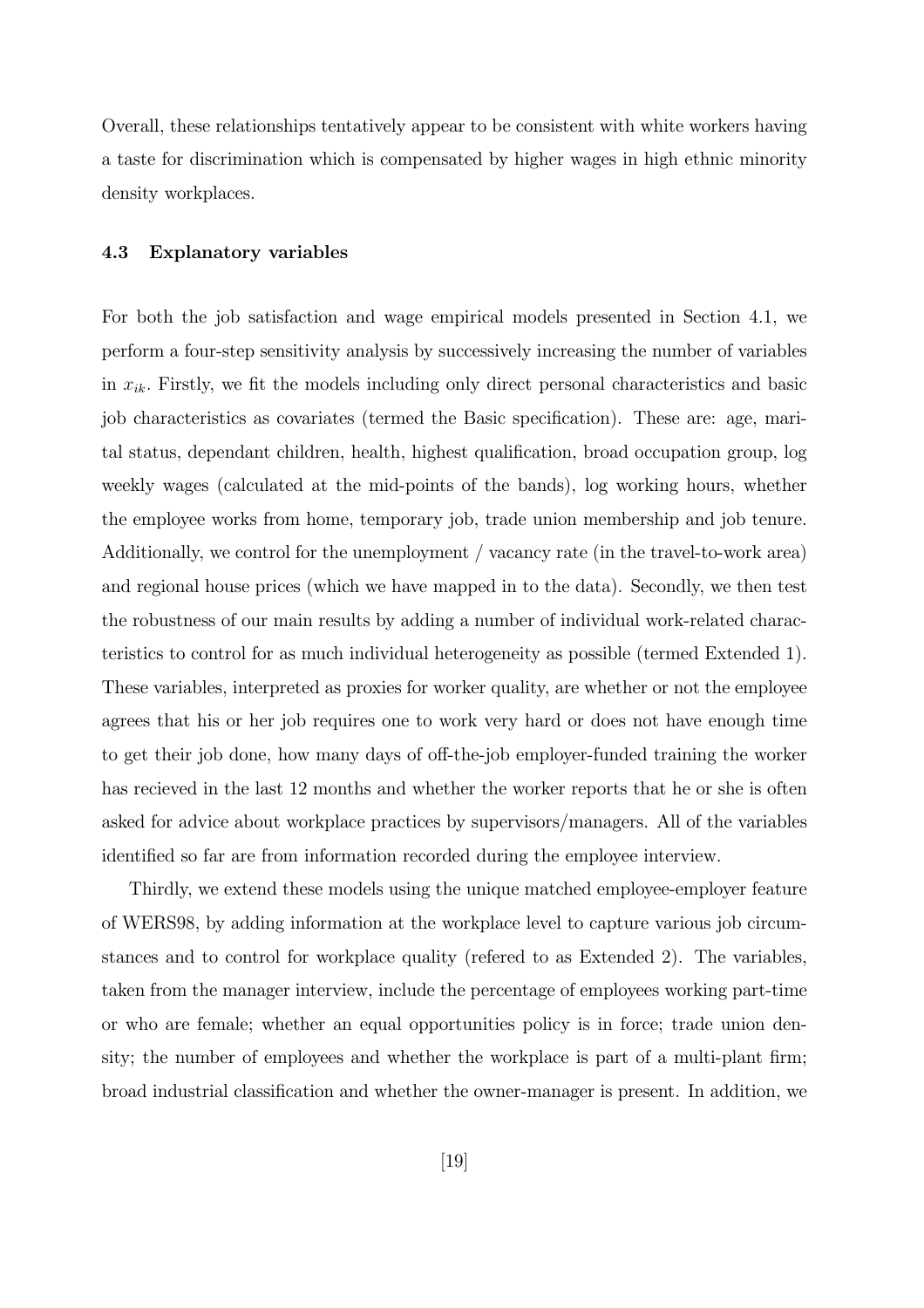control for a number of recent workplace history aspects (all relating to the previous 12 months). These are whether there has been difficulties filling vacancies; the percentages of vacancies filled internally; of full-time employees who received off-the-job employer-funded training; of workdays lost due to absence and of workers who had a work-related injury. Furthermore, we include two variables to capture aspects of the pay distribution, namely, the percentages of employees earning less than  $\pounds 9,000$  per year and more than  $\pounds 29,000$ per year.

In our final specification (Extended 3), we additionally include variables that can be interpreted as 'intervening variables'. These are whether or not a white worker feels that his or her job is secure (taken from the employee questionnaire) and whether there has been reported racial tension or complaints about working conditions at the workplace in the 12 months (taken from the manager interview). The first of these variables allows us to explore the perceived wisdom that it is mainly the effect of ethnic minority workers on feelings of job-insecurity of white workers that generates a taste for discrimination. More generally, these additional estimates will be informative about the mechanisms by which race relations operate at the British workplace.

Importantly, in each of the four empirical specifications we also control for regional house prices and unemployment / vacancy rates, in the travel-to-work area, in order to allow for differences in the cost of living and outside employment opportunities across Britain. Moreover, initial pooling tests suggest that it would be inappropriate to combine both males and females into single models, thus we perform separate job satisfaction and wage analyses by gender.

#### 5 Empirical Results

The results from the four specifications of the job satisfaction ordered probit model for white males and females are shown, respectively, in Tables A1 and A2. Given the difficulty in interpreting the quantitative effect of an explanatory variable on job satisfaction from these non-linear models we also provide (for brevity, only for the Extended 3 specification) the associated Marginal Effect (ME), calculated at the means of the other explanatory variables and setting the random effects term to be equal to zero. The corresponding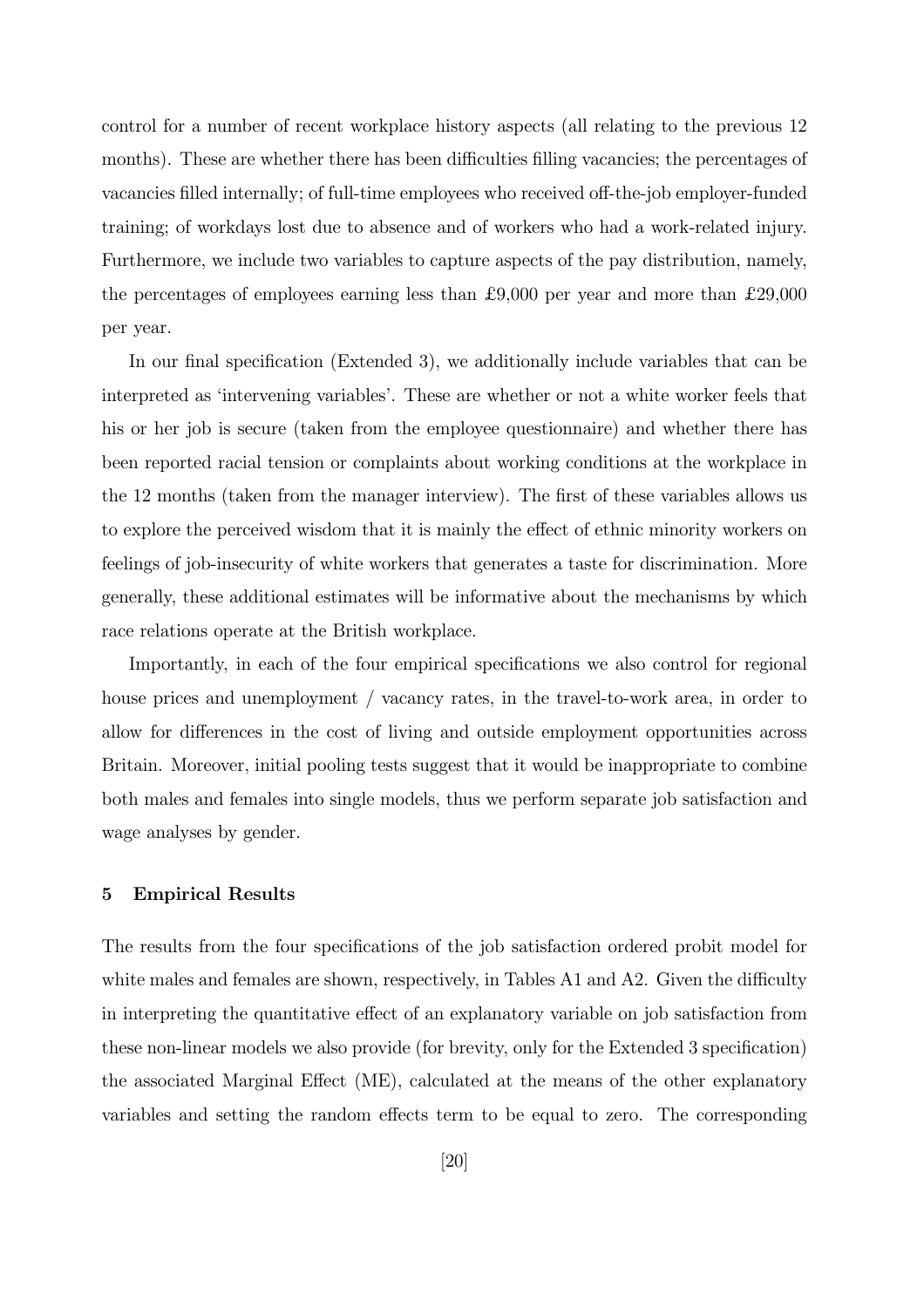results from the interval wage regressions are presented in Tables A3 and A4.

#### 5.1 The effect of ethnic minority density on job satisfaction and wages

In order to aid the discussion of the importance of ethnic minority density at the workplace, we report the parameter estimates for ethnic minority density for all specifications of the job satisfaction and wage models and present them in Table 4.

A robust finding is that the effect of ethnic minority density on job satisfaction is negative for all specifications of the job satisfaction model for both males and females.<sup>10</sup> However, there is a clear difference in the magnitude of this effect by gender. Looking first at the results for males, we see that in the Basic specificaiton, with only individual characteristics as controls, the effect is -0.629. The wage effect is largest here, with a white male having to be compensated by around 19% higher wages to work in a workplace where all of his co-workers were ethnic minority, compared to a workplace with no ethnic minority co-workers. When we add 'job-involvement' variables (Extended 1), the negative effect of ethnic minority density on job satisfaction increases slightly, whereas there is a small decrease in the positive effect of ethnic minority density on wages (to 16%). A comparison of the log likelhood values also indicates that the fit of the models increases substantially. This supports the notion that 'job-involvement' variables capture a lot of individual variation important for wages and job satisfaction. Since they can be correlated with, but are not reasonably caused by, ethnic minority density at the workplace, it is clearly important to control for them. When we further add a host of workplace characteristics (Extended 2), the importance of ethnic minority density drops both for job satisfaction (to -0.532) and wages (to 12%). Given that these comprehensive workplace characteristics pick up a great deal of individual and workplace quality information (as evidenced by the change in log-likelihoods), we view this specification as yielding the most reliable estimate of the total effect of ethnic minority density on white male workers.

 $10$  Just for information, a simple bivariate model of job satisfaction, where job satisfaction is regressed only on ethnic density, finds a coefficient of -0.307 (t-stat = 1.88) for females and -0.415 (t-stat = 2.16) for males. Bivariate wage models find a coefficient of 0.475 ( $t$ -stat = 3.29) and 1.016( $t$ -stat = 5.58), respectively.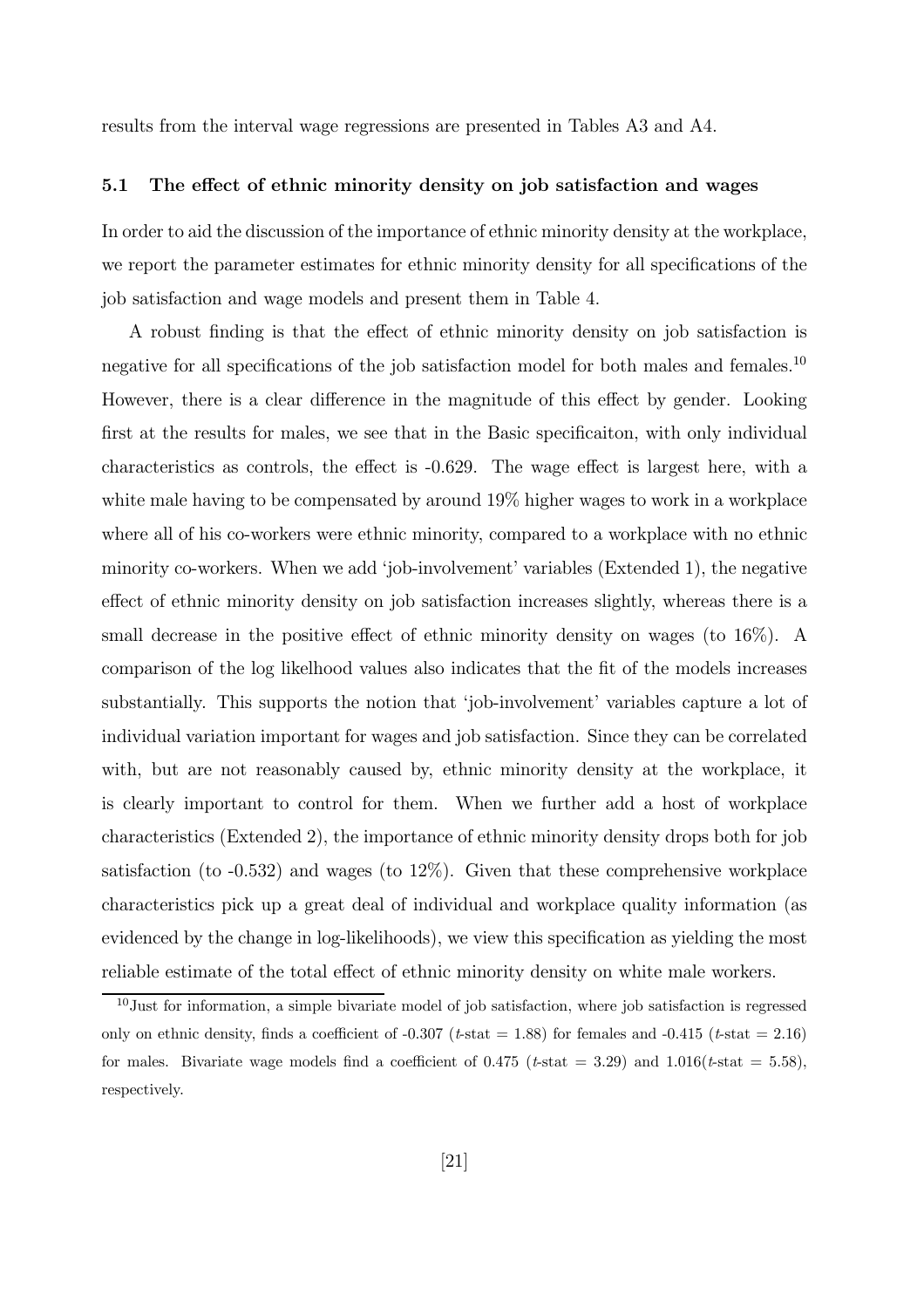Turning to our final specification (Extended 3), where we include variables that can be viewed as 'intervening', we surprisingly find no change in the effect of ethnic minority density on either job satisfaction or wages (and little improvement in log-likelihoods). Although job-insecurity indeed is an important variable for job satisfaction, it is apparently not capturing any of the effect of ethnic minority density. This is an interesting finding which to some extent supports a number of recent studies which have found no significant effect of immigration on the job security of the majority population (see Borjas, 1999, for a review, and Dustmann and Preston, 2002, for UK evidence).

When we turn to females, qualitatively the same story applies. Again job-involvement variables capture a great deal of individual heterogeneity but do not alter the ethnic minority density effect. Workplace characteristics do capture a lot of the effect of ethnic minority density though, both in wages and in job satisfaction. The absolute changes in the effects of ethnic minority density, when we include workplace characteristics, are the same for males as for females. In this favoured specification, the signs are the same as for males, but the effects are much smaller and statistically insignificant. Hence, insofar as ethnic minority density is a negative job-amenity, it appears to be significantly so for white males but not for white females. Furthermore, when we add 'intervening' variables, there is no substantial change in the effect of ethnic minority density, implying that job insecurity and racial tensions are not actually important intervening variables for the effect of ethnic minority density amongst white female employees.

In our favoured specification (Extended 2 model), the effect of ethnic minority density on job satisfaction is -0.532 for males and -0.215 for females. On a 0 to 4 scale, this is quite a large effect, and indeed the ME's for ethnic minority density are amongst the largest of the entire set of variables. The wage effects of ethnic minority density for this specification are  $12\%$  for males and  $7\%$  for females.<sup>11</sup> If this wage effect truly reflects the effect of ethnic minority density as a job amenity, this would mean that an absolute

<sup>&</sup>lt;sup>11</sup>Interestingly, these compensating wage differentials are very close to the hourly wage gaps, between white and ethnic minority employees, found using WERS 98 by Pudney and Theodoropoulos (2003), namely 13% amongst males and 6% amongst females. The male finding also closely mirrors the 11% male wage differential found for the UK in the 1990s by Blackaby et al. (1998, 2002).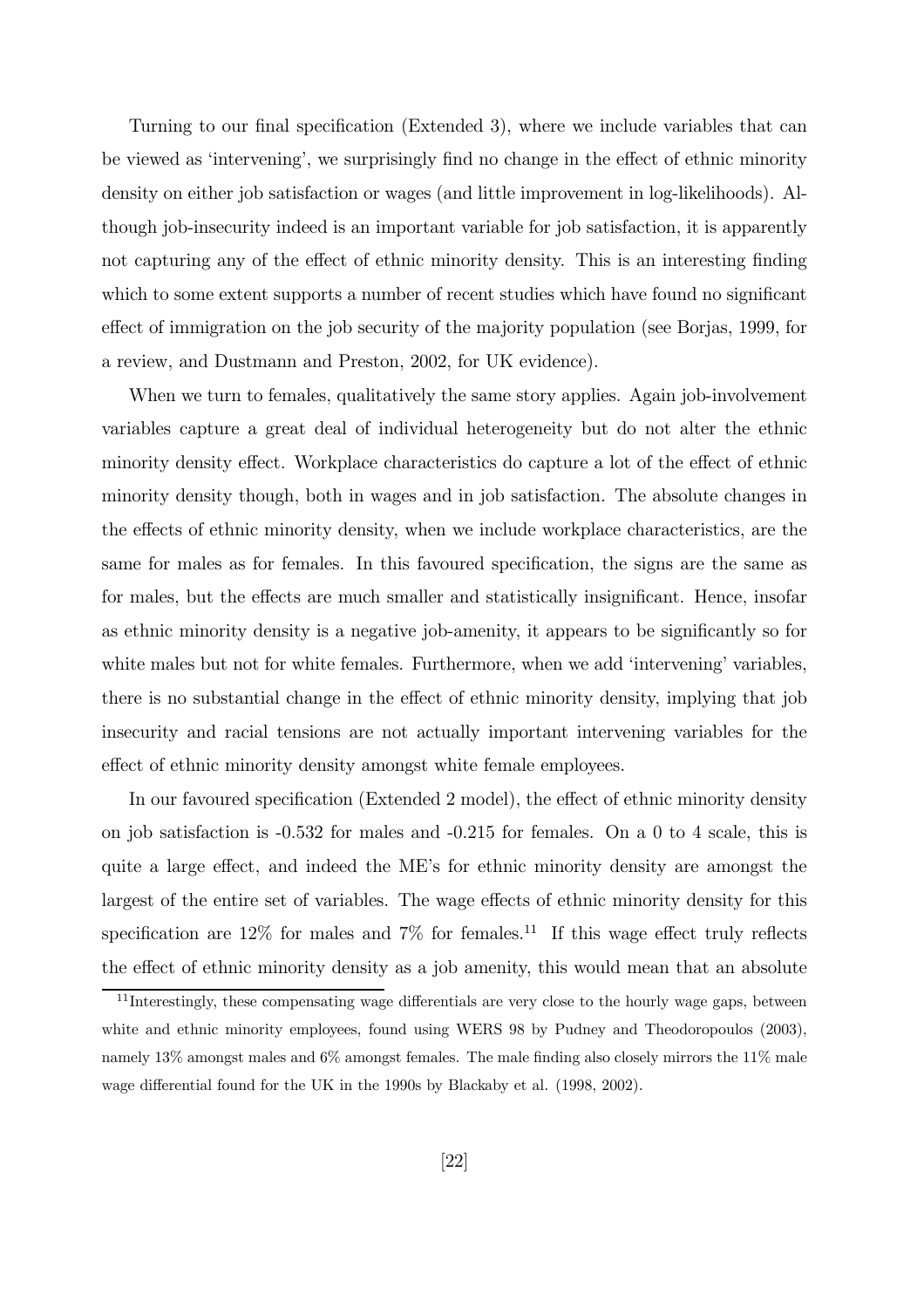change of 0.1 in latent job satisfaction is roughly worth 2.5% in wages.

Apart from the robustness checks presented above, we have also fitted several model specifications that allowed for differential effects for different age and education groups. Importantly, the estimated effects of ethnic minority density were found to be similar across age groups, education groups, and industries. However, significance was affected by the reduction in sample size. We have also examined the robustness of these results to two alternative derivations of overall job satisfaction, and found that our main results are qualitatively unchanged. For example, instead of collapsing the 5-point responses to the four job satisfaction questions into binary variables (i.e. 1= very satisfied or satisfied), and then summing over the resulting four variables, we simply aggregrated the raw responses leading to an overall job satisfaction variable ranging from 0 to 16. Such additional calculations are available from the authors on request.

#### 5.2 The general determinants of job satisfaction

Before we conclude the paper we also briefly discuss the plausibility of the other parameter estimates. Overall, our results comply favourably with the findings of the recent job satisfaction literature using British data (see, for example, Clark, 1996; Shields and Ward, 2001; Shields and Wheatley Price, 2002b). We too find that job satisfaction in increasing with wages, and decreasing with hours of work, for both men and women. For males, we find a U-shaped relationship between age and job satisfaction but, for females, we find that job satisfaction is clearly increasing with age. However, the results concerning our wage distribution measures show little evidence of a relative wage effect. For both males and females, higher levels of education are associated with reduced job satisfaction, whilst individuals in managerial and professional occupations clearly have the highest job satisfaction levels. Interestingly, job satisfaction is higher for workers who report that their job requires them to work very hard, for those who have received employer-funded off-the-job training in the last year and for those who are often asked advice from their supervisors/managers. Individuals who report that they do not have enough time to get their job done also enjoy lower job satisfaction levels.

Turning to workplace characteristics, we find that job satisfaction is higher at work-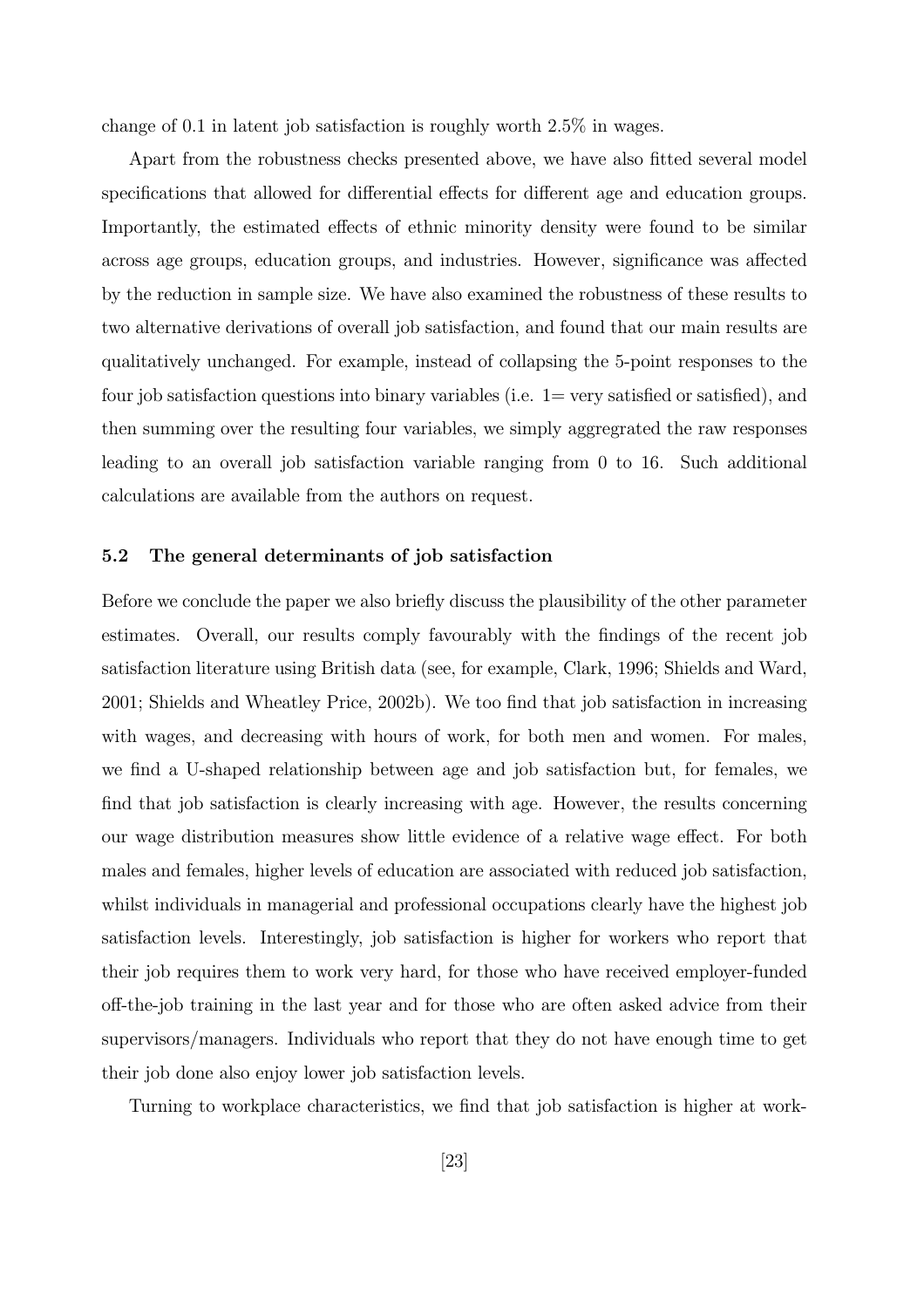places that have a large proportion working part-time, but the gender composition of the workplace is not a significant predictor of job satisfaction. For males we find that employees in small workplaces report higher job satisfaction levels whereas females job satisfaction levels are significantly associated with the presence of an equal opportunities policy and trade union density. Industry is also an important determinant of job satisfaction in Britain, even after controlling for many other workplace characteristics. Interestingly, the percentage of workdays lost due to absence is not a significant predictor of job satisfaction at the workplace.

Turning to our intervening variables, which might explain the reasons for tastes for discrimination arising, we find that feelings of job insecurity significantly reduce job satisfaction for both males and females. However, we find little evidence that working in a workplace that has, according to the manager, experienced racial tension, discrimination or bad working conditions in the last 12 months, is associated with reported job satisfaction levels. Finally, it is clearly the case that there exist unobserved workplacespecific characteristics that impact on job satisfaction, even after extensively controlling for workplace characteristics. This latter finding reinforces the usefulness of matched employee-employer survey data when investigating the determinants of job satisfaction.

#### 5.3 The determinant of wages

Finally, we will briefly discuss the auxillary results from the wage equations. As expected, we find a n-shaped age profile, with wages being highest in the age range 40-49 for both genders. Education is clearly important, as is marital status, having dependant children and health. Occupation is a major predictor of wages, with wages being highest for managers and professionals. There is the expected tenure profile, and weekly wages are increasing with hours worked. Working in a temporary job is associated with lower wages, whilst there are positive wage effects of working at home and being a member of a trade union. Wages are higher in regions where house prices are high, capturing differences in the cost of living across Britain. There is also some evidence for males that wages are lower in travel-to-work areas that have higher unemployment / vacancy rates.

Those who undertook training in the last 12 months report higher wages, as do those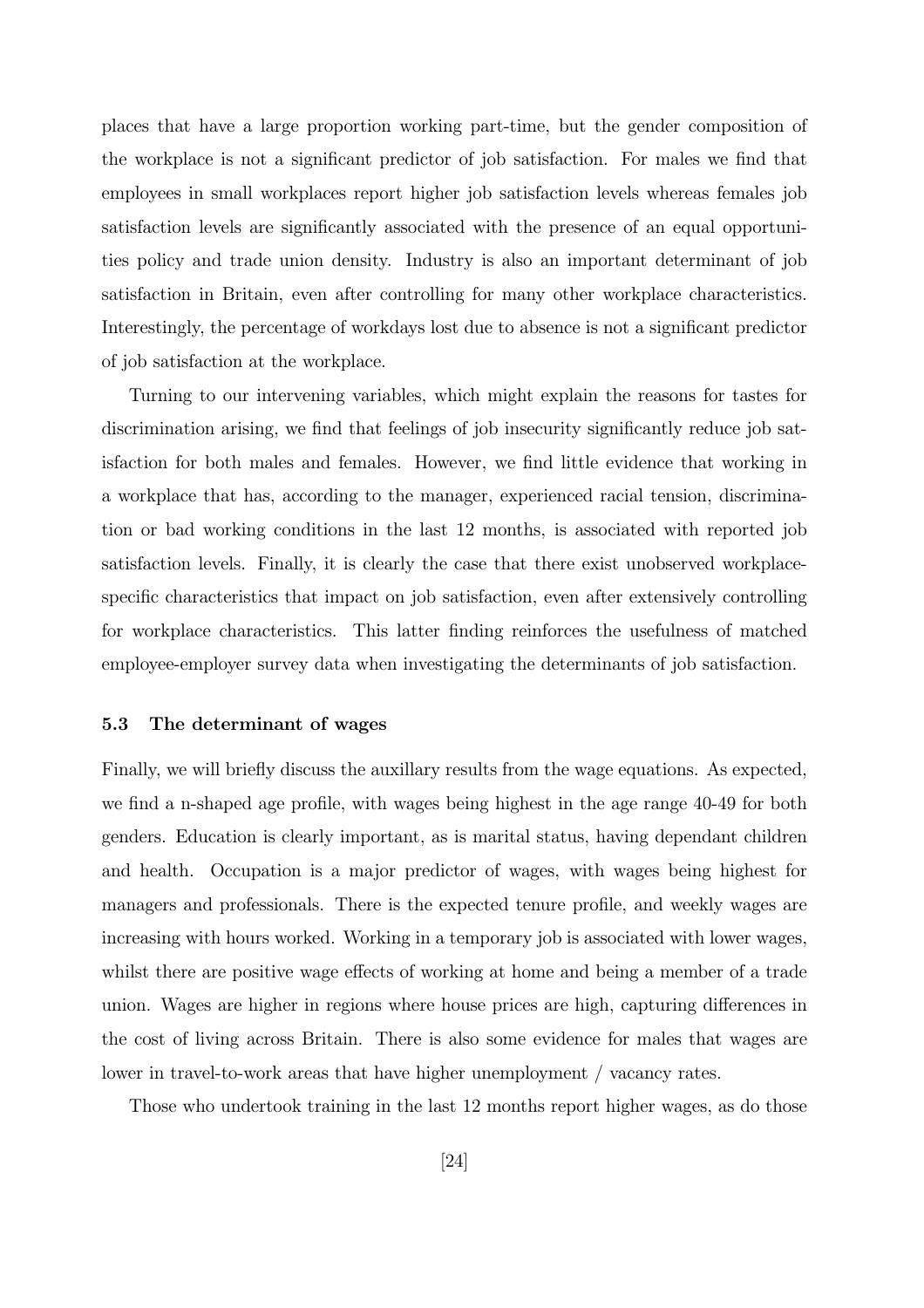workers who report that they are often asked by their supervisor/manager for advice about workplace practices. For males only, wages are lower in workplaces that have a high density of part-time workers and higher in workplaces that employ a high percentage of female workers. Trade union density is clearly associated with higher wages, but wages are only higher in larger workplaces for males. Industry is an important predictor of wages, with workers in financial services earning the most. For females, wages are higher in single workplace firms and lower in workplaces that have had problems filling vacancies in the last 12 months. For males, there is some evidence indicating that wages are higher in workplaces that suffer from a lot of work-related injuries, possibly capturing a compensating differential effect. Lastly, the wage workplace wage distribution variables have the expected effect, with an individual's wages being higher in workplaces with a higher percentage of workers earning more than  $\pounds 29,000$  per year.

#### 6 Conclusions

In this paper, we have been able to provide one of the first direct empirical tests of Becker's (1957, 1991) theory of employees' tastes for racial discrimination, using detailed information from a unique matched employee-employer survey (WERS98) conducted in Britain in 1997/98. To motivate our empirical analyses we presented a partial-equilibrium compensating differential model, which clearly predicts that white workers should have lower job satisfaction if they work with a large number of ethnic minority workers. Furthermore, it suggests that this loss of job satisfaction should be compensated for by higher wages. We also extended this model into a general equilibrium framework.

We have found robust evidence in support of the theory. In particular, we have found that white workers are less satisfied with their job the greater the proportion of ethnic minority co-workers. Moreover, white male workers would require a wage premium of around 12% to compensate them for a move from a workplace with no ethnic minority co-workers to one with only ethnic minority co-workers. This finding is consistent with a structural model of worker allocation in the presence of a taste for discrimination amongst employees. For females, the effects were smaller and statistically insignificant, with a necessary compensating differential of about 7%.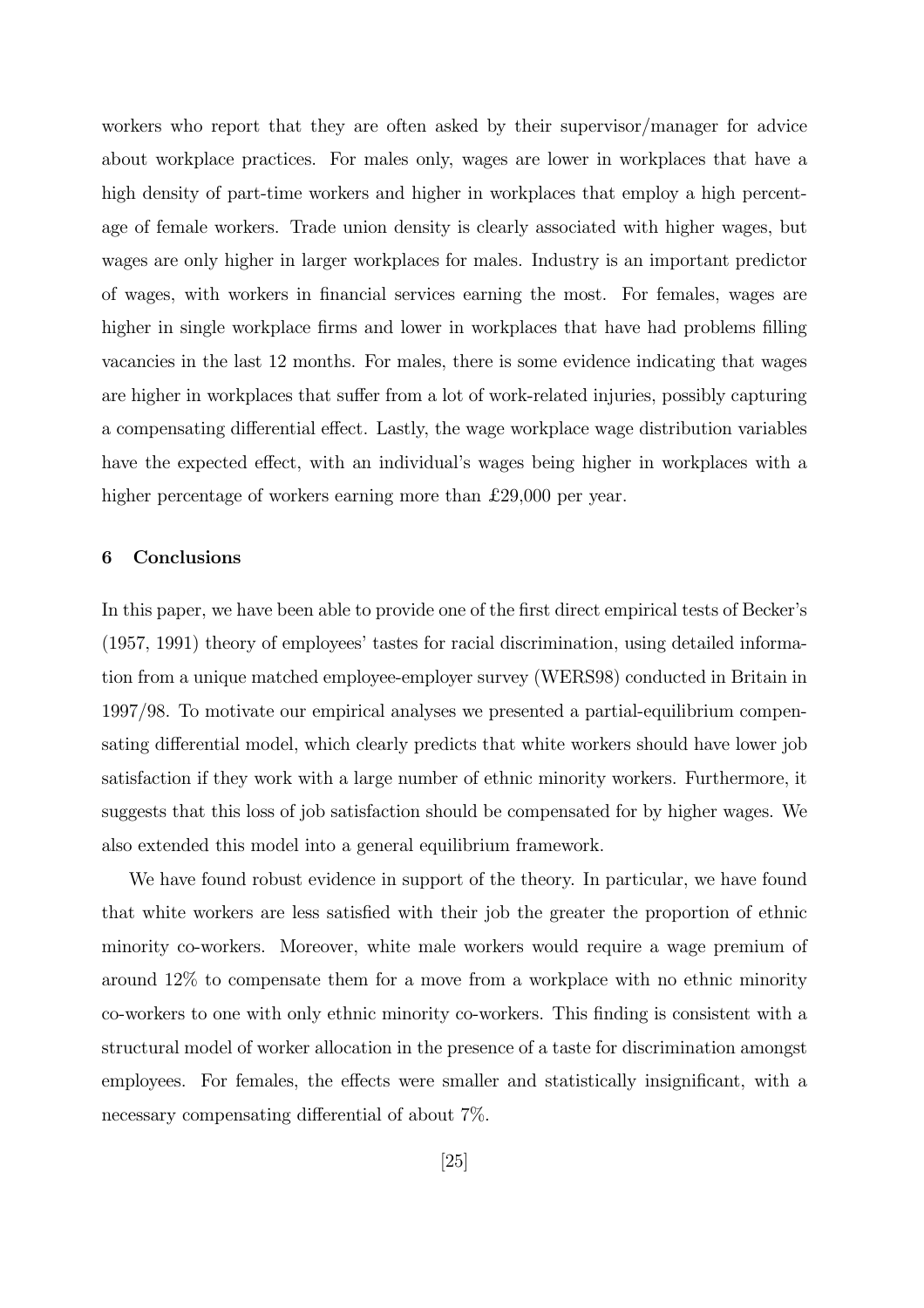An important finding is that the taste for discrimination does not operate through greater job insecurity for white workers, which is consistent with recent studies showing that immigration does not reduce the job-security of native-born workers (see, Borjas, 1999).

The detailed survey data we have used has allowed us to comprehensively control for a wide-range of workplace characteristics, capturing both workplace quality and amenities. Failure to control for such characteristics could otherwise have led to a spurious relationship between ethnic minority density and our dependent variables. Of course, it is still possible that our data is lacking an important negative job amenity that happens to be related to ethnic minority density at the workplace. However, it is clearly the case that such an amenity is unrelated to age, education, gender, health, industry, job security,occupation or region. We hence find it difficult to interpret our findings in any other way than a clear endorsement of the employee 'taste for discrimination' model in the UK. Indeed, it seems more likely that we have underestimated the effects of ethnic density. If, for example, the unobserved lower-quality white workers are more likely to be found in workplaces with higher ethnic minority density, then this would bias our wage results downward (Hwang et al. 1992). Another potential source of downward bias is our assumption that occupations are exogenous. It is quite likely that one form of compensation for job amenities is to assign someone to a higher occupation than would otherwise be warranted on the basis of their human capital characteristics.<sup>12</sup> We therefore view our wage findings as lower bounds.

A taste for discrimination could imply racial prejudice by white workers in Britain. There is certainly some evidence of racist attitudes in the general population (Dustmann and Preston, 2001) and racial harassment appears prevalent in some British workplaces (Shields and Wheatley Price 2002a, 2002b). However, an alternative explanation of our results is that white workers and ethnic minority co-workers simply find it hard to get along because of language or other cultural barriers. To assign blame to a white worker who prefers to work with people he or she might get along with easily is not necessarily

<sup>12</sup>We ran separate analyses that ignored occupations. This did increase the wage effects of ethnic density by a factor of about 1.2.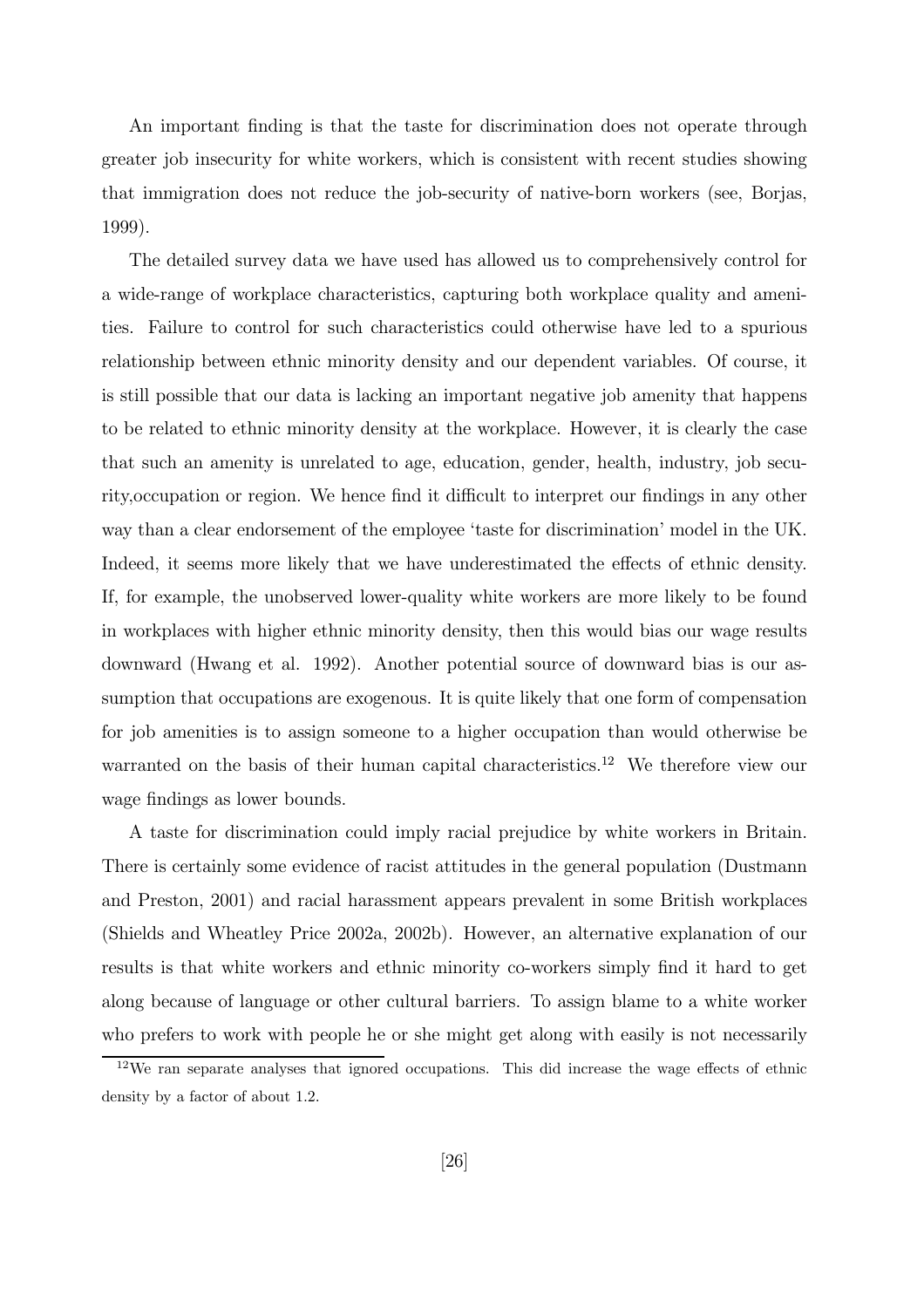warranted. Similarly, there may be a taste for discrimination amongst ethnic minority employees, although we were unable investigate this possibility. Whilst there has been some success in reducing employer discrimination, through the emphasis on equal opportunities monitoring and the threat of legal action, it is less clear how legislative activity can eliminate racially biased preferences or discriminatory tastes .

#### 7 References

- 1. Acemoglu, D. and Pischke, J.S. (1998). Why do firms train? Theory and evidence. Quarterly Journal of Economics, 113, pp. 79-119.
- 2. Altonji, J.G. and Blank, R.M. (1999). Race and gender in the labor market. In Ashenfelter, O. and Card, D. (eds.), Handbook of Labor Economics, volume 3: Elsevier Science.
- 3. Akerlof, G.A., and Kranton, R.E. (2000). Economics and identity. Quarterly Journal of Economics, 115, pp. 715-753.
- 4. Altonji, J.G. and Pierret, C.R. (2001). Employer learning and statistical discrimination. Quarterly Journal of Economics, 116, pp. 313-350.
- 5. Arrow, K.J. (1973). The theory of discrimination, in Ashenfelter, O. Rees, A. (eds.), Discrimination in Labor Markets: Princeton: Princeton University Press.
- 6. Becker, G.S. (1957). The Economics of Discrimination. Chicago: University of Chicago Press.
- 7. Becker, G.S. (1991). A Treatise on the Family. Cambridge, Mass, Harvard University Press.
- 8. Blackaby, D.H., Leslie, D.G., Murphy, P.D. and O'Leary, N.C. (1998). The ethnic wage gap and employment differentials in the 1990s : Evidence for Britain. Economics Letters, 58, pp. 97-103.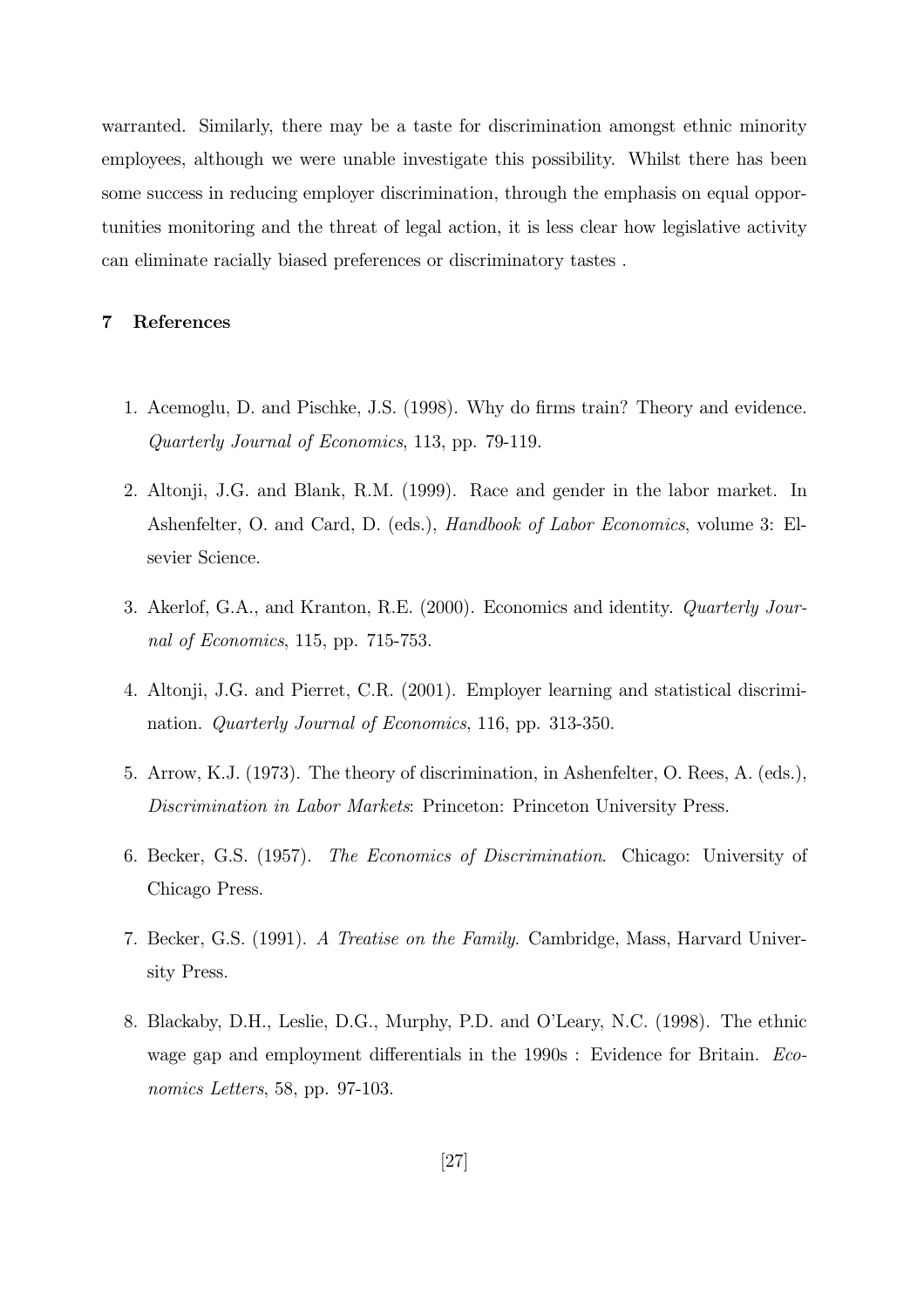- 9. Blackaby, D.H., Leslie, D.G., Murphy, P.D. and O'Leary, N.C. (2002). White/ethnic minority earnings and employment differentials in Britain: evidence from the LFS. Oxford Economic Papers, 54, pp. 270-297.
- 10. Borjas, G. (1979). Job satisfaction, wages and unions. Journal of Human Resources, XIV, pp. 21-40.
- 11. Borjas, G. (1999). The economic analysis of immigration. In Ashenfelter, O. and Card, D. (eds.), Handbook of Labor Economics, volume 3: Elsevier Science.
- 12. Borjas, G.J. and Bronars, S.G. (1989). Consumer discrimination and self-employment. Journal of Political Economy, 97, pp. 581-605.
- 13. Breen, R. and Garcia, P.C. (2002), 'Bayesian learning and gender segregation', Journal of Labor Economics, 20(4), pp. 899-922.
- 14. Cain, G. G. (1986). The economic analysis of labor market discrimination: a survey. Chapter 13, Handbook of Labor Economics, 1, pp. 693-785.
- 15. Cassirer, N. (1996). Race composition and earnings: effects by race, region and gender. Social Science Research, 24, pp. 375-399.
- 16. Chiswick, B.R. (1973). Racial discrimination in the labor market: a test of alternative hypotheses. The Journal of Political Economy, 81, pp. 1330-1352.
- 17. Clark, A. (1996). Job satisfaction in Britain. British Journal of Industrial Relations, 34, pp. 189-218.
- 18. Clark, A. (1997). Job satisfaction and gender: why are women so happy at work. Labour Economics, 4, pp. 341-372.
- 19. Clark, A. and Oswald, A. (1996). Satisfaction and comparison income. Journal of Public Economics, 61, pp. 359-382.
- 20. Coate, S. and Loury, G.C. (1993). Will affirmative-action policies eliminate negative stereotypes? American Economic Review, 83, pp. 1220-1240.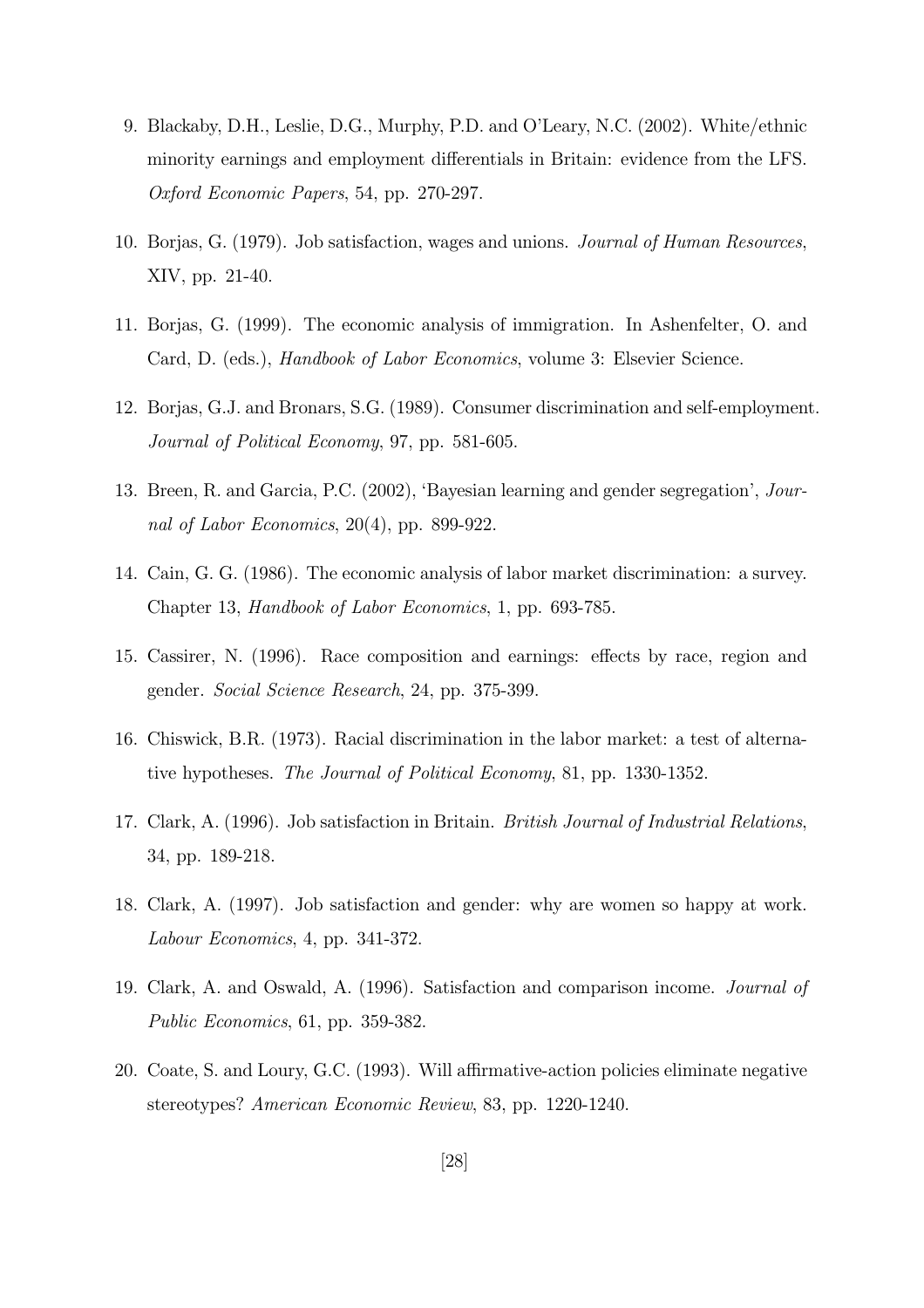- 21. Darity, W.A. and Myers, S.L. (1998), Persistent disparity: race and economic inequality in the United States since 1945, Mass: Elgar.
- 22. Dustmann, C. and Preston, I. (2001). Attitudes to ethnic minorities, ethnic context and location decisions. Economic Journal, 111, pp. 353-373.
- 23. Dustmann, C. and Preston, I. (2002). Racial and economic factors in attitiudes to immigration. University College London, mimeo.
- 24. Fershtman, C. and Gneezy, U. (2001), 'Discrimination in a segmented society: en experimental approach', Quarterly Journal of Economics, 116, pp. 351-77.
- 25. Forth, J. and Kirby, S. (2000). Guide to the Analysis of the Workplace Employee Relations Survey 1998. NIESR: London. WERS98 Dissemination Service (www.niesr.ac.uk/niesr/wers98/).
- 26. Freeman, R. (1978). Job satisfaction as an economic variable. American Economic Review, 68, pp. 135-141.
- 27. Frijters, P. (1998). Discrimination and job-uncertainty. Journal of Economic Behaviour and Organisation, 36, pp. 433-446
- 28. Frijters, P. (1999). Hiring on the basis of expected productivity in a South African clothing firm. Oxford Economic Papers 51, pp. 345-354.
- 29. Gordon, M. and Denisi, A. (1995). A re-examination of the relationship between union membership and job satisfaction. Industrial and Labor Relations Review, 48, pp. 222-236.
- 30. Hamermesh, D. (1977). Economic aspects of job satisfaction. In Ashenfleter, O. and Oates, W. (eds.) Essays in Labor Market Analysis. John Wiley: New York.
- 31. Hamermesh, D. (2001). The changing distribution of job satisfaction. Journal of Human Resources, 36, pp. 1-30.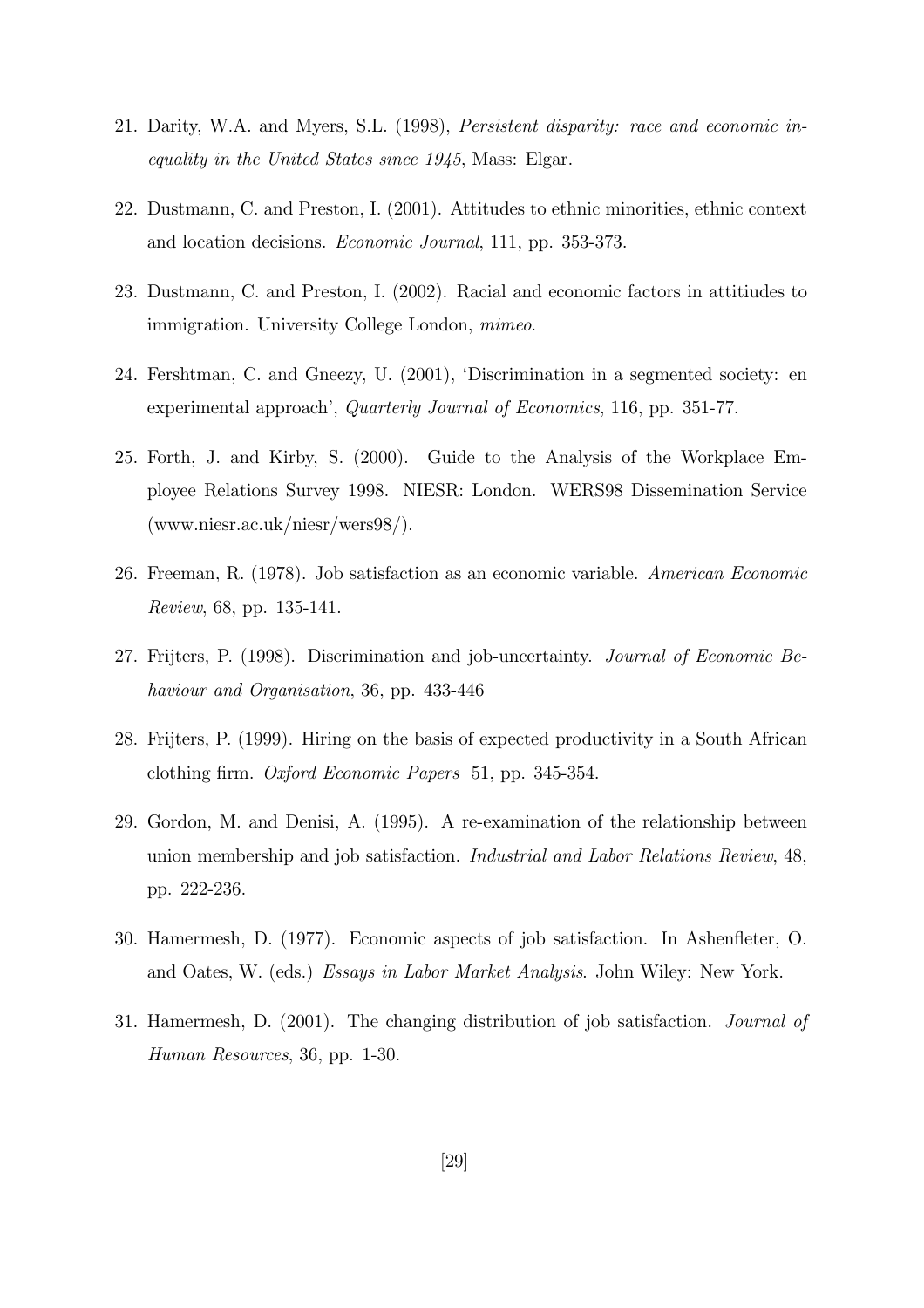- 32. Heywood, J.S., Siebert, W.S. and Wei, X. (2002). Worker sorting and job satisfaction: the case of union and government jobs. *Journal of Human Resources*, 55, pp. 595-609.
- 33. Hwang, H., Reed, W.R. and Hubbard, C. (1992). Compensating wage differentials and unobserved productivity. Journal of Political Economy, 100, pp. 835-858.
- 34. Idson, T. (1990). Establishment size, job satisfaction and the structure of work. Applied Economics, 22, pp. 1007-1018.
- 35. Knowles, J., and Persico, N. (2001). Racial bias in motor vehicle searches: theory and evidence. Journal of Political Economy, 109, pp. 203-29.
- 36. Kremer, M. (1993). The O-ring theory of economic development. Quarterly Journal of Economics, pp. 551-575.
- 37. Laband, D. and Lentz, B. (1998). The effects of sexual harassment on job satisfaction, earnings and turnover among female lawyers. Industrial and Labor Relations Review, 51, pp. 594-607.
- 38. Lang, K. (1986). A language theory of discrimination. Quarterly Journal of Economics, 101, pp. 363-382.
- 39. Lazear, E. and Rosen, S. (1990). Male-female wage differentials in job ladders. Journal of Labour Economics, 8, pp. S106-S123.
- 40. Neal, D.A. and Johnson, W.R. (1996). The role of pre-market factors in Black-White wage differences, Journal of Political Economy, 104, pp. 869-895.
- 41. Phelps, E.S. (1973). The statistical theory of racism and sexism. American Economic Review, 62, pp. 659-661.
- 42. Polachek, S. (1995). Human capital and the gender earnings gap, in Kuiper, E. and Sap, J. (eds.), Out of the margin. Feminist perspectives on economics, London: Routledge, pp. 61- 79.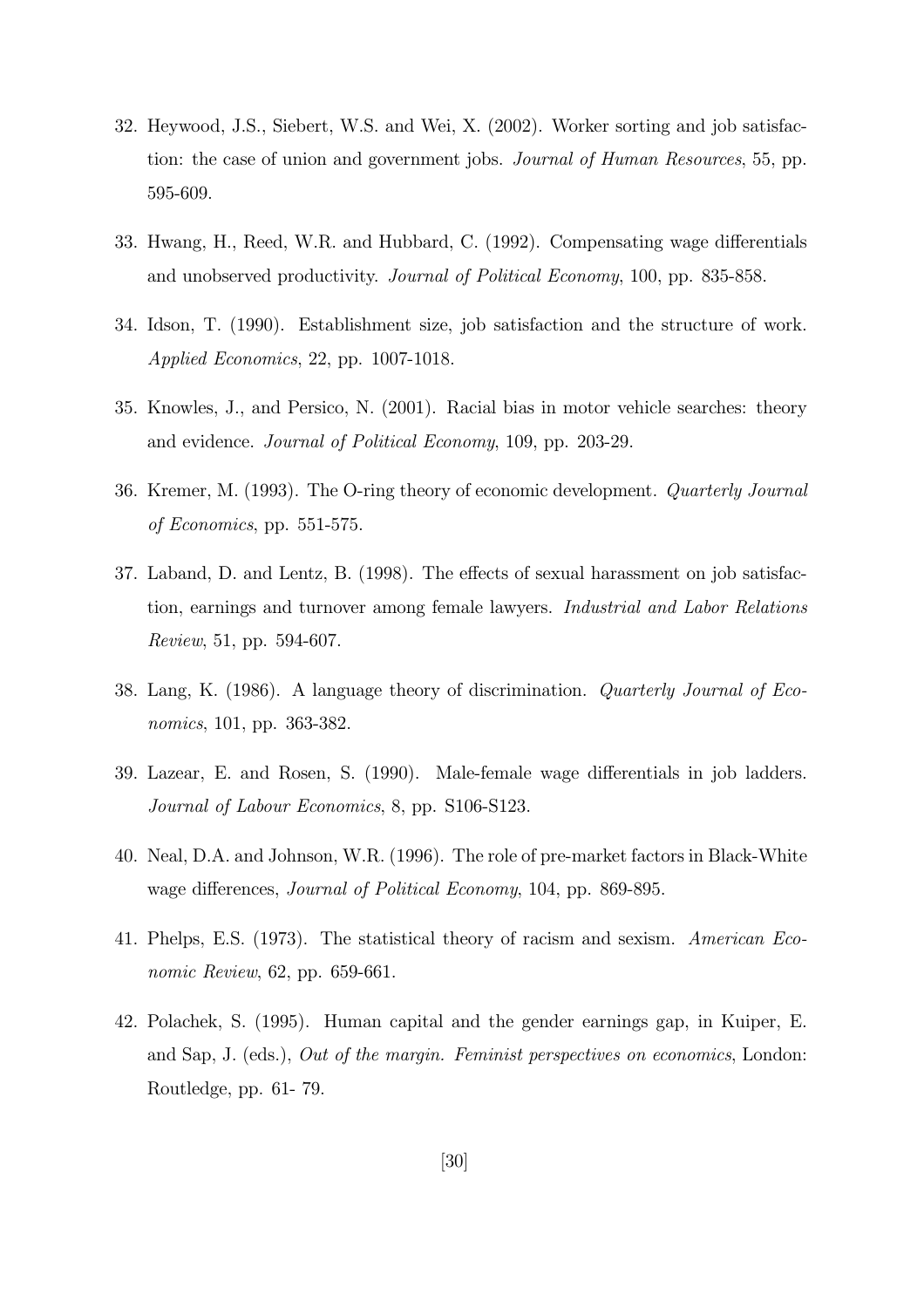- 43. Pudney, S.E. and Theodoropoulos, N. (2003). Firm-specific gender and ethnicity pay differentials in Britain. University of Leicester, mimeo.
- 44. Riach, P.A. and Rich, J. (2002). Field experiments of discrimination in the market place. Economic Journal, 112, pp. F480-F518.
- 45. Rosén, A. (1997). An equilibrium search-matching model of discrimination. European Economic Review, 41, pp. 1569-1588.
- 46. Shields, M. and Ward, M. (2001). Improving nurse retention in the National Health Service in England: The impact of job satisfaction on intentions to quit. Journal of Health Economics, 20, pp. 677-701.
- 47. Shields, M. and Wheatley Price, S. (2002a).The determinants of racial harassment at the workplace: evidence from the NHS nursing profession. British Journal of Industrial Relations, 40, pp. 1-21.
- 48. Shields, M. and Wheatley Price, S. (2002b). Racial harassment, job satisfaction and intentions to quit: Evidence from the British nursing profession. Economica, 69, pp. 295-326.
- 49. Szymanski, S. (2000). A market test for discrimination in the English professional soccer leagues. The Journal of Political Economy, 108, pp. 590-603.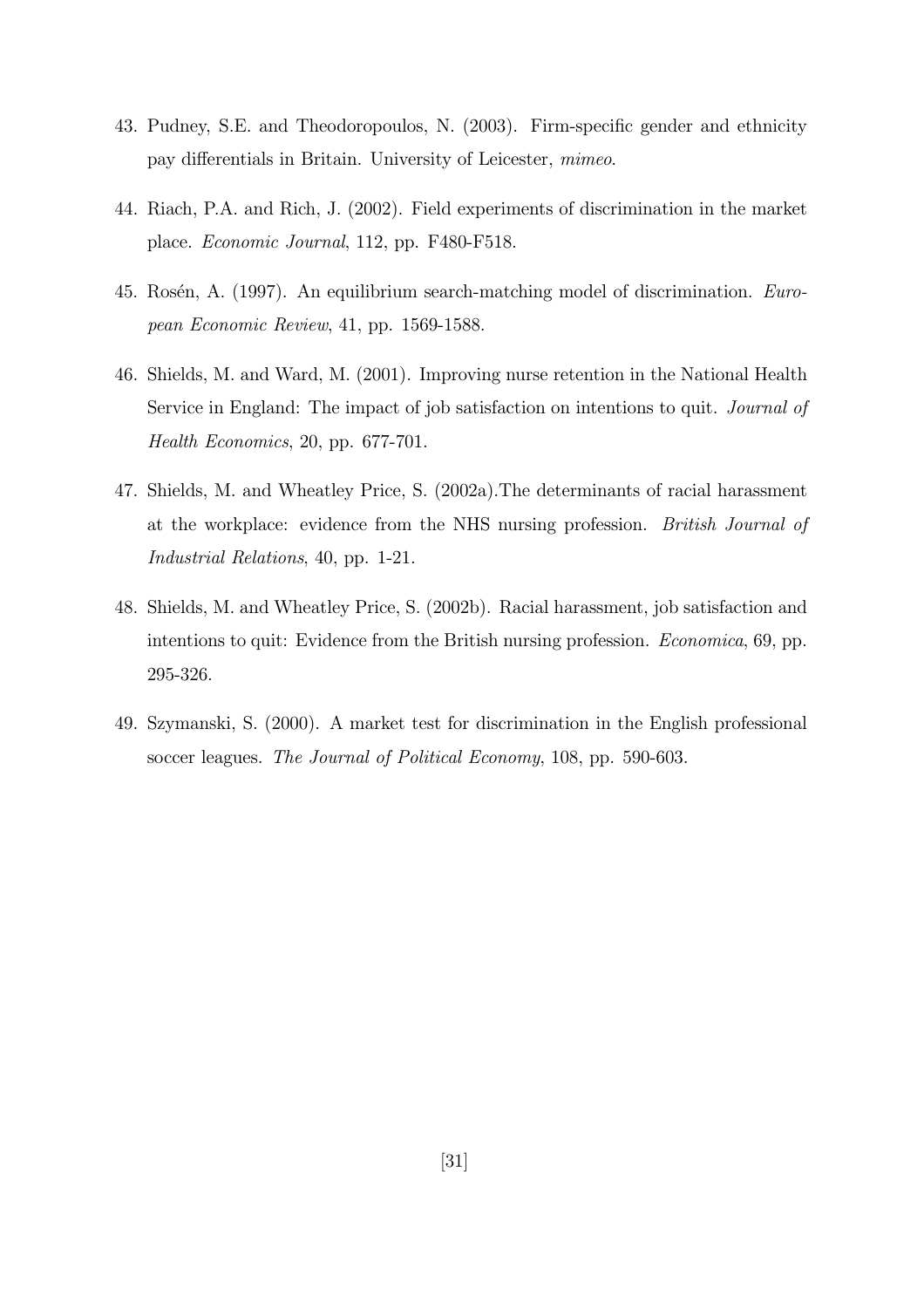| Percentage                               | <b>MALES</b> | <b>FEMALES</b> |
|------------------------------------------|--------------|----------------|
| <b>Job Satisfaction Aspect</b>           |              |                |
| Amount of influence $(1,0)$              | 57.9         | 60.2           |
|                                          | (0.46)       | (0.46)         |
| Amount of pay $(1,0)$                    | 33.1         | 38.8           |
|                                          | (0.44)       | (0.45)         |
| Sense of achievement $(1,0)$             | 60.7         | 66.9           |
|                                          | (0.45)       | (0.44)         |
| Respect from supervisor/manager $(1,0)$  | 54.2         | 62.4           |
|                                          | (0.46)       | (0.45)         |
| Average overall satisfaction score (0-4) | 2.06         | 2.28           |
|                                          | (0.01)       | (0.01)         |

TABLE 1: The Distribution of Job Satisfaction by Gender

*Note*: Standard error of mean value shown in parentheses.



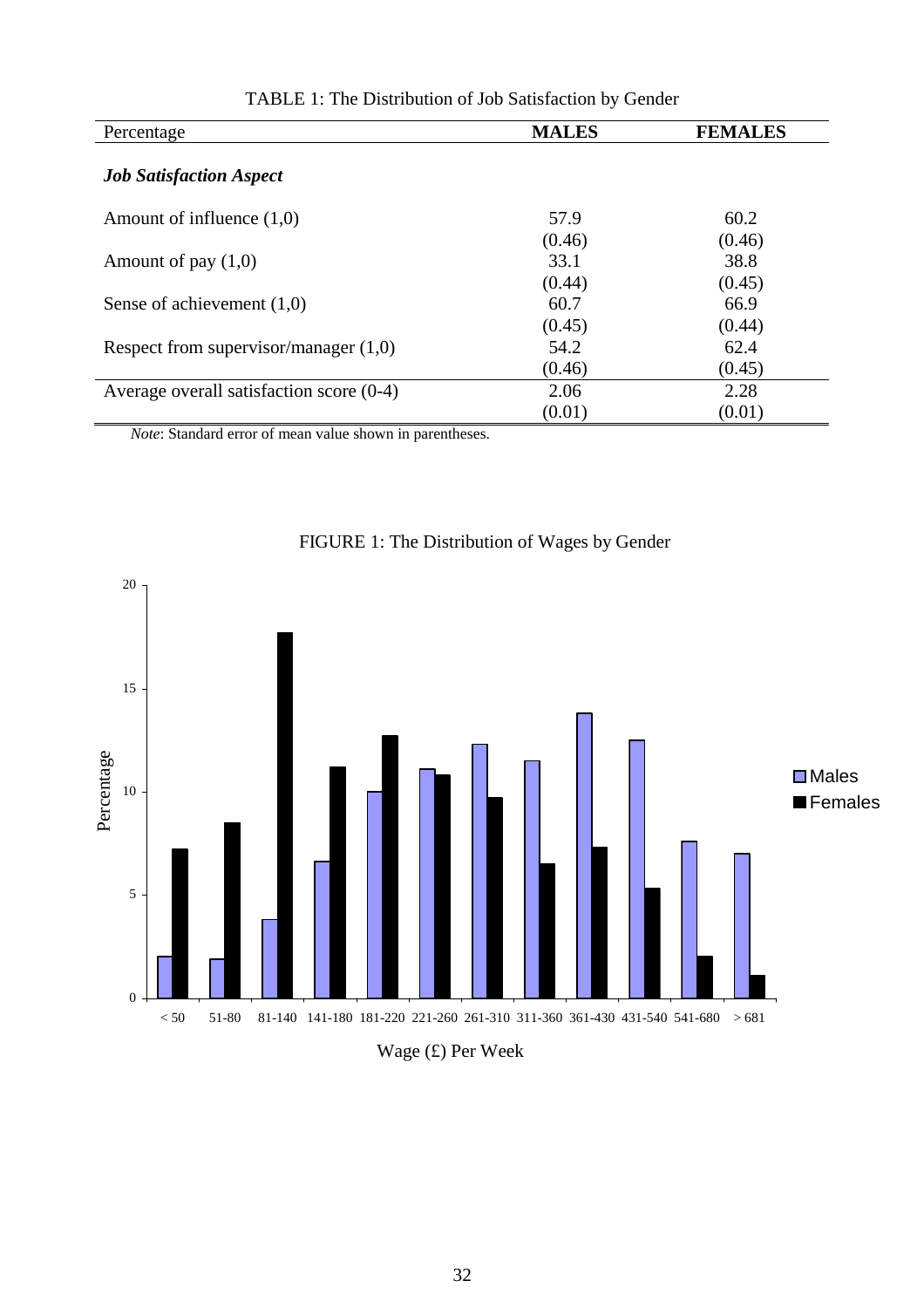| Percentage                                  | <b>MALES</b> | <b>FEMALES</b> |
|---------------------------------------------|--------------|----------------|
| <b>Ethnic Density</b>                       |              |                |
| $>$ 25% of employees from ethnic minorities | 1.92         | 2.14           |
|                                             | (0.07)       | (0.06)         |
| $1 - 24%$                                   | 2.05         | 2.22           |
|                                             | (0.02)       | (0.02)         |
| 0% of employees from ethnic minorities      | 2.09         | 2.37           |
|                                             | (0.02)       | (0.02)         |

TABLE 2: Average Job Satisfaction by Workplace Ethnic Density

*Note*: Standard error of mean value shown in parentheses.

| Percentage                                  |       |       | <b>MALES</b>   |                         | <b>FEMALES</b> |       |                |       |  |
|---------------------------------------------|-------|-------|----------------|-------------------------|----------------|-------|----------------|-------|--|
|                                             | L     | M1    | M <sub>2</sub> | H                       |                | M1    | M <sub>2</sub> | H     |  |
| <b>Ethnic Density</b>                       |       |       |                |                         |                |       |                |       |  |
| $>$ 25% of employees from ethnic minorities | 6.4   |       | 29.6 34.7      | 29.2                    | 19.7           | 35.7  | 33.5           | -11.1 |  |
|                                             | (1.2) | (2.2) |                | $(2.3)$ $(2.2)$ $(1.9)$ |                | (2.3) | (2.2)          | (1.5) |  |
| $1 - 24%$                                   | 6.6   |       |                | 25.4 37.5 30.6          | 28.9           | 36.0  | 25.4           | 9.7   |  |
|                                             | (0.3) | (0.5) | (0.6)          | (0.6)                   | (0.6)          | (0.6) | (0.6)          | (0.4) |  |
| 0% of employees from ethnic minorities      | 9.3   | 30.6  | 38.0           | 22.0                    | 40.4           | 32.6  | 20.2           | 6.8   |  |
|                                             | (0.4) | (0.7) | (0.7)          | (0.6)                   | (0.7)          | (0.7) | (0.6)          | (0.4) |  |

#### TABLE 3: Wage Distribution by Workplace Ethnic Density

*Notes*: Standard error of mean value shown in parentheses. L (low wages) means wages less than £141 per week; M1 (lower middle) means wages between £141 and £260 per week, M2 (higher middle) means wages between £261 and £360 per week and H (high wages) means wages above £360 per week.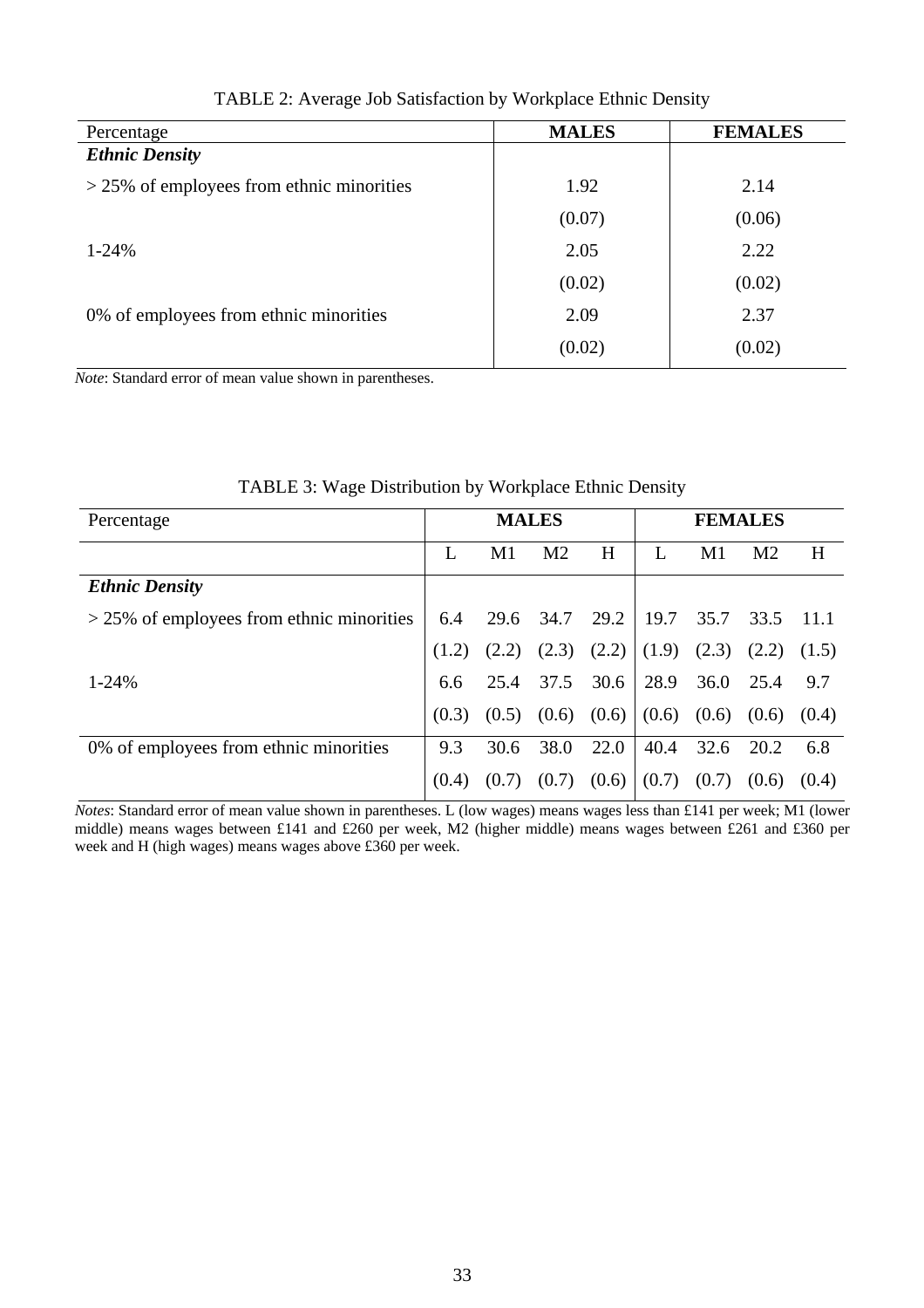|                                      |          | <b>BASIC</b> |                          |          | <b>EXTENDED 1</b> |                          |          | <b>EXTENDED 2</b> |                          | <b>EXTENDED 3</b> |         |         |
|--------------------------------------|----------|--------------|--------------------------|----------|-------------------|--------------------------|----------|-------------------|--------------------------|-------------------|---------|---------|
|                                      | β        | t-stat       | MЕ                       | $\beta$  | t-stat            | ME                       | $\beta$  | t-stat            | ME                       | $\beta$           | t-stat  | МE      |
|                                      |          |              |                          |          |                   |                          |          |                   |                          |                   |         |         |
| <b>MALES</b>                         |          |              |                          |          |                   |                          |          |                   |                          |                   |         |         |
| <b>Job Satisfaction Models</b>       |          |              |                          |          |                   |                          |          |                   |                          |                   |         |         |
| Ratio of ethnic minorities to whites | $-0.629$ | $-4.75$      | $-0.16$                  | $-0.703$ | $-4.20$           | $-0.17$                  | $-0.532$ | $-2.99$           | $-0.13$                  | $-0.468$          | $-2.34$ | $-0.12$ |
| <b>Wage Models</b>                   |          |              |                          |          |                   |                          |          |                   |                          |                   |         |         |
| Ratio of ethnic minorities to whites | 0.188    | 2.25         | $\overline{\phantom{a}}$ | 0.158    | 2.10              | $\overline{\phantom{a}}$ | 0.117    | 1.85              |                          | 0.123             | 1.91    |         |
| <b>FEMALES</b>                       |          |              |                          |          |                   |                          |          |                   |                          |                   |         |         |
| <b>Job Satisfaction Models</b>       |          |              |                          |          |                   |                          |          |                   |                          |                   |         |         |
| Ratio of ethnic minorities to whites | $-0.339$ | $-2.22$      | $-0.10$                  | $-0.389$ | $-1.96$           | $-0.11$                  | $-0.215$ | $-1.06$           | $-0.06$                  | $-0.137$          | $-0.68$ | $-0.04$ |
| <b>Wage Models</b>                   |          |              |                          |          |                   |                          |          |                   |                          |                   |         |         |
| Ratio of ethnic minorities to whites | 0.165    | 2.37         | $\overline{\phantom{a}}$ | 0.159    | 2.29              | $\overline{\phantom{0}}$ | 0.071    | 1.18              | $\overline{\phantom{a}}$ | 0.065             | 1.08    |         |

### TABLE 4: Summary of Main Results

*Notes*: The full sets of parameter estimates for each of the models are given in Table A1-A4 in the appendix. ME is the marginal effect (estimated from the ordered probit random effects models) calculated at the means of the explanatory variables and setting the (workplace) random effects terms to be equal to zero.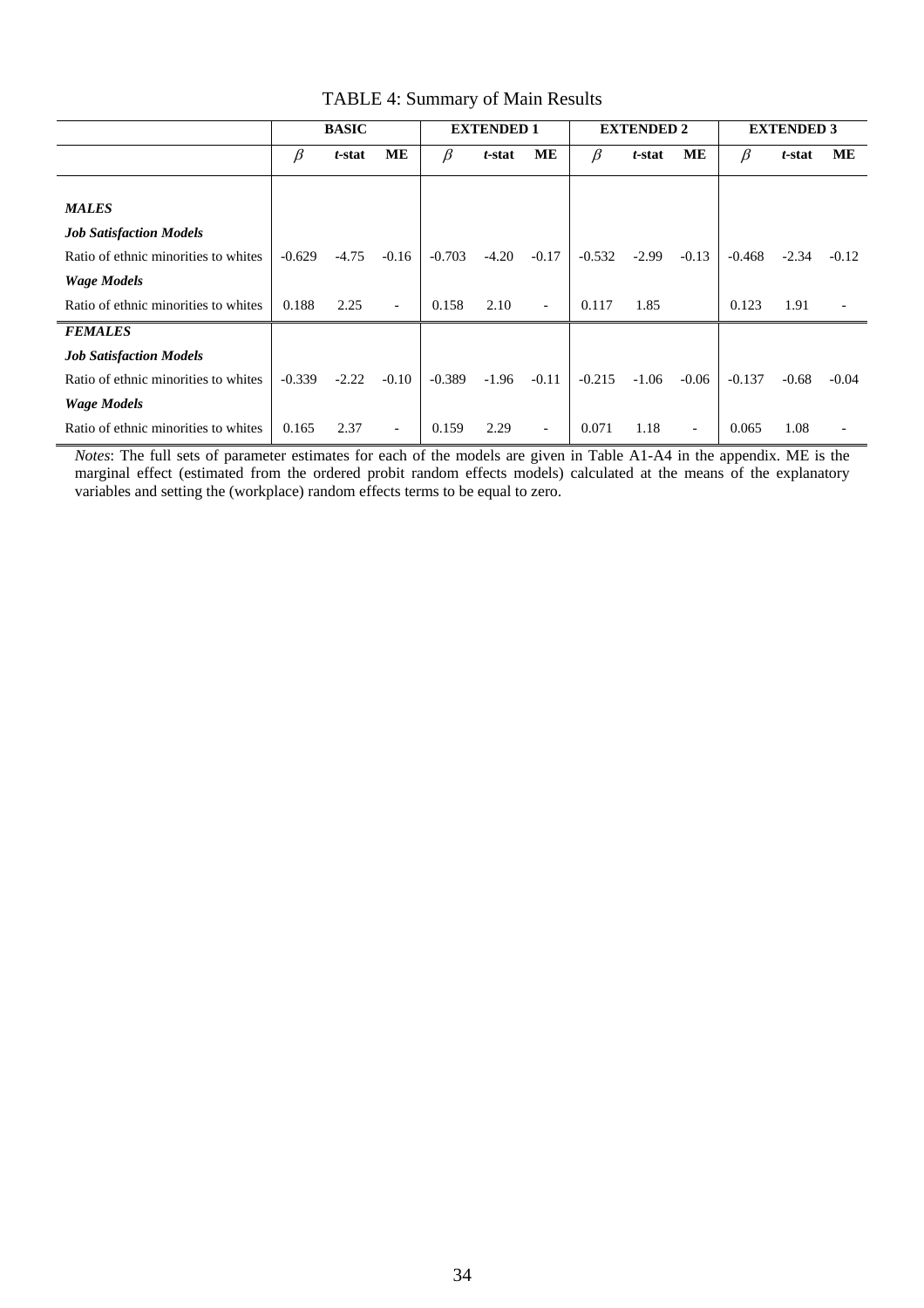| <b>Explanatory Variables</b>                 | Ordered Frobit (WORKplace) National Effects Estimates<br><b>BASIC</b> |                          | <b>EXTENDED 1</b>        |                          |                      | <b>EXTENDED 2</b>  | <b>EXTENDED 3</b> |           |                      |  |
|----------------------------------------------|-----------------------------------------------------------------------|--------------------------|--------------------------|--------------------------|----------------------|--------------------|-------------------|-----------|----------------------|--|
|                                              | $\beta$                                                               | t-stat                   | $\beta$                  | t-stat                   | $\beta$              | t-stat             | $\beta$           | $t$ -stat | $\rm ME$             |  |
| Percentage of ethnic minorities / 100        | $-0.629$                                                              | $-4.75$                  | $-0.703$                 | $-4.20$                  | $-0.532$             | $-2.99$            | $-0.468$          | $-2.34$   | $-0.124$             |  |
| Age 25-29                                    | $-0.222$                                                              | $-4.63$                  | $-0.140$                 | $-2.80$                  | $-0.137$             | $-2.66$            | $-0.112$          | $-2.18$   | $-0.024$             |  |
| Age 30-39                                    | $-0.239$                                                              | $-5.18$                  | $-0.118$                 | $-2.40$                  | $-0.119$             | $-2.36$            | $-0.032$          | $-0.62$   | $-0.007$             |  |
| Age 40-49                                    | $-0.184$                                                              | $-3.81$                  | $-0.032$                 | $-0.61$                  | $-0.036$             | $-0.68$            | 0.090             | 1.65      | 0.021                |  |
| Age 50-59                                    | $-0.039$                                                              | $-0.77$                  | 0.126                    | 2.30                     | 0.119                | 2.12               | 0.245             | 4.28      | 0.060                |  |
| Age > 60                                     | 0.369                                                                 | 5.31                     | 0.587                    | 7.96                     | 0.566                | 7.55               | 0.614             | 7.94      | 0.176                |  |
| Married / Co-habiting                        | 0.004                                                                 | 0.16                     | 0.005                    | 0.19                     | 0.006                | 0.22               | 0.002             | 0.09      | 0.001                |  |
| Dependant children                           | $-0.001$                                                              | $-0.03$                  | 0.007                    | 0.20                     | 0.004                | 0.10               | 0.015             | 0.42      | 0.003                |  |
| Long-term health condition                   | $-0.192$                                                              | $-4.43$                  | $-0.188$                 | $-4.15$                  | $-0.185$             | $-4.08$            | $-0.174$          | $-3.79$   | $-0.036$             |  |
| Degree or equivalent                         |                                                                       |                          |                          |                          | $-0.277$             |                    |                   |           |                      |  |
| 'A' level or equivalent                      | $-0.284$<br>$-0.272$                                                  | $-7.01$                  | $-0.264$                 | $-6.19$                  |                      | $-6.27$            | $-0.264$          | $-5.98$   | $-0.056$<br>$-0.051$ |  |
| 'O' level or equivalent                      | $-0.215$                                                              | $-6.67$<br>$-6.12$       | $-0.258$                 | $-6.09$                  | $-0.260$<br>$-0.210$ | $-6.02$<br>$-5.70$ | $-0.247$          | $-5.71$   | $-0.041$             |  |
| CSE or equivalent                            |                                                                       |                          | $-0.208$                 | $-5.76$                  |                      |                    | $-0.194$          | $-5.22$   |                      |  |
| Manager                                      | $-0.068$                                                              | $-1.69$                  | $-0.069$                 | $-1.67$                  | $-0.075$             | $-1.78$            | $-0.069$          | $-1.62$   | $-0.015$             |  |
| Professional                                 | 0.358                                                                 | 6.77                     | 0.243                    | 4.15                     | 0.206                | 3.38               | 0.233             | 3.72      | 0.057                |  |
| Technical                                    | 0.060                                                                 | 1.16                     | 0.052                    | 0.92                     | 0.013                | 0.22               | 0.026             | 0.42      | 0.006                |  |
| Clerical                                     | $-0.169$                                                              | $-3.22$                  | $-0.163$                 | $-2.85$                  | $-0.168$             | $-2.81$            | $-0.148$          | $-2.43$   | $-0.031$             |  |
| Craft                                        | $-0.221$                                                              | $-3.98$                  | $-0.231$                 | $-3.86$                  | $-0.219$             | $-3.49$            | $-0.187$          | $-2.96$   | $-0.038$             |  |
| Services                                     | $-0.114$                                                              | $-2.47$                  | $-0.093$                 | $-1.82$                  | $-0.117$             | $-2.14$            | $-0.096$          | $-1.74$   | $-0.021$             |  |
| Operator                                     | $-0.017$                                                              | $-0.29$                  | $-0.105$                 | $-1.50$                  | $-0.128$             | $-1.65$            | $-0.091$          | $-1.16$   | $-0.020$             |  |
| Other                                        | $-0.374$                                                              | $-8.03$                  | $-0.341$                 | $-6.54$                  | $-0.332$             | $-6.01$            | $-0.349$          | $-6.21$   | $-0.069$             |  |
| Log weekly wages (pre-tax)                   | $-0.208$                                                              | $-4.15$                  | $-0.156$                 | $-2.83$                  | $-0.157$             | $-2.70$            | $-0.172$          | $-2.91$   | $-0.036$             |  |
| Log hours                                    | 0.396                                                                 | 13.61                    | 0.335                    | 10.17                    | 0.379                | 10.80              | 0.396             | 11.16     | 0.089                |  |
| Works at home                                | $-0.404$                                                              | $-10.41$                 | $-0.385$                 | $-9.04$                  | $-0.372$             | $-8.42$            | $-0.382$          | $-8.78$   | $-0.086$             |  |
|                                              | 0.234                                                                 | 7.22                     | 0.198                    | 5.25                     | 0.205                | 5.37               | 0.207             | 5.39      | 0.050                |  |
| Temporary job                                | 0.133                                                                 | 2.72                     | 0.123                    | 2.45                     | 0.133                | 2.59               | 0.330             | 6.52      | 0.085                |  |
| Trade union member                           | $-0.175$                                                              | $-8.24$                  | $-0.191$                 | $-7.27$                  | $-0.151$             | $-4.72$            | $-0.112$          | $-3.47$   | $-0.025$             |  |
| < 1 year with current firm                   | 0.258                                                                 | 6.90                     | 0.218                    | 5.39                     | 0.215                | 5.24               | 0.234             | 5.74      | 0.057                |  |
| 1 - 2 years with current firm                | 0.099                                                                 | 2.53                     | 0.071                    | 1.67                     | 0.067                | 1.55               | 0.111             | 2.52      | 0.026                |  |
| 3 - 5 years with current firm                | 0.081                                                                 | 2.68                     | 0.070                    | 2.16                     | 0.064                | 1.92               | 0.079             | 2.39      | 0.018                |  |
| 6 - 10 years with current firm               | $-0.012$                                                              | $-0.39$                  | 0.002                    | 0.07                     | $-0.002$             | $-0.07$            | 0.002             | $0.06\,$  | 0.001                |  |
| Log regional house prices                    | 0.000                                                                 | $-1.67$                  | 0.012                    | 0.24                     | 0.006                | 0.12               | 0.007             | 0.12      | 0.002                |  |
| Unemployment rate (travel-to-work-area)      | 0.003                                                                 | 0.53                     | 0.006                    | 0.76                     | 0.007                | $\rm 0.88$         | 0.015             | 1.82      | 0.003                |  |
| Agree - Job requires one to work very hard   | ÷,                                                                    |                          | 0.159                    | 6.07                     | 0.160                | 6.02               | 0.147             | 5.48      | 0.032                |  |
| Agree - Not enough time to get job done      |                                                                       |                          | $-0.332$                 | $-13.87$                 | $-0.333$             | $-13.55$           | $-0.295$          | $-11.71$  | $-0.065$             |  |
| 1-4 days of off-the-job training             |                                                                       | $\overline{\phantom{0}}$ | 0.356                    | 11.10                    | 0.376                | 11.24              | 0.339             | 10.01     | 0.084                |  |
| 5-10 days of off-the-job training            |                                                                       |                          | 0.200                    | 7.48                     | 0.208                | 7.42               | 0.194             | 6.92      | 0.045                |  |
| Often asked advice about workplace practices |                                                                       | $\overline{\phantom{0}}$ | 0.611                    | 20.12                    | 0.607                | 19.84              | 0.556             | 17.83     | 0.147                |  |
| % of employees working part-time             | $\overline{\phantom{a}}$                                              | $\overline{\phantom{0}}$ |                          | $\frac{1}{2}$            | 0.002                | 2.63               | 0.002             | 2.36      | 0.001                |  |
| % of employees who are female                | $\overline{\phantom{a}}$                                              | $\overline{\phantom{0}}$ | $\overline{\phantom{a}}$ | $\overline{\phantom{a}}$ | 0.001                | 1.45               | 0.001             | 0.69      | 0.000                |  |
| Equal opportunities policy in force          | $\overline{\phantom{a}}$                                              | $\overline{a}$           |                          | $\overline{\phantom{a}}$ | $-0.008$             | $-0.22$            | $-0.003$          | $-0.08$   | $-0.001$             |  |
| Trade union density at workplace             |                                                                       | $\overline{\phantom{0}}$ | $\overline{a}$           | $\overline{\phantom{a}}$ | 0.000                | $-0.79$            | 0.000             | 0.08      | 0.000                |  |
| Log firm size (no. of employees)             | $\overline{\phantom{a}}$                                              | $\overline{\phantom{a}}$ |                          | $\overline{\phantom{a}}$ | $-0.033$             | $-2.19$            | $-0.031$          | $-2.00$   | $-0.007$             |  |

TABLE A1: The Determinants of Job Satisfaction for White Males: Ordered Probit (Workplace) Random Effects Estimates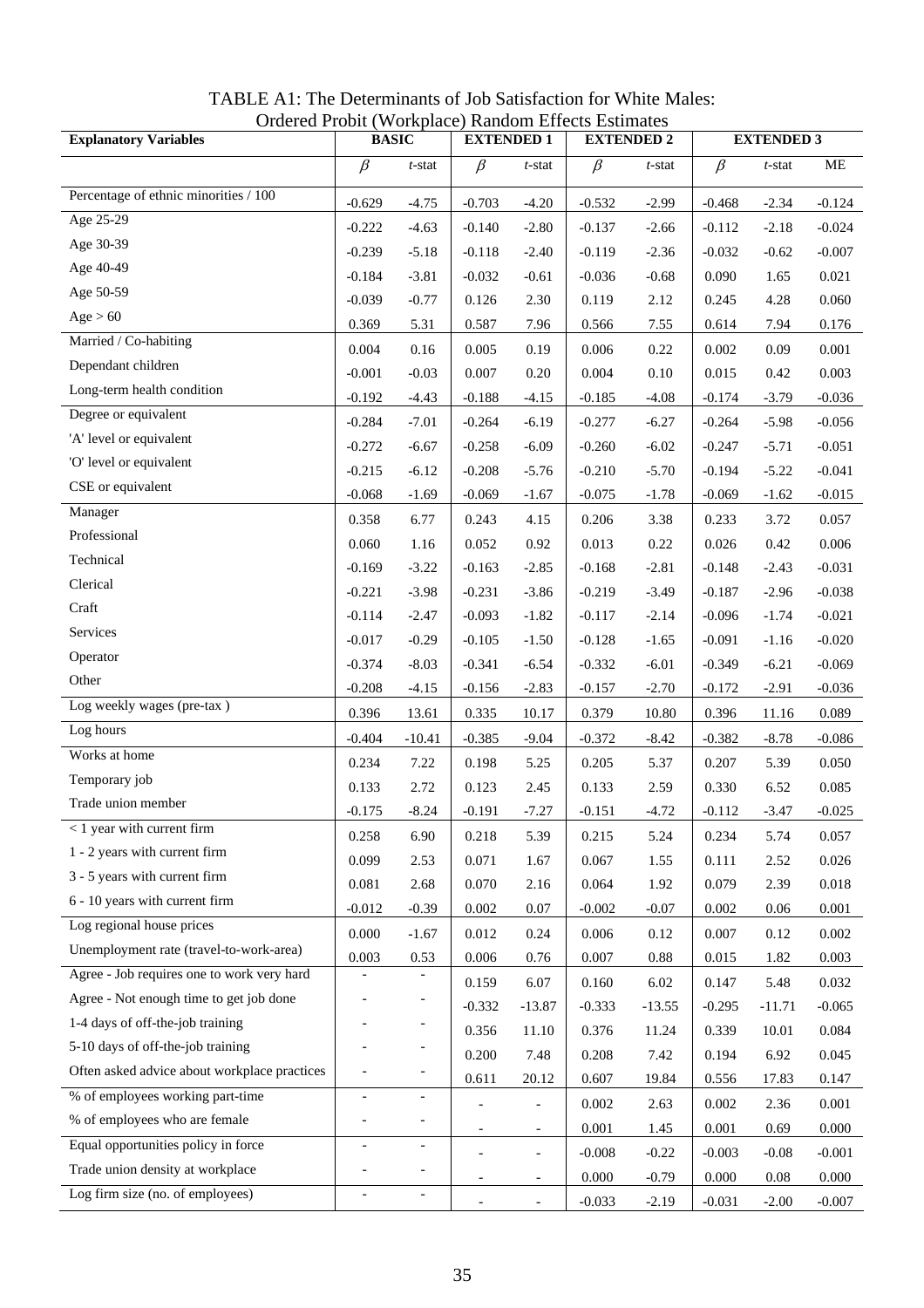#### TABLE A1: (Continued)

| Construction                                  |                          |                          |                          |                          | 0.047                    | 0.83                     | 0.039    | 0.70    | 0.009    |
|-----------------------------------------------|--------------------------|--------------------------|--------------------------|--------------------------|--------------------------|--------------------------|----------|---------|----------|
| Wholesale                                     |                          |                          |                          | $\overline{a}$           | $-0.153$                 | $-3.23$                  | $-0.189$ | $-3.85$ | $-0.040$ |
| Hotels and restaurants                        |                          |                          |                          | -                        | $-0.108$                 | $-1.26$                  | $-0.101$ | $-1.19$ | $-0.022$ |
| Transport                                     |                          |                          |                          | $\qquad \qquad -$        | $-0.123$                 | $-2.26$                  | $-0.140$ | $-2.55$ | $-0.030$ |
| Financial                                     |                          |                          |                          | $\overline{a}$           | $-0.216$                 | $-3.21$                  | $-0.130$ | $-1.85$ | $-0.027$ |
| Other business                                |                          |                          |                          | $\overline{a}$           | $-0.130$                 | $-2.39$                  | $-0.127$ | $-2.30$ | $-0.027$ |
| Education                                     |                          |                          |                          | $\overline{a}$           | $-0.115$                 | $-1.76$                  | $-0.238$ | $-3.48$ | $-0.048$ |
| Health                                        |                          |                          |                          | $\overline{a}$           | $-0.148$                 | $-2.14$                  | $-0.128$ | $-1.83$ | $-0.027$ |
| Other                                         |                          |                          |                          | $\qquad \qquad -$        | $-0.107$                 | $-1.76$                  | $-0.126$ | $-1.96$ | $-0.027$ |
| Single workplace firm                         | $\overline{a}$           | $\overline{a}$           |                          | $\overline{a}$           | 0.109                    | 2.64                     | 0.108    | 2.46    | 0.025    |
| Owner manager firm                            |                          |                          |                          |                          | $-0.017$                 | $-0.34$                  | $-0.050$ | $-0.93$ | $-0.011$ |
| Problem filling vacancies                     |                          |                          |                          | $\overline{a}$           |                          |                          |          |         |          |
| % of vacancies filled internally              |                          |                          |                          | $\overline{a}$           | $-0.033$                 | $-1.22$                  | $-0.045$ | $-1.66$ | $-0.010$ |
| % of employees receiving off-the-job training |                          |                          |                          | $\overline{a}$           | $-0.002$                 | $-0.26$                  | $-0.007$ | $-0.89$ | $-0.002$ |
| % of workdays lost due to absence             |                          |                          |                          | $\overline{\phantom{a}}$ | 0.006                    | 0.82                     | 0.007    | 1.09    | 0.002    |
| % of workers having workplace injury          |                          |                          |                          | $\overline{a}$           | $-0.004$                 | $-0.93$                  | $-0.007$ | $-1.68$ | $-0.002$ |
| Absence information missing                   |                          |                          |                          | $\overline{a}$           | $-0.351$                 | $-1.33$                  | $-0.384$ | $-1.36$ | $-0.086$ |
| Injury information missing                    |                          |                          |                          | $\overline{\phantom{0}}$ | $-0.072$                 | $-1.81$                  | $-0.062$ | $-1.53$ | $-0.014$ |
| % of employees $\leq 9,000$ per year          |                          | $\overline{\phantom{a}}$ |                          | $\overline{\phantom{a}}$ | $-0.011$                 | $-0.35$                  | 0.003    | 0.09    | 0.001    |
|                                               |                          |                          |                          |                          | 0.000                    | 0.54                     | 0.000    | 0.21    | 0.000    |
| % of employees $>\pounds$ 29,000 per year     |                          | $\overline{a}$           |                          | $\overline{\phantom{0}}$ | 0.000                    | 1.09                     | 0.000    | 1.26    | 0.000    |
| Racial tensions at the workplace              | $\overline{a}$           | $\overline{a}$           | $\overline{a}$           | $\overline{\phantom{0}}$ |                          |                          | 0.052    | 0.43    | 0.012    |
| Discrimination at the workplace               |                          |                          |                          |                          |                          | $\overline{a}$           | $-0.072$ | $-1.17$ | $-0.016$ |
| Bad conditions concerns at workplace          |                          | $\overline{a}$           |                          | $\overline{\phantom{0}}$ | $\overline{\phantom{a}}$ | $\overline{\phantom{a}}$ | 0.014    | 0.42    | 0.003    |
| Agree that your job is secure                 | $\overline{\phantom{a}}$ | $\overline{\phantom{a}}$ | $\overline{\phantom{a}}$ | $\overline{a}$           |                          | $\overline{a}$           | 0.813    | 27.49   | 0.182    |
| Indifferent about job security                |                          |                          |                          | $\overline{a}$           |                          |                          | 0.356    | 11.16   | 0.087    |
| Standard deviation of random effect           | 0.071                    | 3.06                     | 0.213                    | 12.18                    | 0.194                    | 10.16                    | 0.198    | 10.39   |          |
| Log Likelihood                                | $-16080$                 |                          | -14999                   |                          | $-14965$                 |                          | $-14557$ |         |          |
| Sample                                        | 10052                    |                          | 10052                    |                          | 10052                    |                          | 10052    |         |          |

*Notes*: The omitted categories are age less than 25, single, no children, free of long-term health condition, no qualifications, sales, does not work at home, permanent job, not a trade union member, with current firm more than 10 years, does not agree that 'my job requires that I work very hard', does not agree that 'I never seem to have enough time to get my job done', has not undertaken any employer-funded off-the-job training in last 12 months, manager does not frequently ask my views about changes to work practices, no equal opportunities policy at the workplace, manufacturing sector, multi-workplace firm, no owner manager, no problems filling vacancies in last 12 months, no problems due to racial harassment at the workplace in last 12 months, no problems due to discrimination at the workplace in last 12 months, no problems due to bad working conditions at the workplace in last 12 months and disagree with the statement T feel my job is secure in this workplace'. The ME is the marginal effect from Extended 3 model calculated at the means of the explanatory variables and setting the random effects term to zero. '-' means that the variable is not included in model.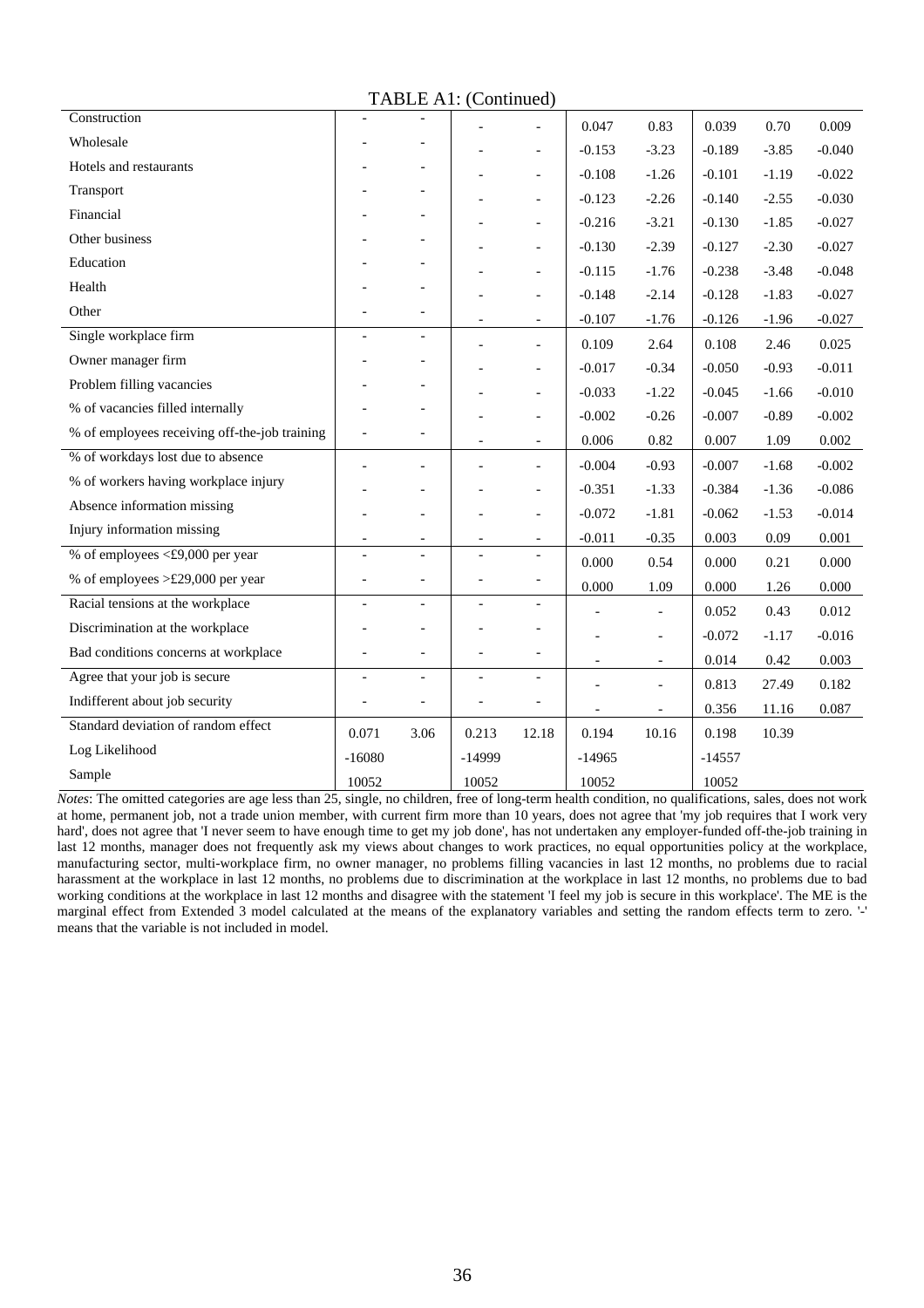| OTUCTU 1 TODIL ( W OTRPTACE) INAHUOHI EFFECTS ESTIMATES<br><b>Explanatory Variables</b> |                          | <b>BASIC</b>                 | <b>EXTENDED 1</b>        |                          |                | <b>EXTENDED 2</b> |                | <b>EXTENDED 3</b> |                |
|-----------------------------------------------------------------------------------------|--------------------------|------------------------------|--------------------------|--------------------------|----------------|-------------------|----------------|-------------------|----------------|
|                                                                                         | $\beta$                  | $t$ -stat                    | $\beta$                  | $t$ -stat                | $\beta$        | t-stat            | $\beta$        | $t$ -stat         | $\mathbf{ME}$  |
| Percentage of ethnic minorities / 100                                                   | $-0.339$                 | $-2.22$                      | $-0.389$                 | $-1.96$                  | $-0.215$       | $-1.06$           | $-0.137$       | $-0.68$           | 0.044          |
| Age $25-29$                                                                             | 0.036                    | 0.83                         | 0.088                    | 1.86                     | 0.084          | 1.77              | 0.115          | 2.42              | 0.033          |
| Age 30-39                                                                               | 0.016                    | 0.41                         | 0.083                    | 1.96                     | 0.073          | 1.67              | 0.147          | 3.36              | 0.042          |
| Age 40-49                                                                               | 0.078                    | 1.85                         | 0.150                    | 3.32                     | 0.124          | 2.68              | 0.221          | 4.74              | 0.065          |
| Age 50-59                                                                               | 0.192                    | 4.13                         | 0.273                    | 5.45                     | 0.246          | 4.80              | 0.336          | 6.47              | 0.102          |
| Age > 60                                                                                | 0.561                    | 6.98                         | 0.637                    | 7.49                     | 0.605          | 6.95              | 0.640          | 7.37              | 0.216          |
| Married / Co-habiting                                                                   | 0.117                    | 4.66                         | 0.124                    | 4.65                     | 0.119          | 4.38              | 0.121          | 4.44              | 0.033          |
| Dependant children                                                                      | 0.015                    | 0.42                         | 0.022                    | 0.58                     | 0.028          | 0.73              | 0.032          | 0.83              | 0.009          |
| Long-term health condition                                                              | $-0.221$                 | $-4.31$                      | $-0.194$                 | $-3.59$                  | $-0.184$       | $-3.38$           | $-0.163$       | $-2.97$           | $-0.043$       |
| Degree or equivalent                                                                    | $-0.502$                 | $-11.78$                     | $-0.502$                 | $-10.92$                 | $-0.522$       | $-11.04$          | $-0.496$       | $-10.49$          | $-0.124$       |
| 'A' level or equivalent                                                                 | $-0.308$                 | $-7.78$                      | $-0.323$                 | $-7.68$                  | $-0.328$       | $-7.61$           | $-0.291$       | $-6.76$           | $-0.075$       |
| 'O' level or equivalent                                                                 | $-0.194$                 | $-5.89$                      | $-0.205$                 | $-5.83$                  | $-0.204$       | $-5.71$           | $-0.179$       | $-4.97$           | $-0.049$       |
| CSE or equivalent                                                                       | $-0.054$                 | $-1.31$                      | $-0.068$                 | $-1.56$                  | $-0.073$       | $-1.65$           | $-0.055$       | $-1.23$           | $-0.015$       |
| Manager                                                                                 | 0.430                    | 7.88                         | 0.367                    | 6.08                     | 0.361          | 5.66              | 0.385          | 6.03              | 0.121          |
| Professional                                                                            | 0.229                    | 4.66                         | 0.233                    | 4.12                     | 0.164          | 2.65              | 0.162          | 2.60              | 0.047          |
| Technical                                                                               | 0.051                    | 1.11                         | 0.018                    | 0.34                     | 0.015          | 0.25              | 0.028          | 0.45              | 0.008          |
| Clerical                                                                                | $-0.047$                 | $-1.38$                      | $-0.010$                 | $-0.25$                  | $-0.008$       | $-0.16$           | 0.006          | 0.12              | 0.002          |
| Craft                                                                                   | $-0.005$                 | $-0.06$                      | 0.022                    | 0.21                     | $-0.003$       | $-0.03$           | 0.061          | 0.54              | 0.018          |
| Services                                                                                | 0.111                    | 2.71                         | 0.004                    | 0.09                     | $-0.042$       | $-0.73$           | $-0.006$       | $-0.10$           | $-0.002$       |
| Operator                                                                                | $-0.332$                 | $-5.76$                      | $-0.331$                 | $-4.86$                  | $-0.349$       | $-4.54$           | $-0.331$       | $-4.25$           | $-0.081$       |
| Other                                                                                   | 0.093                    | 2.14                         | 0.096                    | 1.84                     | 0.083          | 1.44              | 0.099          | 1.69              | 0.029          |
| Log weekly wages (pre-tax)                                                              | 0.255                    | 9.20                         | 0.229                    | 7.36                     | 0.258          | 7.86              | 0.276          | 8.26              | 0.077          |
| Log hours                                                                               | $-0.332$                 | $-10.02$                     | $-0.337$                 | $-9.01$                  | $-0.334$       | $-8.69$           | $-0.335$       | $-8.68$           | $-0.094$       |
| Works at home                                                                           | 0.364                    | 8.94                         | 0.344                    | 7.53                     | 0.341          | 7.40              | 0.355          | 7.73              | 0.111          |
| Temporary job                                                                           | 0.044                    | 1.08                         | 0.036                    | 0.80                     | 0.028          | 0.60              | 0.267          | 5.71              | 0.081          |
| Trade union member                                                                      | $-0.154$                 | $-6.67$                      | $-0.179$                 | $-6.54$                  | $-0.188$       | $-6.11$           | $-0.157$       | $-5.08$           | $-0.043$       |
| $<$ 1 year with current firm                                                            | 0.273                    | 7.33                         | 0.214                    | 5.22                     | 0.223          | 5.41              | 0.219          | 5.29              | 0.065          |
| 1 - 2 years with current firm                                                           | 0.115                    | 2.99                         | 0.057                    | 1.38                     | 0.062          | 1.47              | 0.060          | 1.44              | 0.017          |
| 3 - 5 years with current firm                                                           | 0.076                    | 2.39                         | 0.054                    | 1.57                     | 0.059          | 1.69              | 0.069          | 1.99              | 0.020          |
| 6 - 10 years with current firm                                                          | 0.009                    | 0.27                         | $-0.004$                 | $-0.11$                  | $-0.002$       | $-0.04$           | 0.006          | 0.18              | 0.002          |
| Log regional house prices                                                               | 0.000                    | $-3.26$                      | $-0.090$                 | $-1.71$                  | $-0.105$       | $-1.93$           | $-0.121$       | $-2.19$           | $-0.034$       |
| Unemployment rate (travel-to-work-area)                                                 | $-0.009$                 | $-1.52$                      | $-0.011$                 | $-1.31$                  | $-0.010$       | $-1.25$           | $-0.008$       | $-0.99$           | $-0.002$       |
| Agree - Job requires one to work very hard                                              |                          |                              | 0.177                    | 5.96                     | 0.181          | 5.99              | 0.157          | 5.18              | 0.042          |
| Agree - Not enough time to get job done                                                 |                          |                              |                          |                          | $-0.343$       |                   | $-0.320$       |                   |                |
| 1-4 days of off-the-job training                                                        |                          |                              | $-0.337$                 | $-13.90$                 |                | $-14.00$          |                | $-12.88$          | $-0.088$       |
| 5-10 days of off-the-job training                                                       |                          |                              | 0.297<br>0.172           | 8.45                     | 0.309          | 8.64              | 0.284          | 7.92              | 0.086          |
| Often asked advice about workplace practices                                            |                          | $\qquad \qquad \blacksquare$ | 0.560                    | 6.76<br>17.43            | 0.173<br>0.557 | 6.64<br>17.26     | 0.161<br>0.502 | 6.10<br>15.78     | 0.046<br>0.157 |
| % of employees working part-time                                                        | $\blacksquare$           | $\overline{\phantom{a}}$     |                          |                          |                |                   |                |                   |                |
| % of employees who are female                                                           | $\overline{a}$           | $\qquad \qquad -$            |                          |                          | 0.003          | 3.38              | 0.002          | 3.15              | 0.001          |
| Equal opportunities policy in force                                                     | $\overline{\phantom{a}}$ | $\overline{\phantom{a}}$     | $\overline{\phantom{a}}$ | $\overline{\phantom{a}}$ | 0.000          | $-0.39$           | $-0.001$       | $-0.90$           | 0.000          |
| Trade union density at workplace                                                        |                          | $\qquad \qquad \blacksquare$ |                          | $\overline{\phantom{a}}$ | $-0.090$       | $-2.33$           | $-0.059$       | $-1.49$           | $-0.017$       |
| Log firm size (no. of employees)                                                        |                          | $\overline{\phantom{a}}$     |                          | $\overline{\phantom{a}}$ | 0.001          | 1.41              | 0.001          | 2.28              | 0.000          |
|                                                                                         |                          |                              |                          |                          | $-0.010$       | $-0.66$           | $-0.011$       | $-0.77$           | $-0.003$       |

TABLE A2: The Determinants of Job Satisfaction for White Females: Ordered Probit (Workplace) Random Effects Estimates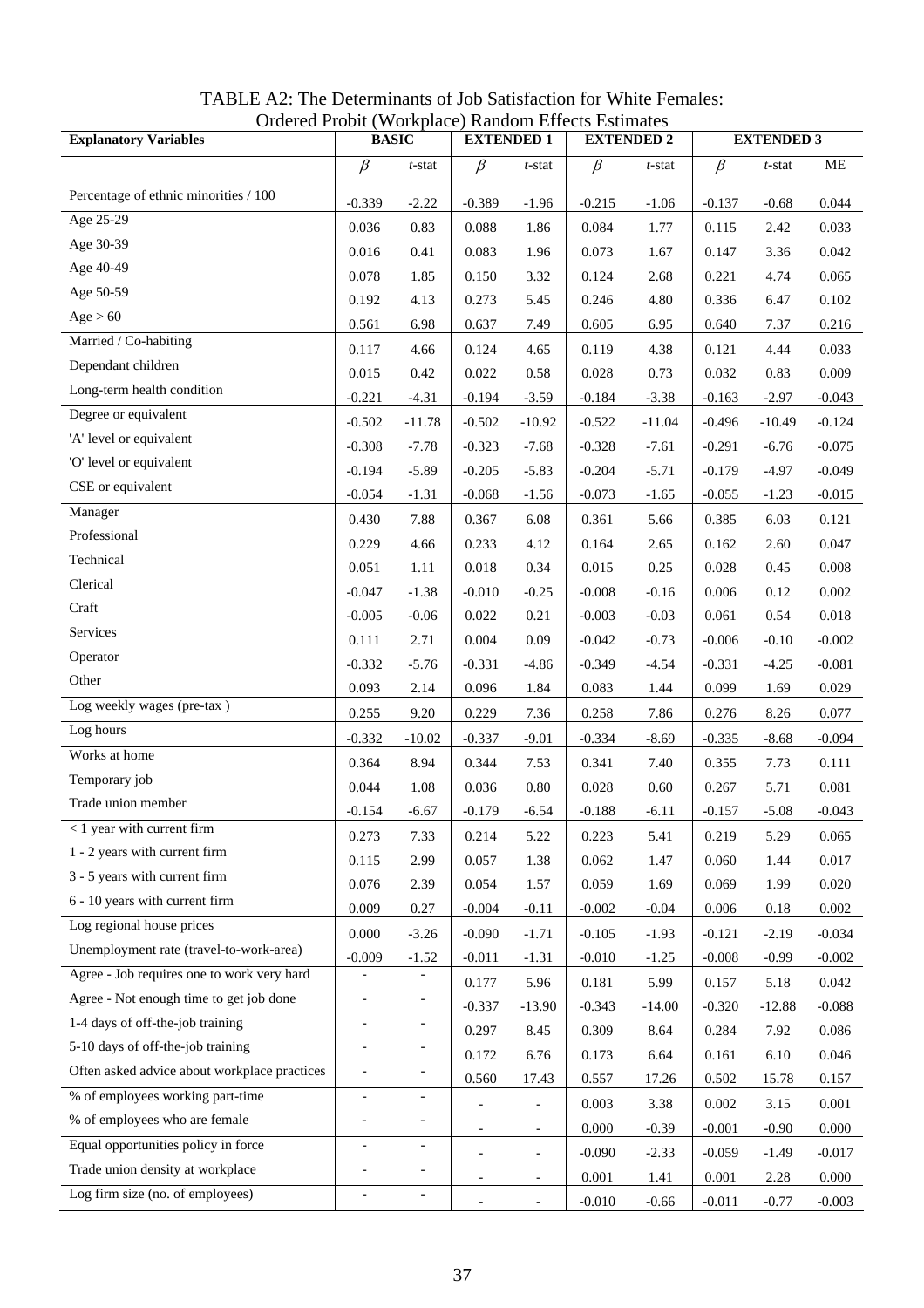#### TABLE A2: (Continued)

| Construction                                  |                |                                  |                          | $\overline{a}$                             | $-0.003$                 | $-0.04$                  | $-0.007$ | $-0.07$ | $-0.002$ |
|-----------------------------------------------|----------------|----------------------------------|--------------------------|--------------------------------------------|--------------------------|--------------------------|----------|---------|----------|
| Wholesale                                     |                |                                  |                          | -                                          | $-0.150$                 | $-2.45$                  | $-0.210$ | $-3.41$ | $-0.056$ |
| Hotels and restaurants                        |                |                                  |                          | $\overline{a}$                             | $-0.071$                 | $-0.86$                  | $-0.098$ | $-1.17$ | $-0.026$ |
| Transport                                     |                |                                  |                          | $\overline{a}$                             | $-0.180$                 | $-2.27$                  | $-0.209$ | $-2.57$ | $-0.054$ |
| Financial                                     |                | $\overline{\phantom{0}}$         |                          | $\overline{a}$                             | $-0.238$                 | $-3.57$                  | $-0.170$ | $-2.44$ | $-0.045$ |
| Other business                                |                |                                  |                          |                                            | 0.014                    | 0.23                     | $-0.009$ | $-0.14$ | $-0.002$ |
| Education                                     |                |                                  |                          | $\overline{\phantom{a}}$                   | 0.013                    | 0.21                     | $-0.054$ | $-0.84$ | $-0.015$ |
| Health                                        |                |                                  |                          | $\overline{a}$                             | $-0.107$                 | $-1.67$                  | $-0.089$ | $-1.37$ | $-0.025$ |
| Other                                         |                | $\overline{a}$                   |                          | $\overline{\phantom{a}}$                   | $-0.117$                 | $-1.59$                  | $-0.116$ | $-1.48$ | $-0.031$ |
| Single workplace firm                         |                |                                  |                          | $\overline{a}$                             | $-0.025$                 | $-0.64$                  | $-0.035$ | $-0.89$ | $-0.010$ |
| Owner manager firm                            |                | $\overline{\phantom{a}}$         |                          | $\overline{a}$                             | 0.096                    | 1.87                     | 0.072    | 1.31    | 0.021    |
| Problem filling vacancies                     |                |                                  |                          | $\overline{a}$                             | $-0.068$                 | $-2.47$                  | $-0.071$ | $-2.54$ | $-0.020$ |
| % of vacancies filled internally              |                |                                  |                          | $\overline{a}$                             | 0.007                    | 0.95                     | $-0.003$ | $-0.39$ | $-0.001$ |
| % of employees receiving off-the-job training |                |                                  |                          |                                            | $-0.009$                 | $-1.24$                  | $-0.004$ | $-0.54$ | $-0.001$ |
| % of workdays lost due to absence             |                |                                  |                          | $\overline{\phantom{a}}$<br>$\overline{a}$ | 0.001                    | 0.37                     | 0.000    | 0.02    | 0.000    |
| % of workers having workplace injury          |                |                                  |                          |                                            | $-1.096$                 | $-3.19$                  | $-1.152$ | $-3.51$ | $-0.323$ |
| Absence information missing                   |                |                                  |                          | $\overline{\phantom{a}}$                   |                          | $-1.32$                  |          |         | $-0.017$ |
| Injury information missing                    |                | $\overline{a}$                   |                          | $\overline{\phantom{a}}$                   | $-0.053$<br>$-0.013$     | $-0.39$                  | $-0.062$ | $-1.56$ |          |
| % of employees $\leq 9,000$ per year          |                | $\overline{a}$<br>$\overline{a}$ |                          | $\overline{\phantom{a}}$<br>$\overline{a}$ |                          |                          | $-0.017$ | $-0.52$ | $-0.005$ |
| % of employees >£29,000 per year              |                | $\overline{a}$                   |                          | $\overline{a}$                             | $-0.001$                 | $-1.66$                  | $-0.001$ | $-2.38$ | 0.000    |
| Racial tensions at the workplace              | $\overline{a}$ | $\overline{a}$                   | $\overline{a}$           | $\blacksquare$                             | 0.000                    | 1.09                     | 0.000    | 1.25    | 0.000    |
| Discrimination at the workplace               |                |                                  |                          |                                            |                          |                          | $-0.008$ | $-0.07$ | $-0.002$ |
| Bad conditions concerns at workplace          |                | $\overline{a}$                   |                          | $\overline{a}$                             |                          | $\overline{a}$           | $-0.031$ | $-0.46$ | $-0.009$ |
| Agree that your job is secure                 | $\overline{a}$ | ÷                                | $\overline{\phantom{a}}$ |                                            | $\overline{\phantom{a}}$ | $\overline{\phantom{a}}$ | $-0.027$ | $-0.71$ | $-0.008$ |
|                                               |                |                                  |                          | $\overline{\phantom{a}}$                   |                          | $\overline{a}$           | 0.753    | 23.76   | 0.199    |
| Indifferent about job security                |                | $\overline{a}$                   |                          |                                            |                          | $\overline{a}$           | $-0.001$ | $-0.68$ | 0.080    |
| Standard deviation of random effect           | 0.071          | 2.76                             | 0.228                    | 12.28                                      | 0.202                    | 10.70                    | 0.200    | 7.79    |          |
| Log Likelihood                                | $-16117$       |                                  | $-15174$                 |                                            | $-15128$                 |                          | $-14790$ |         |          |
| Sample                                        | 10085          |                                  | 10085                    |                                            | 10085                    |                          | 10085    |         |          |

*Notes*: The omitted categories are age less than 25, single, no children, free of long-term health condition, no qualifications, sales, does not work at home, permanent job, not a trade union member, with current firm more than 10 years, does not agree that 'my job requires that I work very hard', does not agree that 'I never seem to have enough time to get my job done', has not undertaken any employer-funded off-the-job training in last 12 months, manager does not frequently ask my views about changes to work practices, no equal opportunities policy at the workplace, manufacturing sector, multi-workplace firm, no owner manager, no problems filling vacancies in last 12 months, no problems due to racial harassment at the workplace in last 12 months, no problems due to discrimination at the workplace in last 12 months, no problems due to bad working conditions at the workplace in last 12 months and disagree with the statement T feel my job is secure in this workplace'. The ME is the marginal effect from Extended 3 model calculated at the means of the explanatory variables and setting the random effects term to zero. '-' means that the variable is not included in model.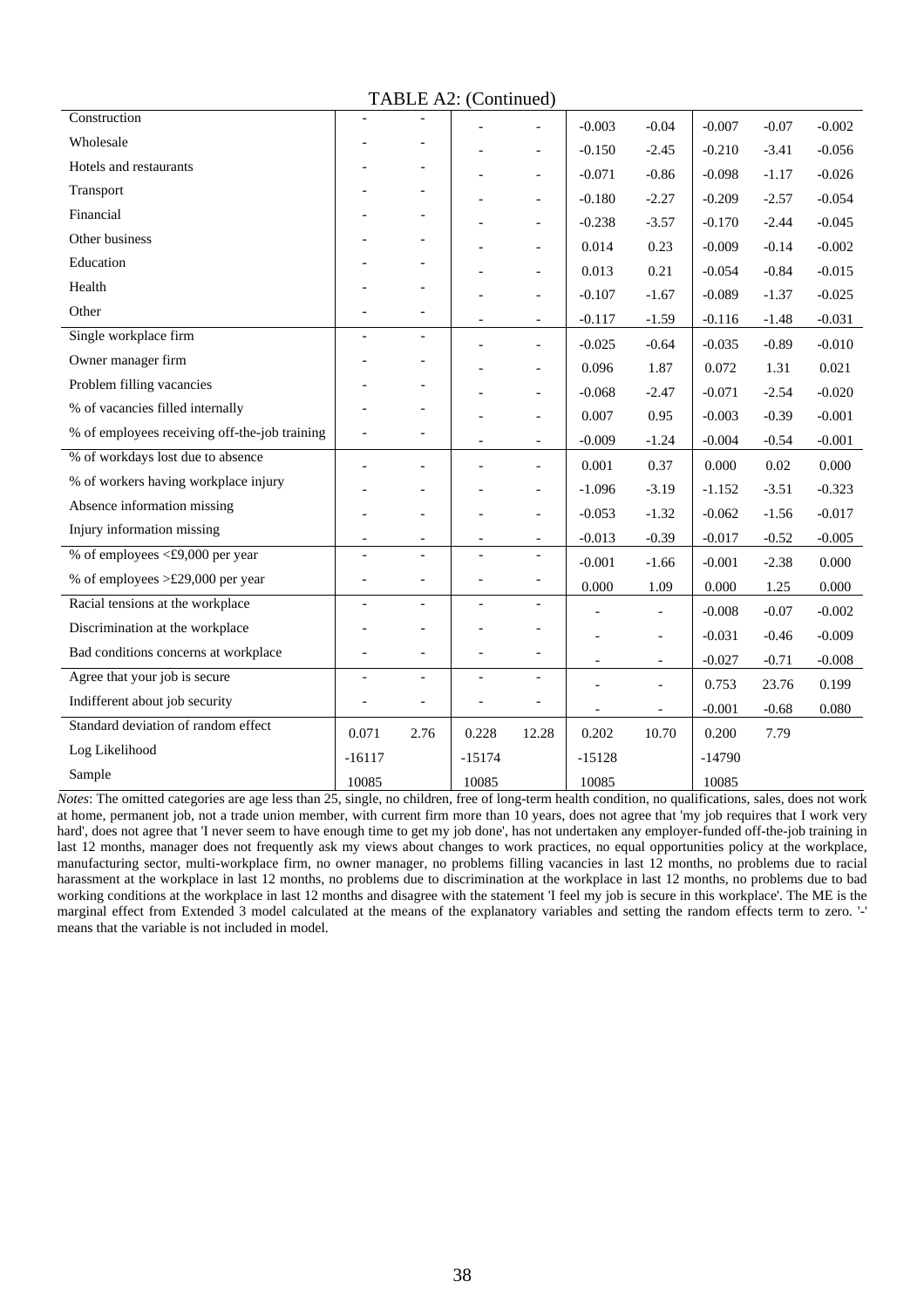| <b>Explanatory Variables</b>                 | interval Regression Estimates | <b>BASIC</b>             | <b>EXTENDED 1</b>        |                          |          | <b>EXTENDED 2</b> | <b>EXTENDED 3</b> |           |  |
|----------------------------------------------|-------------------------------|--------------------------|--------------------------|--------------------------|----------|-------------------|-------------------|-----------|--|
|                                              | $\beta$                       | $t$ -stat                | $\beta$                  | $t$ -stat                | $\beta$  | t-stat            | $\beta$           | $t$ -stat |  |
|                                              |                               |                          |                          |                          |          |                   |                   |           |  |
| Percentage of ethnic minorities / 100        | 0.188                         | 2.25                     | 0.158                    | 2.10                     | 0.117    | 1.85              | 0.123             | 1.91      |  |
| Age 25-29                                    | 0.250                         | 13.71                    | 0.257                    | 14.10                    | 0.223    | 13.30             | 0.224             | 13.37     |  |
| Age 30-39                                    | 0.355                         | 19.92                    | 0.364                    | 20.37                    | 0.328    | 20.03             | 0.329             | 20.08     |  |
| Age 40-49                                    | 0.397                         | 21.08                    | 0.410                    | 21.64                    | 0.388    | 22.09             | 0.388             | 22.16     |  |
| Age 50-59                                    | 0.381                         | 19.09                    | 0.396                    | 19.69                    | 0.380    | 20.47             | 0.380             | 20.49     |  |
| Age > 60                                     | 0.212                         | 8.27                     | 0.237                    | 9.30                     | 0.247    | 10.41             | 0.247             | 10.46     |  |
| Married / Co-habiting                        | 0.105                         | 12.19                    | 0.103                    | 12.11                    | 0.086    | 11.23             | 0.085             | 11.16     |  |
| Dependant children                           | 0.041                         | 4.10                     | 0.040                    | 4.10                     | 0.042    | 4.77              | 0.043             | 4.79      |  |
| Long-term health condition                   | $-0.034$                      | $-2.17$                  | $-0.032$                 | $-2.06$                  | $-0.030$ | $-2.39$           | $-0.030$          | $-2.40$   |  |
| Degree or equivalent                         | 0.265                         | 17.51                    | 0.263                    | 17.48                    | 0.263    | 18.94             | 0.263             | 18.96     |  |
| 'A' level or equivalent                      | 0.142                         | 10.07                    | 0.138                    | 9.79                     | 0.133    | 10.36             | 0.133             | 10.36     |  |
| 'O' level or equivalent                      | 0.082                         | 6.77                     | 0.079                    | 6.60                     | 0.086    | 7.93              | 0.086             | 7.91      |  |
| CSE or equivalent                            | 0.023                         | 1.66                     | 0.022                    | 1.59                     | 0.037    | 2.96              | 0.037             | 2.95      |  |
| Manager                                      | 0.487                         | 18.78                    | 0.467                    | 18.45                    | 0.421    | 19.30             | 0.420             | 19.27     |  |
| Professional                                 | 0.393                         | 14.84                    | 0.382                    | 14.72                    | 0.344    | 15.15             | 0.343             | 15.09     |  |
| Technical                                    | 0.285                         | 11.07                    | 0.278                    | 10.99                    | 0.183    | 8.35              | 0.182             | 8.30      |  |
| Clerical                                     | 0.094                         | 3.53                     | 0.092                    | 3.54                     | $-0.005$ | $-0.22$           | $-0.006$          | $-0.25$   |  |
| Craft                                        | 0.122                         | 4.86                     | 0.126                    | 5.13                     | 0.052    | 2.43              | 0.051             | 2.40      |  |
| Services                                     | $-0.158$                      | $-3.95$                  | $-0.172$                 | $-4.23$                  | $-0.107$ | $-2.61$           | $-0.106$          | $-2.59$   |  |
| Operator                                     |                               |                          |                          |                          |          |                   |                   |           |  |
| Other                                        | $-0.025$                      | $-0.96$                  | $-0.010$                 | $-0.40$                  | $-0.088$ | $-4.06$           | $-0.088$          | $-4.08$   |  |
| Log hours                                    | $-0.178$                      | $-6.89$                  | $-0.163$                 | $-6.47$                  | $-0.147$ | $-6.45$           | $-0.148$          | $-6.45$   |  |
| Works at home                                | 0.697                         | 23.64                    | 0.694                    | 23.40                    | 0.606    | 20.81             | 0.606             | 20.82     |  |
| Temporary job                                | 0.148                         | 11.08                    | 0.136                    | 10.35                    | 0.093    | 7.87              | 0.093             | 7.84      |  |
| Trade union member                           | $-0.152$                      | $-6.63$                  | $-0.148$                 | $-6.48$                  | $-0.122$ | $-6.06$           | $-0.122$          | $-6.06$   |  |
| $<$ 1 year with current firm                 | 0.094                         | 8.88                     | 0.086                    | 8.20                     | 0.048    | 4.87              | 0.048             | 4.88      |  |
| 1 - 2 years with current firm                | $-0.160$                      | $-10.81$                 | $-0.166$                 | $-11.19$                 | $-0.125$ | $-9.36$           | $-0.125$          | $-9.31$   |  |
| 3 - 5 years with current firm                | $-0.145$                      | $-9.72$                  | $-0.151$                 | $-10.05$                 | $-0.106$ | $-7.96$           | $-0.106$          | $-7.89$   |  |
| 6 - 10 years with current firm               | $-0.093$                      | $-8.50$                  | $-0.094$                 | $-8.69$                  | $-0.055$ | $-5.65$           | $-0.054$          | $-5.59$   |  |
| Log regional house prices                    | $-0.062$                      | $-6.02$                  | $-0.059$                 | $-5.83$                  | $-0.034$ | $-3.62$           | $-0.034$          | $-3.59$   |  |
| Unemployment rate (travel-to-work-area)      | 0.262                         | 11.51                    | 0.269                    | 12.01                    | 0.246    | 12.27             | 0.245             | 12.22     |  |
|                                              | $-0.005$                      | $-1.31$                  | $-0.004$                 | $-1.10$                  | $-0.006$ | $-1.97$           | $-0.006$          | $-1.91$   |  |
| Agree - Job requires one to work very hard   |                               |                          | 0.004                    | 0.41                     | 0.011    | 1.35              | 0.010             | 1.30      |  |
| Agree - Not enough time to get job done      |                               |                          | $-0.023$                 | $-3.00$                  | $-0.013$ | $-1.81$           | $-0.012$          | $-1.78$   |  |
| 1-4 days of off-the-job training             |                               |                          | 0.090                    | 8.01                     | 0.052    | 5.04              | 0.052             | 5.07      |  |
| 5-10 days of off-the-job training            |                               |                          | 0.064                    | 7.53                     | 0.044    | 5.62              | 0.045             | 5.64      |  |
| Often asked advice about workplace practices |                               | $\overline{\phantom{a}}$ | 0.039                    | 3.88                     | 0.052    | 5.39              | 0.051             | 5.37      |  |
| % of employees working part-time             | $\overline{\phantom{a}}$      | $\overline{\phantom{a}}$ |                          |                          | $-0.005$ | $-12.38$          | $-0.005$          | $-12.33$  |  |
| % of employees who are female                |                               | $\overline{\phantom{0}}$ | $\overline{\phantom{0}}$ | $\overline{\phantom{a}}$ | 0.001    | 2.40              | 0.001             | 2.35      |  |
| Equal opportunities policy in force          | $\overline{\phantom{a}}$      | $\qquad \qquad -$        |                          | $\overline{\phantom{0}}$ | 0.011    | 0.74              | 0.011             | 0.74      |  |
| Trade union density at workplace             |                               | $\qquad \qquad -$        |                          | $\overline{\phantom{0}}$ | 0.001    | 2.49              | 0.001             | 2.42      |  |
| Log firm size (no. of employees)             | $\qquad \qquad -$             | $\overline{\phantom{a}}$ | $\overline{\phantom{0}}$ | $\overline{\phantom{a}}$ | 0.027    | 4.77              | 0.027             | 4.76      |  |

TABLE A3: The Determinants of Log Weekly Wages for White Males: Interval Regression Estimates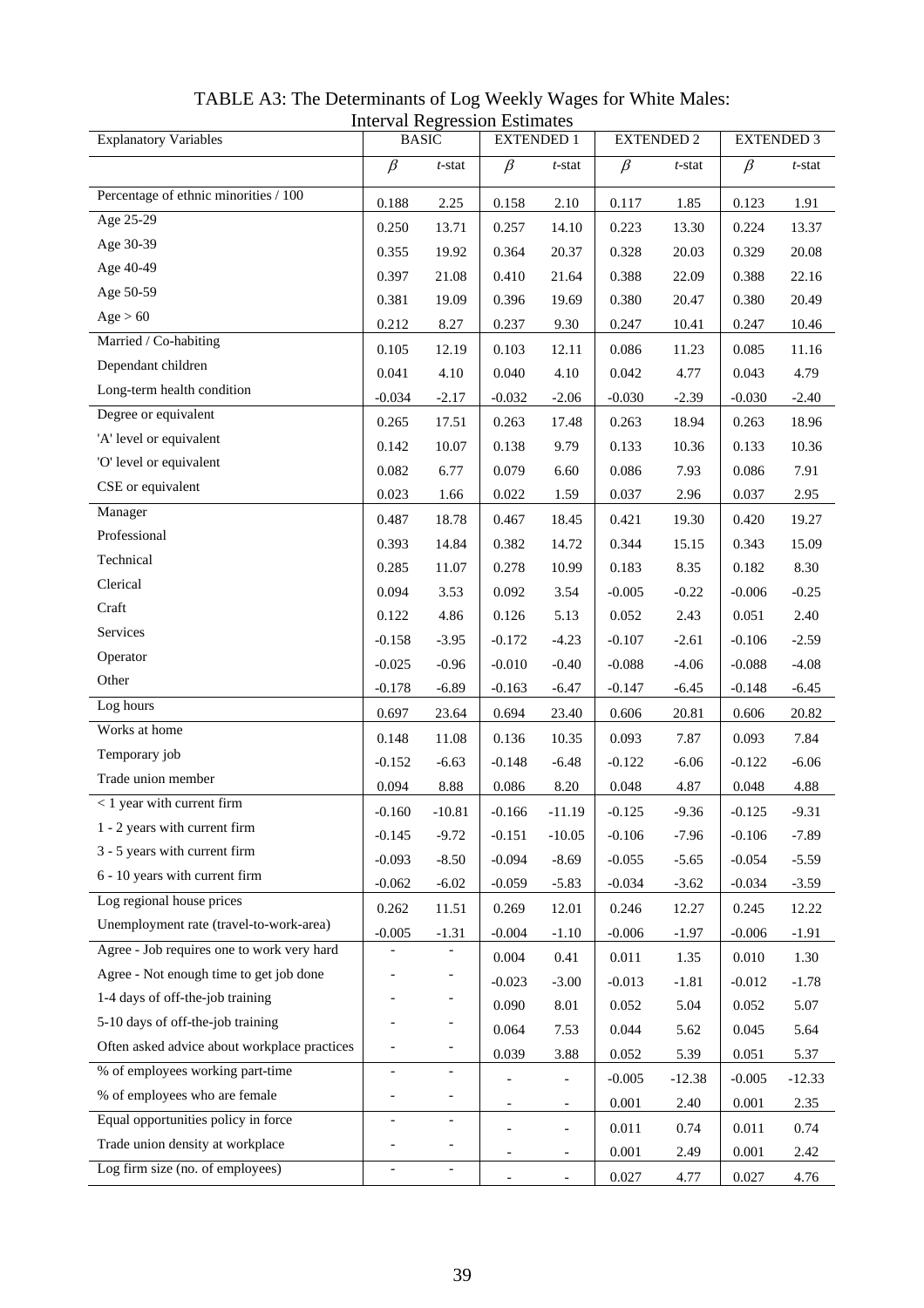#### TABLE A3: (Continued)

| Construction                                  |                          | $\overline{a}$           |                          |                                                      | $-0.005$ | $-0.25$                  | $-0.004$ | $-0.21$ |
|-----------------------------------------------|--------------------------|--------------------------|--------------------------|------------------------------------------------------|----------|--------------------------|----------|---------|
| Wholesale                                     |                          | $\overline{\phantom{a}}$ |                          | $\overline{a}$                                       | $-0.034$ | $-1.88$                  | $-0.034$ | $-1.85$ |
| Hotels and restaurants                        |                          |                          |                          | $\overline{\phantom{0}}$                             | $-0.134$ | $-4.37$                  | $-0.134$ | $-4.40$ |
| Transport                                     |                          |                          |                          | $\overline{a}$                                       | $-0.054$ | $-2.76$                  | $-0.052$ | $-2.65$ |
| Financial                                     |                          |                          |                          |                                                      | 0.061    | 2.33                     | 0.064    | 2.39    |
| Other business                                |                          |                          |                          | $\overline{\phantom{0}}$                             | $-0.030$ | $-1.34$                  | $-0.029$ | $-1.28$ |
| Education                                     |                          |                          |                          | $\overline{\phantom{a}}$                             | $-0.128$ | $-5.46$                  | $-0.127$ | $-5.39$ |
| Health                                        |                          |                          |                          | $\bar{a}$                                            | $-0.114$ | $-4.22$                  | $-0.113$ | $-4.17$ |
| Other                                         |                          |                          |                          | $\overline{\phantom{a}}$                             | $-0.074$ | $-3.13$                  | $-0.073$ | $-3.07$ |
| Single workplace firm                         |                          | $\overline{a}$           |                          |                                                      | $-0.013$ | $-0.84$                  | $-0.014$ | $-0.87$ |
| Owner manager firm                            |                          | $\overline{a}$           |                          | $\overline{\phantom{a}}$                             | $-0.025$ | $-1.26$                  | $-0.024$ | $-1.19$ |
| Problem filling vacancies                     |                          |                          |                          |                                                      | 0.011    | 1.05                     | 0.011    | 1.03    |
| % of vacancies filled internally              |                          |                          |                          |                                                      | $-0.006$ | $-2.09$                  | $-0.006$ | $-2.15$ |
| % of employees receiving off-the-job training |                          |                          |                          | $\overline{\phantom{a}}$                             | $-0.002$ | $-0.89$                  | $-0.003$ |         |
| % of workdays lost due to absence             |                          |                          |                          | $\overline{\phantom{a}}$                             | $-0.002$ |                          | $-0.002$ | $-0.91$ |
| % of workers having workplace injury          |                          | $\overline{\phantom{a}}$ |                          | $\overline{a}$                                       |          | $-1.19$                  |          | $-1.22$ |
| Absence information missing                   |                          |                          |                          | $\overline{\phantom{0}}$                             | 0.168    | 1.75                     | 0.159    | 1.70    |
| Injury information missing                    |                          | $\overline{a}$           |                          | $\overline{\phantom{a}}$                             | $-0.026$ | $-1.72$                  | $-0.027$ | $-1.80$ |
| % of employees <£9,000 per year               | $\overline{a}$           | $\overline{\phantom{0}}$ | $\overline{a}$           | $\overline{\phantom{a}}$<br>$\overline{\phantom{a}}$ | 0.046    | 3.97                     | 0.046    | 3.93    |
| % of employees $>\pounds$ 29,000 per year     |                          | $\overline{\phantom{a}}$ | $\bar{a}$                | $\overline{\phantom{a}}$                             | $-0.001$ | $-3.11$                  | $-0.001$ | $-3.34$ |
| Racial tensions at the workplace              | $\overline{a}$           | $\overline{\phantom{a}}$ | $\overline{\phantom{m}}$ | $\overline{\phantom{a}}$                             | 0.001    | 6.48                     | 0.001    | 6.74    |
| Discrimination at the workplace               |                          |                          |                          |                                                      |          |                          | 0.019    | 0.39    |
| Bad conditions concerns at workplace          |                          | $\overline{\phantom{a}}$ |                          | $\overline{\phantom{a}}$                             |          |                          | $-0.019$ | $-0.96$ |
|                                               |                          |                          |                          |                                                      |          | $\overline{\phantom{a}}$ | 0.012    | 0.90    |
| Agree that your job is secure                 | $\overline{\phantom{a}}$ | $\blacksquare$           | $\overline{\phantom{a}}$ | $\overline{\phantom{a}}$                             |          | $\overline{a}$           | 0.002    | 0.22    |
| Indifferent about job security                |                          |                          |                          | $\overline{\phantom{a}}$                             |          | $\overline{a}$           | $-0.002$ | $-0.28$ |
| Log Likelihood                                | $-18429$                 |                          | $-18353$                 |                                                      | $-17566$ |                          | $-17563$ |         |
| Sample                                        | 10052                    |                          | 10052                    |                                                      | 10052    |                          | 10052    |         |

*Notes*: The omitted categories are age less than 25, single, no children, free of long-term health condition, no qualifications, sales, does not work at home, permanent job, not a trade union member, with current firm more than 10 years, does not agree that 'my job requires that I work very hard', does not agree that 'I never seem to have enough time to get my job done', has not undertaken any employer-funded off-the-job training in last 12 months, manager does not frequently ask my views about changes to work practices, no equal opportunities policy at the workplace, manufacturing sector, multi-workplace firm, no owner manager, no problems filling vacancies in last 12 months, no problems due to racial harassment at the workplace in last 12 months, no problems due to discrimination at the workplace in last 12 months, no problems due to bad working conditions at the workplace in last 12 months and disagree with the statement 'I feel my job is secure in this workplace'. '-' means that the variable is not included in model. The standard errors have been adjusted for workplace clustering.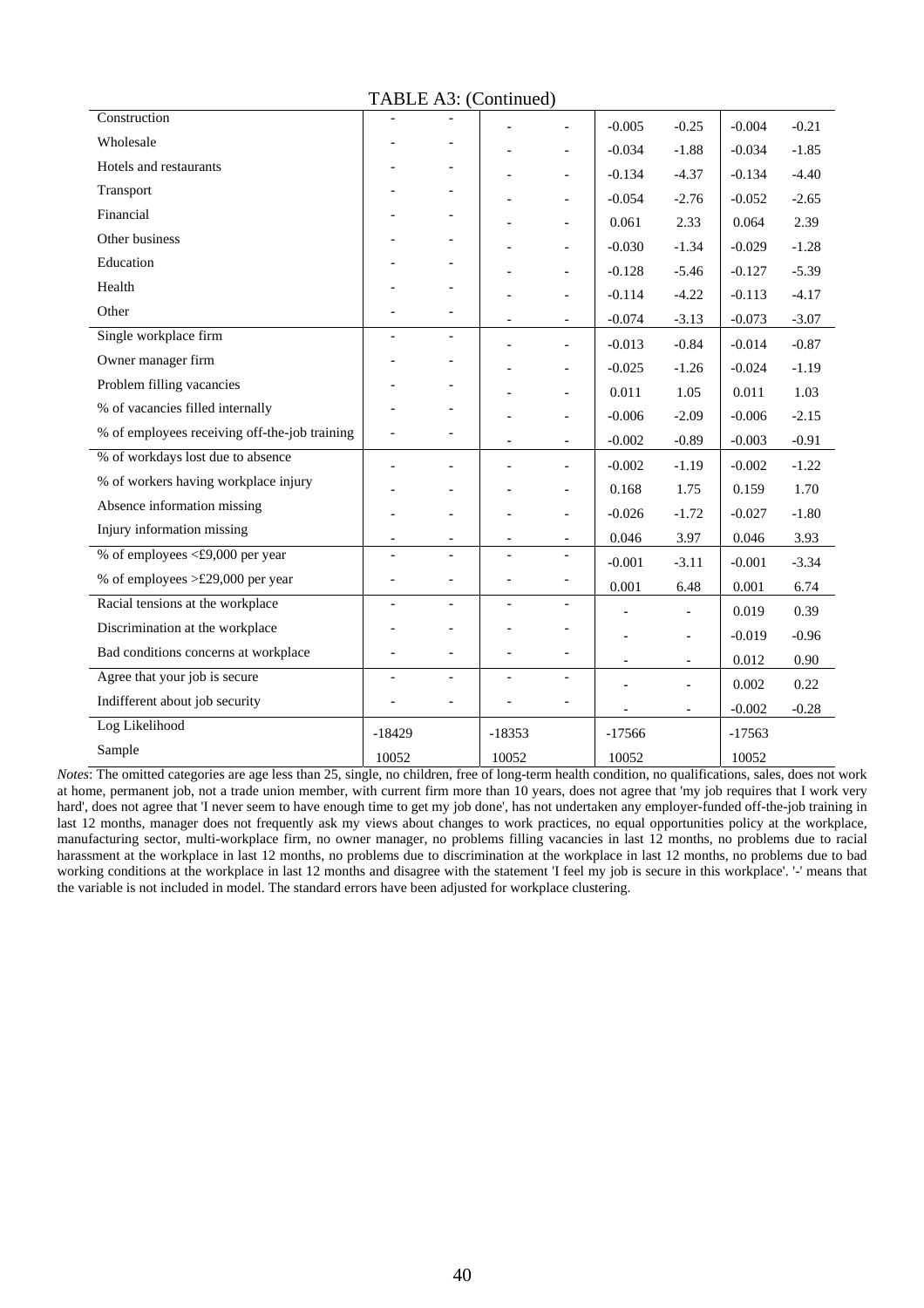| <b>Explanatory Variables</b>                 |                          | <b>BASIC</b>             | interval Regression esumates<br><b>EXTENDED 1</b> |                          |          | <b>EXTENDED 2</b> | <b>EXTENDED 3</b> |          |
|----------------------------------------------|--------------------------|--------------------------|---------------------------------------------------|--------------------------|----------|-------------------|-------------------|----------|
|                                              |                          |                          |                                                   |                          |          |                   |                   |          |
|                                              | $\beta$                  | t-stat                   | $\beta$                                           | $t$ -stat                | $\beta$  | t-stat            | $\beta$           | t-stat   |
| Percentage of ethnic minorities / 100        | 0.165                    | 2.37                     | 0.159                                             | 2.29                     | 0.071    | 1.18              | 0.065             | 1.08     |
| Age $25-29$                                  | 0.163                    | 11.23                    | 0.162                                             | 11.22                    | 0.126    | 9.45              | 0.126             | 9.46     |
| Age 30-39                                    | 0.233                    | 15.55                    | 0.231                                             | 15.43                    | 0.202    | 14.90             | 0.202             | 14.86    |
| Age 40-49                                    | 0.220                    | 15.03                    | 0.219                                             | 14.98                    | 0.212    | 15.92             | 0.212             | 15.84    |
| Age 50-59                                    | 0.208                    | 12.59                    | 0.209                                             | 12.67                    | 0.207    | 13.69             | 0.207             | 13.60    |
| Age > 60                                     | 0.127                    | 4.46                     | 0.130                                             | 4.62                     | 0.140    | 5.36              | 0.140             | 5.39     |
| Married / Co-habiting                        | 0.007                    | 0.84                     | 0.006                                             | 0.73                     | 0.007    | 1.01              | 0.007             | 0.99     |
| Dependant children                           | 0.060                    | 5.11                     | 0.059                                             | 5.01                     | 0.054    | 4.93              | 0.054             | 4.95     |
| Long-term health condition                   | $-0.062$                 | $-4.18$                  | $-0.061$                                          | $-4.10$                  | $-0.056$ | $-3.86$           | $-0.057$          | $-3.92$  |
| Degree or equivalent                         | 0.343                    | 21.60                    | 0.337                                             | 21.13                    | 0.320    | 21.52             | 0.319             | 21.38    |
| 'A' level or equivalent                      | 0.193                    | 14.44                    | 0.188                                             | 14.08                    | 0.173    | 14.26             | 0.172             | 14.20    |
| 'O' level or equivalent                      | 0.134                    | 11.77                    | 0.130                                             | 11.44                    | 0.122    | 11.73             | 0.121             | 11.69    |
| CSE or equivalent                            | 0.029                    | 2.23                     | 0.027                                             | 2.04                     | 0.040    | 3.32              | 0.039             | 3.26     |
| Manager                                      |                          |                          |                                                   |                          |          |                   |                   |          |
| Professional                                 | 0.562                    | 26.03                    | 0.550                                             | 25.75                    | 0.453    | 21.78             | 0.453             | 21.73    |
| Technical                                    | 0.470                    | 21.49                    | 0.458                                             | 21.20                    | 0.394    | 17.25             | 0.394             | 17.21    |
| Clerical                                     | 0.353                    | 16.46                    | 0.345                                             | 16.11                    | 0.235    | 10.35             | 0.235             | 10.34    |
| Craft                                        | 0.262                    | 15.80                    | 0.263                                             | 16.03                    | 0.106    | 5.80              | 0.107             | 5.80     |
| Services                                     | 0.080                    | 2.49                     | 0.093                                             | 2.89                     | 0.003    | 0.09              | 0.003             | 0.11     |
| Operator                                     | 0.002                    | 0.10                     | $-0.006$                                          | $-0.27$                  | $-0.008$ | $-0.35$           | $-0.008$          | $-0.37$  |
| Other                                        | 0.044                    | 1.83                     | 0.064                                             | 2.64                     | $-0.095$ | $-4.10$           | $-0.094$          | $-4.04$  |
| Log hours                                    | $-0.120$                 | $-6.13$                  | $-0.115$                                          | $-5.95$                  | $-0.148$ | $-7.25$           | $-0.147$          | $-7.21$  |
| Works at home                                | 0.933                    | 51.87                    | 0.920                                             | 50.30                    | 0.847    | 46.51             | 0.846             | 46.51    |
| Temporary job                                | 0.139                    | 9.22                     | 0.133                                             | 8.88                     | 0.087    | 5.92              | 0.088             | 5.95     |
| Trade union member                           | $-0.064$                 | $-3.37$                  | $-0.061$                                          | $-3.23$                  | $-0.063$ | $-3.37$           | $-0.066$          | $-3.52$  |
|                                              | 0.097                    | 9.66                     | 0.090                                             | 8.98                     | 0.074    | 7.28              | 0.074             | 7.26     |
| $\sqrt{1}$ year with current firm            | $-0.144$                 | $-10.73$                 | $-0.144$                                          | $-10.60$                 | $-0.129$ | $-10.28$          | $-0.129$          | $-10.27$ |
| 1 - 2 years with current firm                | $-0.118$                 | $-8.82$                  | $-0.121$                                          | $-9.12$                  | $-0.112$ | $-9.23$           | $-0.112$          | $-9.21$  |
| 3 - 5 years with current firm                | $-0.092$                 | $-8.72$                  | $-0.092$                                          | $-8.79$                  | $-0.080$ | $-8.30$           | $-0.081$          | $-8.37$  |
| 6 - 10 years with current firm               | $-0.050$                 | $-5.15$                  | $-0.050$                                          | $-5.17$                  | $-0.037$ | $-4.06$           | $-0.037$          | $-4.08$  |
| Log regional house prices                    | 0.240                    | 10.05                    | 0.243                                             | 10.16                    | 0.221    | 10.50             | 0.221             | 10.47    |
| Unemployment rate (travel-to-work-area)      | 0.004                    | 1.27                     | 0.004                                             | 1.27                     | 0.026    | 2.97              | 0.026             | 2.96     |
| Agree - Job requires one to work very hard   |                          |                          | 0.024                                             | 2.48                     | 0.020    | 2.67              | 0.020             | 2.63     |
| Agree - Not enough time to get job done      |                          |                          | 0.011                                             | 1.35                     | 0.031    | 3.20              | 0.031             | 3.23     |
| 1-4 days of off-the-job training             |                          |                          | 0.045                                             | 4.19                     | 0.048    | 5.96              | 0.047             | 5.97     |
| 5-10 days of off-the-job training            |                          |                          | 0.052                                             | 6.08                     | 0.041    | 4.97              | 0.042             | 5.00     |
| Often asked advice about workplace practices |                          | $\qquad \qquad -$        | 0.020                                             | 2.24                     | $-0.004$ | $-11.76$          | $-0.004$          | $-11.91$ |
| % of employees working part-time             | $\overline{\phantom{a}}$ | $\overline{\phantom{a}}$ |                                                   |                          | 0.000    | 1.37              | 0.000             | 1.39     |
| % of employees who are female                | $\overline{\phantom{a}}$ | $\overline{\phantom{0}}$ | $\overline{\phantom{0}}$                          | $\overline{\phantom{a}}$ | 0.018    | 1.14              | 0.018             | 1.17     |
| Equal opportunities policy in force          | $\blacksquare$           | $\overline{\phantom{a}}$ |                                                   | $\overline{\phantom{0}}$ | 0.000    | 2.09              | 0.000             | 2.10     |
| Trade union density at workplace             | $\overline{\phantom{0}}$ | $\qquad \qquad -$        |                                                   | $\overline{\phantom{0}}$ | 0.025    | 4.76              | 0.024             | 4.51     |
| Log firm size (no. of employees)             | $\blacksquare$           | $\blacksquare$           | $\overline{\phantom{0}}$                          | $\overline{\phantom{a}}$ | $-0.018$ | $-0.71$           | $-0.019$          | $-0.78$  |

TABLE A4: The Determinants of Log Weekly Wages for White Females: Interval Regression Estimates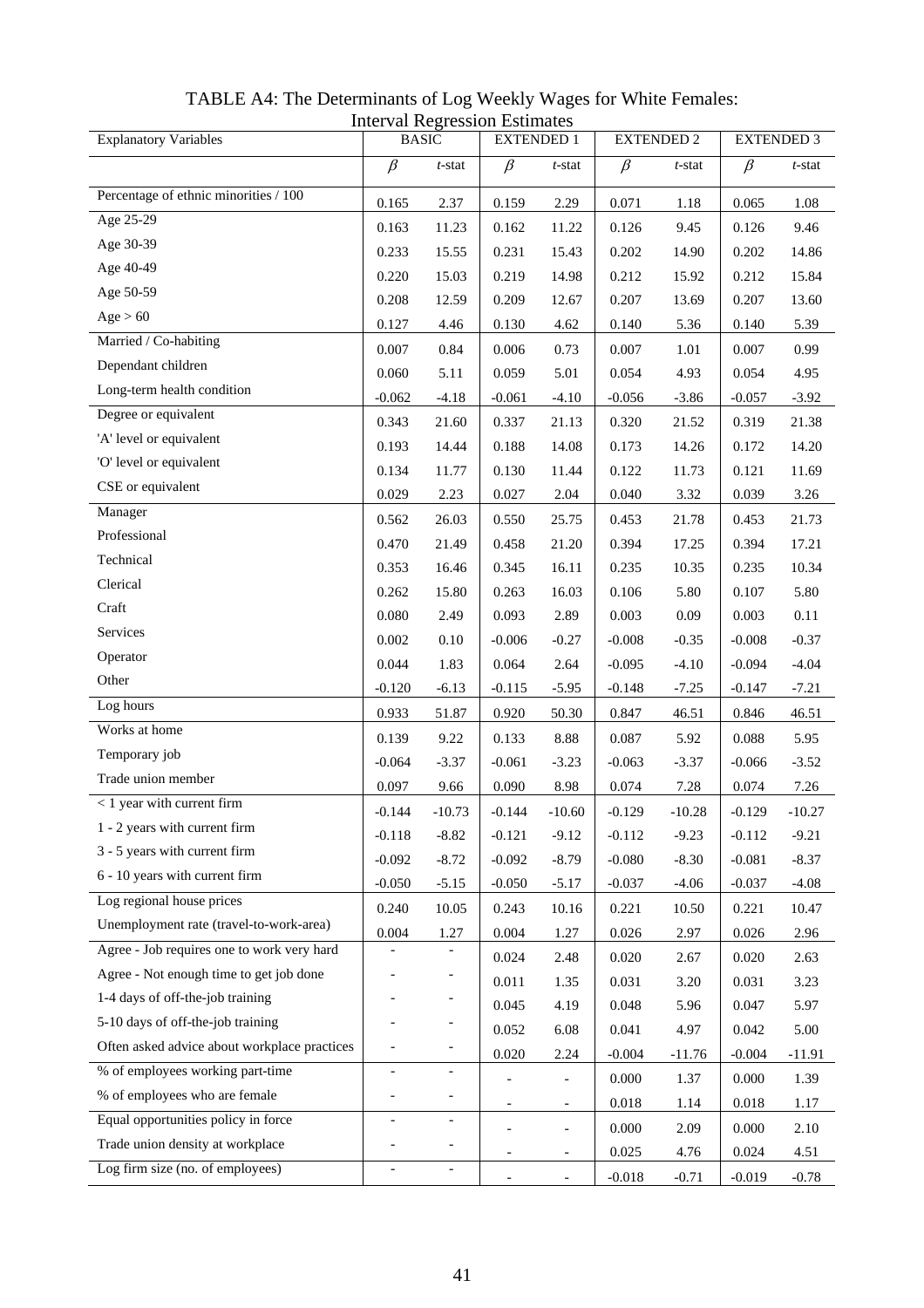#### TABLE A4: (Continued)

| Construction                                  |                          | $\overline{a}$           |                          |                                            | $-0.052$ | $-2.75$                  | $-0.051$ | $-2.69$ |
|-----------------------------------------------|--------------------------|--------------------------|--------------------------|--------------------------------------------|----------|--------------------------|----------|---------|
| Wholesale                                     |                          |                          |                          |                                            | $-0.127$ | $-4.30$                  | $-0.127$ | $-4.27$ |
| Hotels and restaurants                        |                          |                          |                          | $\overline{a}$                             | 0.002    | 0.07                     | 0.001    | 0.04    |
| Transport                                     |                          |                          |                          |                                            | 0.023    | 1.05                     | 0.021    | 0.96    |
| Financial                                     |                          |                          |                          |                                            | 0.032    | 1.46                     | 0.031    | 1.41    |
| Other business                                |                          |                          |                          | $\qquad \qquad -$                          | $-0.082$ | $-4.00$                  | $-0.082$ | $-4.00$ |
| Education                                     |                          |                          |                          | $\overline{\phantom{a}}$                   | $-0.011$ | $-0.56$                  | $-0.012$ | $-0.57$ |
| Health                                        |                          |                          |                          | $\overline{\phantom{a}}$                   | $-0.015$ | $-0.58$                  | $-0.015$ | $-0.60$ |
| Other                                         |                          |                          |                          | $\blacksquare$                             | $-0.011$ | $-0.67$                  | $-0.011$ | $-0.67$ |
| Single workplace firm                         |                          | $\overline{\phantom{a}}$ |                          |                                            | $-0.066$ | $-2.80$                  | $-0.066$ | $-2.76$ |
| Owner manager firm                            |                          | $\overline{a}$           |                          | $\overline{\phantom{0}}$                   | 0.004    | 0.43                     | 0.004    | 0.43    |
| Problem filling vacancies                     |                          |                          |                          |                                            | $-0.010$ | $-3.25$                  | $-0.010$ | $-3.19$ |
| % of vacancies filled internally              |                          |                          |                          | $\overline{a}$                             | $-0.001$ | $-0.57$                  | $-0.001$ | $-0.57$ |
| % of employees receiving off-the-job training |                          |                          |                          |                                            | $-0.001$ | $-0.34$                  | $-0.001$ | $-0.37$ |
| % of workdays lost due to absence             |                          |                          |                          | $\overline{\phantom{0}}$                   | $-0.002$ | $-1.59$                  | $-0.002$ | $-1.61$ |
| % of workers having workplace injury          |                          |                          |                          | $\overline{\phantom{0}}$                   | $-0.053$ | $-0.54$                  | $-0.053$ | $-0.54$ |
| Absence information missing                   |                          | $\overline{\phantom{a}}$ |                          | $\overline{\phantom{0}}$                   | $-0.012$ | $-0.90$                  | $-0.012$ | $-0.88$ |
| Injury information missing                    |                          |                          |                          |                                            | 0.020    | 1.77                     | 0.019    | 1.74    |
| % of employees <£9,000 per year               | $\overline{a}$           | $\overline{\phantom{a}}$ | $\overline{a}$           | $\overline{\phantom{a}}$<br>$\blacksquare$ | $-0.001$ | $-3.76$                  | $-0.001$ | $-3.70$ |
| % of employees >£29,000 per year              | $\overline{\phantom{a}}$ | $\overline{\phantom{a}}$ | $\overline{a}$           | $\overline{\phantom{a}}$                   |          |                          |          |         |
| Racial tensions at the workplace              | $\blacksquare$           | $\overline{\phantom{a}}$ | $\overline{\phantom{a}}$ | $\overline{\phantom{a}}$                   | 0.000    | 4.84                     | 0.000    | 4.83    |
| Discrimination at the workplace               |                          |                          |                          |                                            |          |                          | 0.007    | 0.22    |
| Bad conditions concerns at workplace          |                          |                          |                          |                                            |          |                          | 0.016    | 0.83    |
| Agree that your job is secure                 | $\overline{\phantom{a}}$ | $\overline{\phantom{a}}$ | $\overline{\phantom{a}}$ | $\blacksquare$                             |          | $\overline{\phantom{a}}$ | $-0.013$ | $-0.98$ |
| Indifferent about job security                |                          | $\overline{a}$           |                          | $\overline{\phantom{a}}$                   |          | $\overline{a}$           | $-0.013$ | $-1.32$ |
| Log Likelihood                                |                          |                          |                          |                                            |          | $\overline{\phantom{0}}$ | $-0.019$ | $-1.83$ |
| Sample                                        | $-15642$                 |                          | $-15606$                 |                                            | $-14985$ |                          | $-14982$ |         |
|                                               | 10085                    |                          | 10085                    |                                            | 10085    |                          | 10085    |         |

*Notes*: The omitted categories are age less than 25, single, no children, free of long-term health condition, no qualifications, sales, does not work at home, permanent job, not a trade union member, with current firm more than 10 years, does not agree that 'my job requires that I work very hard', does not agree that 'I never seem to have enough time to get my job done', has not undertaken any employer-funded off-the-job training in last 12 months, manager does not frequently ask my views about changes to work practices, no equal opportunities policy at the workplace, manufacturing sector, multi-workplace firm, no owner manager, no problems filling vacancies in last 12 months, no problems due to racial harassment at the workplace in last 12 months, no problems due to discrimination at the workplace in last 12 months, no problems due to bad working conditions at the workplace in last 12 months and disagree with the statement 'I feel my job is secure in this workplace'. '-' means that the variable is not included in model. The standard errors have been adjusted for workplace clustering.